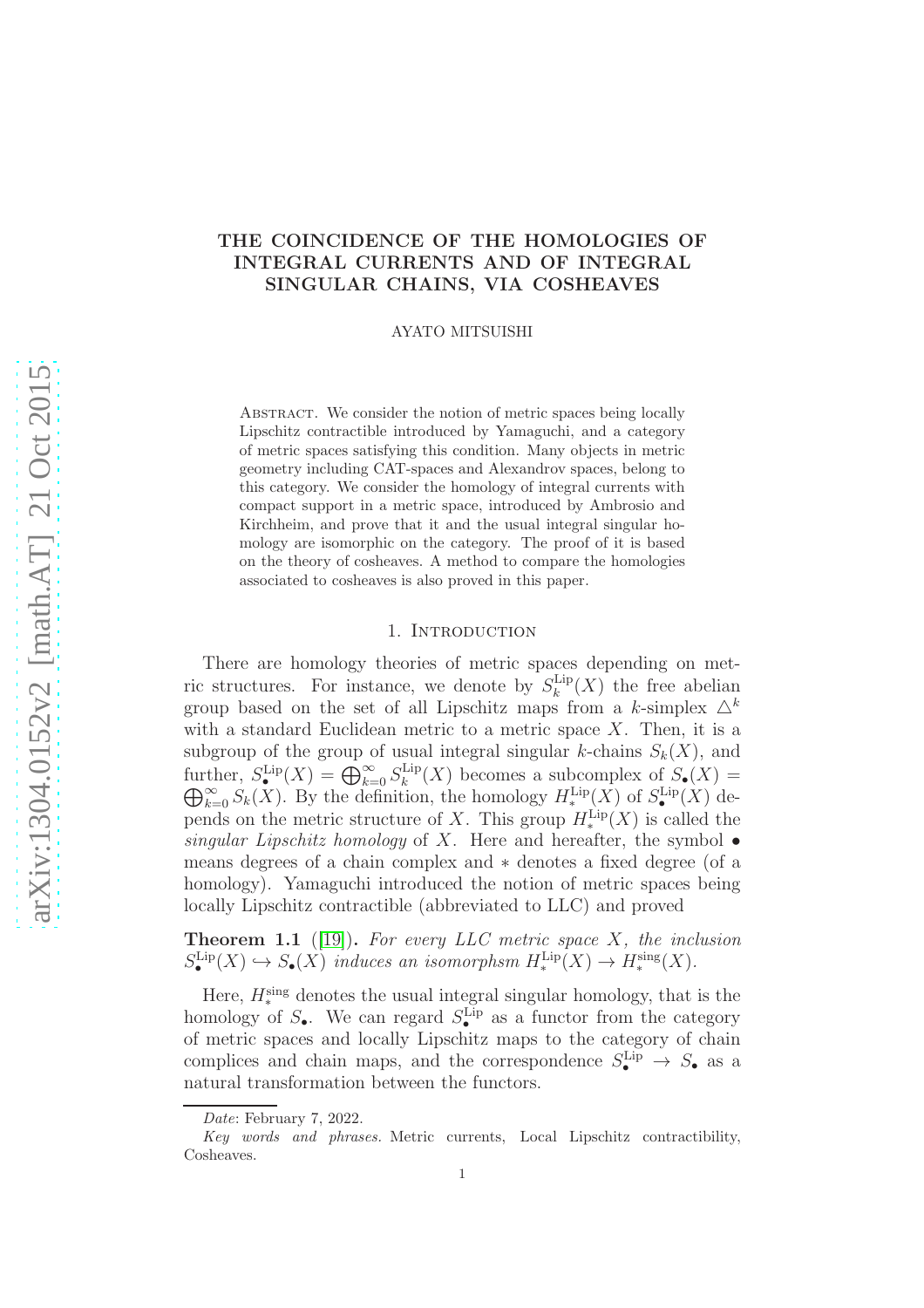Ambrosio and Kirchheim introduced currents in general metric spaces ([\[1\]](#page-37-0)). Currents are generalizations of operations of integrating smooth forms on submanifolds. We will recall the precise definition and fundamental properties of metric currents in Section [3.](#page-9-0) A restricted class  $\mathbf{I}^{\mathsf{c}}_{\bullet}(X)$  consisting of all integral currents with compact support in X be-comes a chain complex, due to [\[1\]](#page-37-0). Its homology is denoted by  $H^{\rm IC}_*(X)$ in this paper. On the other hands, Riedweg and Schäppi introduced the notion of metric spaces admitting locally strong Lipschitz contrac-tions (see Section [2\)](#page-2-0). They defined a natural transformation  $\lceil \cdot \rceil$  from  $S_{\bullet}^{\text{Lip}}$  to  $\mathbf{I}_{\bullet}^{\text{c}}$  and claimed

<span id="page-1-0"></span>Theorem 1.2 ([\[14\]](#page-38-1)). *On the category of metric spaces admitting locally strong Lipschitz contractions and locally Lipschitz maps, the natural*  $transformations S_{\bullet} \leftarrow S_{\bullet}^{\text{Lip}}$  $\stackrel{[\cdot]}{\longrightarrow} \mathbf{I}_{\bullet}^{\mathbf{c}}$  *induce isomorphisms between their homologies.*

The assumptions in Theorems [1.1](#page-0-0) and [1.2](#page-1-0) are related. Indeed, we will prove that a metric space admitting locally strong Lipschitz contractions is LLC (Lemma [2.7\)](#page-5-0). A main result of the present paper is

<span id="page-1-1"></span>Theorem 1.3. *On the category of LLC metric spaces and locally Lip*schitz maps, the natural transformations  $H_*^{\text{sing}} \leftarrow H_*^{\text{Lip}} \xrightarrow{[\cdot]_*} H_*^{\text{IC}}$  are *isomorphisms.*

As a direct corollary to Theorem [1.3,](#page-1-1) we have

<span id="page-1-2"></span>**Corollary 1.4.** *The functors*  $H_*^{\text{Lip}}$  *and*  $H_*^{\text{IC}}$  *can be extended to functors on the category of all locally Lipschitz contractible metric spaces and all continuous maps, such that they are naturally isomorphic to*  $H_*^{\text{sing}}$ . *In particular,*  $H^{\text{Lip}}_*$  and  $H^{\text{IC}}_*$  are homotopy invariants for LLC metric *spaces.*

The proofs of Theorems [1.1](#page-0-0) and [1.2](#page-1-0) were done directly. We will give a versatile proof of Theorem [1.3](#page-1-1) using the theory of cosheaves. Here, cosheaves are categorically dual notion of sheaves, which were introduced by Bredon [\[3\]](#page-37-1). Indeed, in the course of the proof of Theorem [1.3,](#page-1-1) we give a technique to compare homologies associated to cosheaves (Theorem [4.9\)](#page-23-0). Notice that Mongodi [\[9\]](#page-38-2) considered that a chain complex consisting of metric currents in a metric space  $X$ , and proved that its homology coincides with the usual singular homology if  $X$  is locally Lipschitz contractible *CW-complex*. His proof was done by verifying that the homology of currents is actually a homology theory, that is, it satisfies the axioms of Eilenberg and Steenrod. Further, he used the uniqueness of homology theory to prove the result. We should remark that there exists an LLC metric space which does not have the homotopy type of CW-complices (Section [5\)](#page-30-0). So, our result can not be proved via the uniqueness of homology.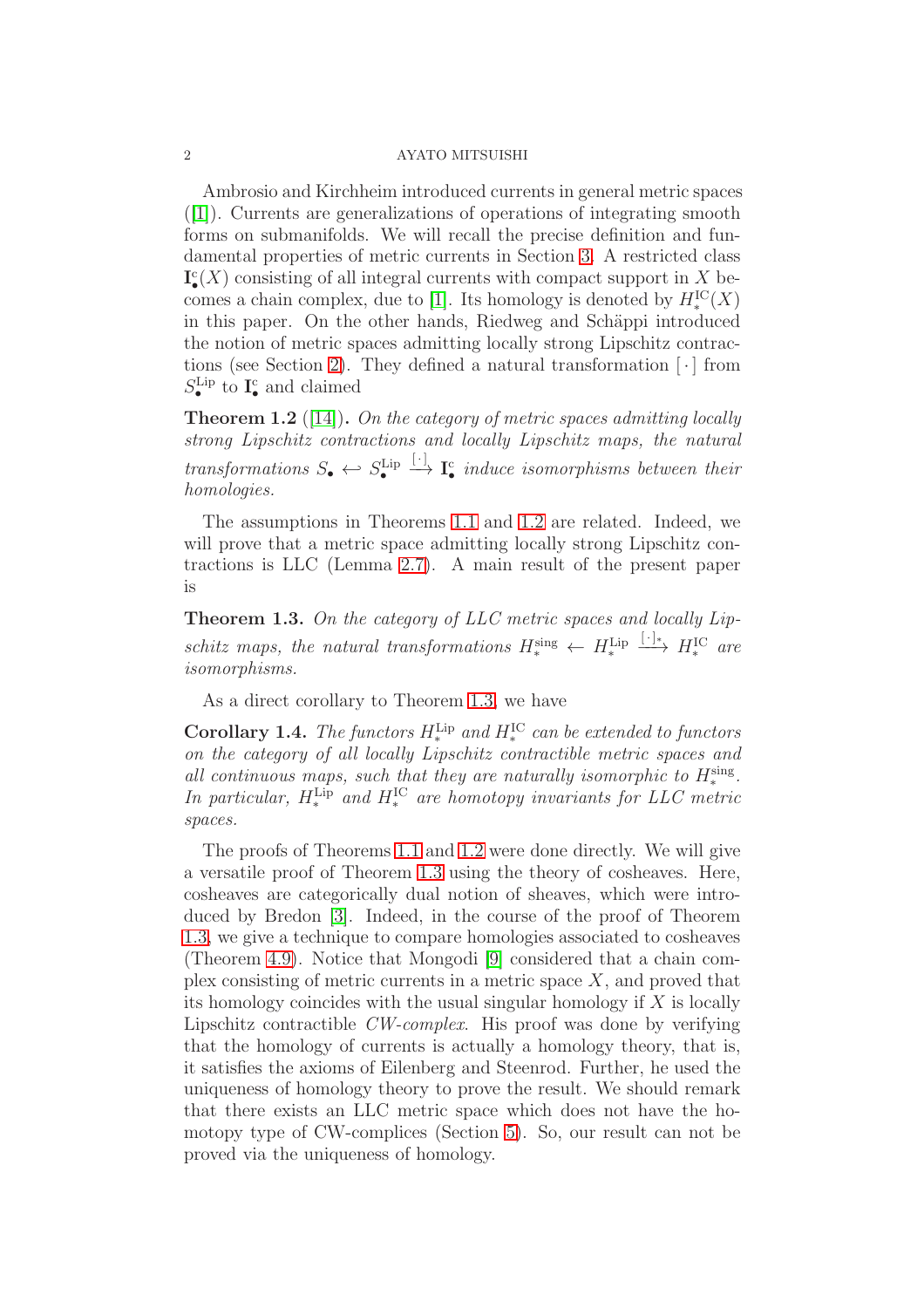A way to compare the homologies using cosheaves was also discussed by De Pauw [\[6\]](#page-38-3). There, he consider the chain complices of usual currents in a subset of Euclidean spaces. Our proof of Theorem [1.3](#page-1-1) is similar to an argument in that paper. However, our formulation as in Theorem [4.9](#page-23-0) did not appear. We consider that such a formulation is important and is very useful.

1.1. Organization. The present paper mainly consists of three parts dealing with: Lipschitz contractions, metric currents, and cosheaves. The first two parts are subjects in geometry (and analysis) and the third part is purely an algebraic-topological subject. Our main theorem in the paper is Therorem [1.3.](#page-1-1) However, we consider that the proof of it is very important. It is based on Theorem [4.9.](#page-23-0) If the reader purely is interested in algebraic topology, the author recommend to firstly read Section [4.](#page-19-0)

In Section [2,](#page-2-0) we review and define the notion of local Lipschitz contractibility and its variants. We prove that the local Lipschitz contractibility is weaker than other conditions. In Section [3,](#page-9-0) we review the notion of metric currents and its fundamental theory introduced and investigated by Ambrosio and Kirchheim ([\[1\]](#page-37-0)). Further, we give proofs of several remarkable properties which are needed to prove our main results. In Section [4,](#page-19-0) we recall the notion of cosheaves and its fundamental properties. We prove an important Theorem [4.9](#page-23-0) which is a general method to compare homologies associated to coshaves. We generalize the local Lipschitz contractibility in terms of local triviality of homology theories (Lemma [4.12\)](#page-28-0). At the end of the section, we prove Theorem [1.3](#page-1-1) using Theorem [4.9](#page-23-0) and Lemma [4.12.](#page-28-0) Finally, in Section [5,](#page-30-0) we give several remarks about our results. In particular, we provide an example of an locally Lipschitz contractible metric space which does not admit the homotopy types of CW-complices.

## 2. Variants of local Lipschitz contractibility

<span id="page-2-0"></span>Let us fix terminologies. In this section,  $X$  and  $Y$  always denote metric spaces. For  $L \geq 0$ , a map  $f : X \to Y$  is said to be *L*-Lipschitz if it satisfies

$$
d(f(x), f(y)) \le Ld(x, y)
$$

for all  $x, y \in X$ . We say that f is Lipschitz if f is L-Lipschitz for some  $L > 0$ . The Lipschitz constant of f is the minimum of all L such that f is L-Lipschitz, and is denoted by  $\text{Lip}(f)$ .

A map  $f: X \to Y$  is said to be locally Lipschitz if for any  $x \in X$ , there exists an open set  $U$  in  $X$  containing  $x$  such that the restriction  $f|_U$  is Lipschitz.

A map  $f: X \to Y$  is called a *bi-Lipschitz embedding* if it satisfies

$$
L^{-1}d(x, x') \le d(f(x), f(x')) \le Ld(x, x')
$$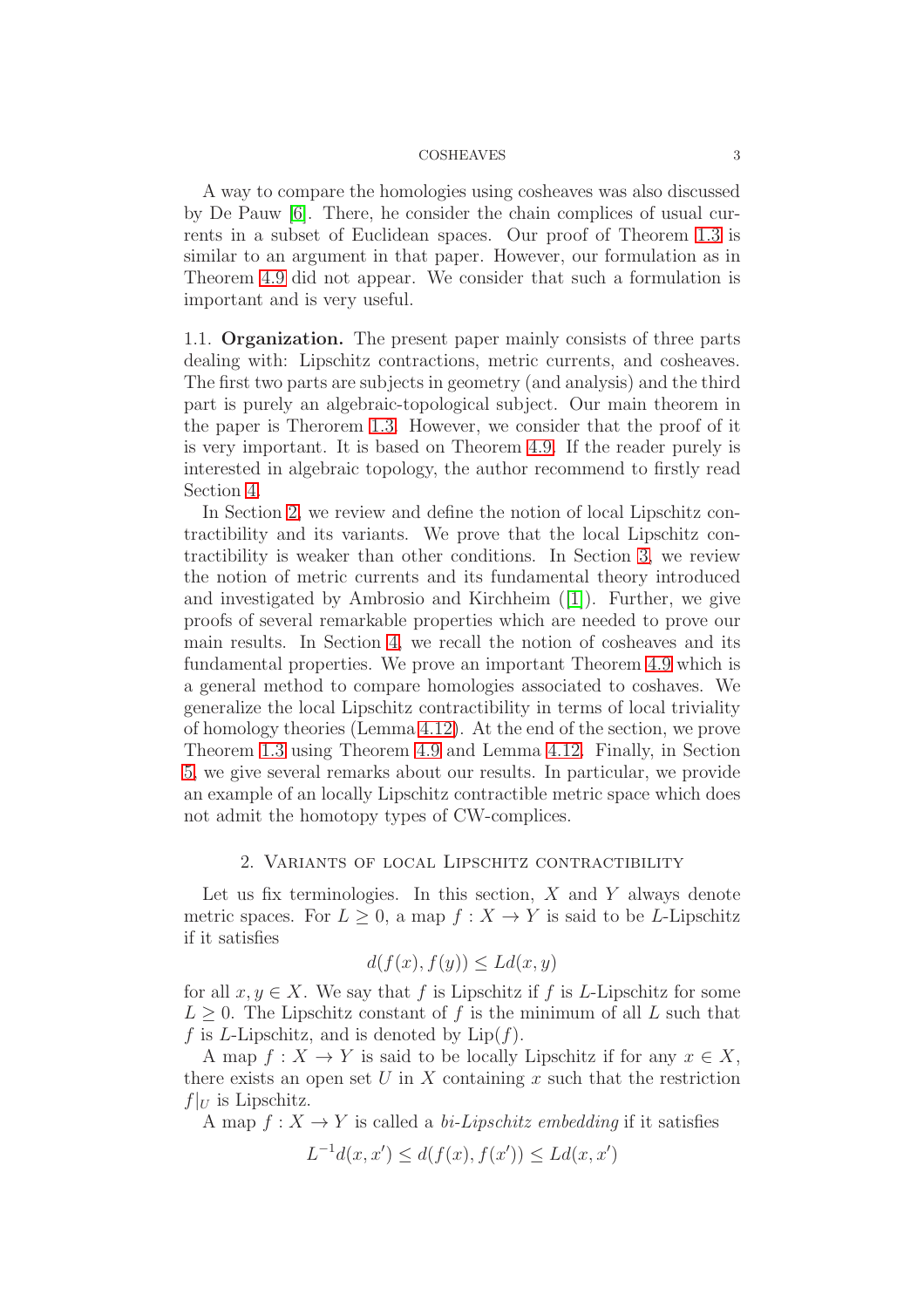for all  $x, x' \in X$  where  $L \geq 1$  is some number. If a bi-Lipschitz map is bijective, then it is called a *bi-Lipschitz homeomorphism*. A *locally bi-Lipschitz homeomorphism* is a homeomorphism such that it and its inverse are locally Lipschitz.

A homotopy  $h: X \times [0,1] \to Y$  is called a *Lipschitz homotopy* if it is a Lipschitz map, i.e., there exists a constant  $C \geq 0$  such that

$$
d(h(x, t), h(x', t')) \le C(d(x, x') + |t - t'|)
$$

for every  $x, x' \in X$  and  $t, t' \in [0, 1]$ . For a homotopy h, we write  $h_t = h(\cdot, t)$  for each  $t \in [0, 1]$ . We will also consider *locally Lipschitz homotopies*, which are homotopies being locally Lipschitz.

Let U and V be subsets of X with  $U \subset V$ . A Lipschitz homotopy  $h: U \times [0,1] \rightarrow V$  is called a *Lipschitz contraction* if there exists a point  $x_0 \in V$  such that  $h_0$  is the inclusion  $U \to V$  and  $h_1 \equiv x_0$  is a constant map. In this case, we say that U is *Lipschitz contractible to*  $x_0$  *in* V and that h is a Lipschitz contraction from U to  $x_0$  in V.

**Definition 2.1** ([\[19\]](#page-38-0), cf. [\[8\]](#page-38-4)). Let X be a metric space. We say that X is *locally Lipschitz contractible*, for short LLC, if for any  $x \in X$  and any  $r > 0$ , there exists  $r' \in (0, r]$  such that  $U(x, r')$  is Lipschitz contractible to x in  $U(x, r)$ . This property is also called the LLC-condition.

Here,  $U(z, s)$  always denotes the open metric ball centered at z with radius s in a metric space. Notice that we use a version of the definition of LLC-condition reformulated in  $[8]$ . Obviously, if a metric space X is covered by open sets  $X_i$  such that each open set  $X_i$  is LLC, then X is LLC.

We introduce a notion which seems to be weaker than the LLCcondition.

Definition 2.2. We say that a metric space X is *weakly locally Lipschitz contractible*, for short WLLC, if for any  $x \in X$  and any open set  $U \subset X$  with  $x \in U$ , there exists an open set  $V \subset X$  with  $x \in V \subset U$ such that  $V$  is Lipschitz contractible in  $U$  to some point of  $U$ .

Obviously, every LLC space is WLLC. Further, we have

<span id="page-3-0"></span>**Lemma 2.3.** Let U be a subset of a metric space V. Suppose that U *is Lipschitz contractible in* V. Then, for any  $x \in U$ , U *is Lipschitz contractible to*  $x$  *in*  $V$ *.* 

*In particular, every WLLC metric space is LLC.*

*Proof.* By the assumption, there is a Lipscihtz homotopy  $h : U \times$  $[0, 1] \rightarrow V$  such that  $h_0 = id_U$  and  $h_1$  is a constant map. The image of  $h_1$  is denoted by  $y \in V$ . Further, let us take an arbitrary point  $x \in U$ . Then, we consider a map  $k : U \times [0, 1] \rightarrow V$  defiend by

$$
k(z,t) = \begin{cases} h(z, 2t) & \text{if } t \le 1/2, \\ h(x, 2 - 2t) & \text{if } t \ge 1/2 \end{cases}
$$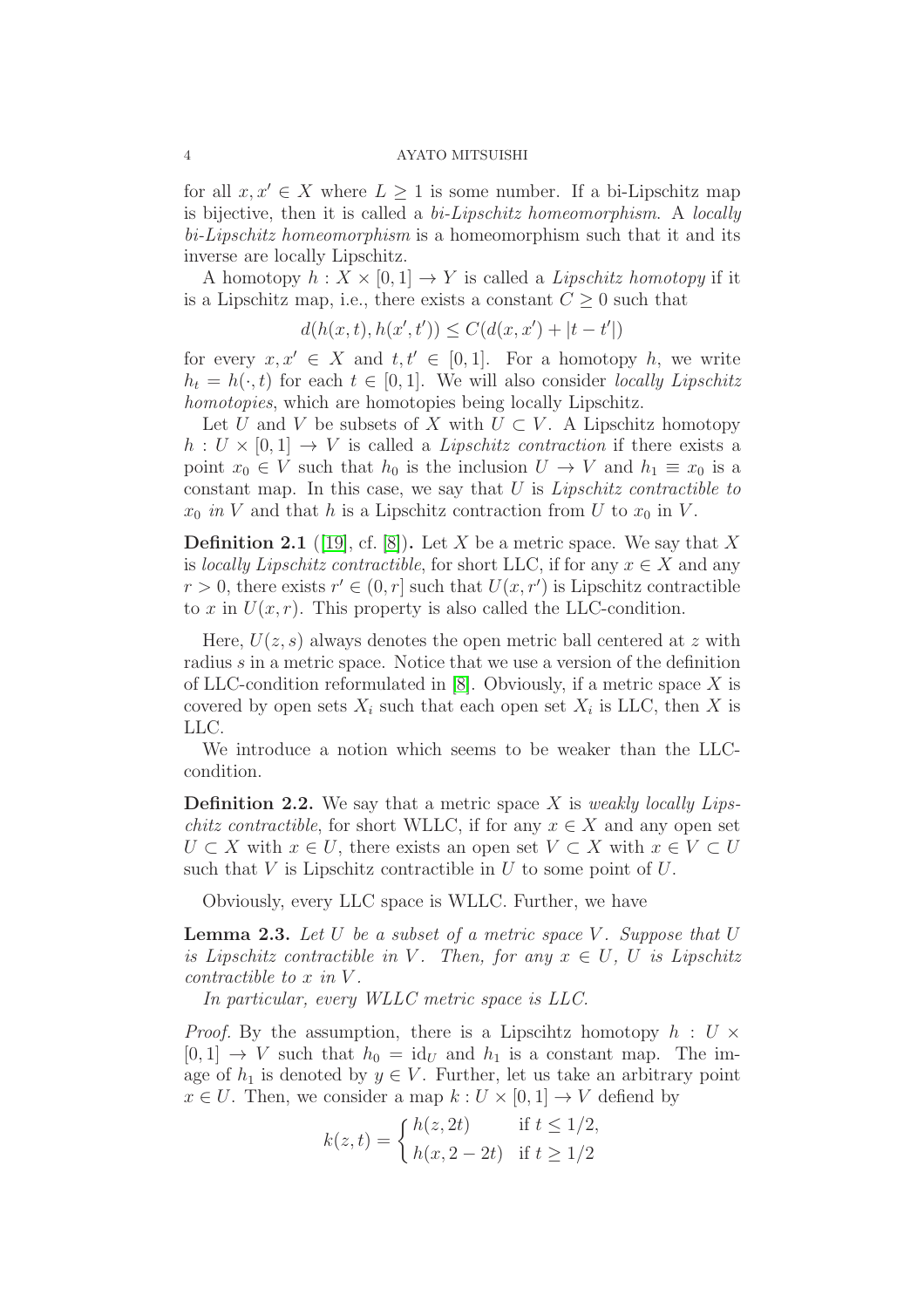for  $z \in U$  and  $t \in [0,1]$ . This is well-defined. Indeed,  $h(z, 1) = y =$  $h(x, 1)$ . Further, k is Lipschitz. Actually, for any  $z \in U$  and  $s, t \in [0, 1]$ with  $s \leq 1/2 \leq t$ , we have

$$
d(k(z, s), k(z, t)) = d(h(z, 2s), h(x, 2 - 2t))
$$
  
\n
$$
\leq d(h(z, 2s), h(z, 1)) + d(h(x, 1), h(x, 2 - 2t))
$$
  
\n
$$
\leq \text{Lip}(h)(1 - 2s) + \text{Lip}(h)(2t - 1)
$$
  
\n
$$
= 2\text{Lip}(h)(t - s).
$$

For  $s, t \in [0, 1]$  with  $s, t \leq 1/2$  or with  $s, t \geq 1/2$ , we also have

$$
d(k(z, s), k(z, t)) \le 2\text{Lip}(h)|s - t|.
$$

For any  $z, w \in U$  and  $s \in [0, 1]$ , we obtain

$$
d(k(z, s), k(w, s)) \le \text{Lip}(h)d(z, w).
$$

By the definition,  $k_1$  is a constant map of the value x. Therefore, U is Lipschitz contractible to  $x$  in  $V$ .

Let us take a WLLC metric space X. Then, for any  $x \in X$  and  $r > 0$ , there exist an  $r' > 0$  such that  $U(x, r')$  is Lipschitz contractible in  $U(x, r)$ . By the former statement,  $U(x, r')$  is also Lipschitz contractible to x in  $U(x, r)$ . Hence, we know that X is LLC. This completes the  $\Box$ 

<span id="page-4-0"></span>Proposition 2.4. *The LLC-condition is inherited to open subsets and is preserving under locally bi-Lipschitz homeomorphisms. Namely, if* X *is LLC and* U *is an open subset of* X, and if  $f: X \rightarrow Y$  *is a locally bi-Lipschitz homeomorphism, then* U *and* Y *are LLC.*

*Proof.* Let X be an LLC metric spacea and U its open set. For any  $x \in U$  and  $r > 0$ , we can take  $r' > 0$  such that  $U(x, r') = U \cap U(x, r') \subset$  $U \cap U(x, r)$ . Here,  $U(z, s)$  denotes the open ball in the whole space X. Since X is LLC, there is an  $r'' > 0$  such that  $U(x, r'')$  is Lipschitz contractible in  $U(x, r')$ . Hence, U is LLC.

Let  $f: X \to Y$  be a locally bi-Lipschitz homeomorphism. Hence, for any  $x \in X$ , there is an open neighborhood U of x such that  $f|_U : U \rightarrow$  $f(U)$  is a bi-Lipschitz homeomorphism. By the former statement, U is LLC. Therefore, we may assume that f itself is bi-Lipschitz. Let  $C \geq 1$ be a constant which bounds  $\text{Lip}(f)$  and  $\text{Lip}(f^{-1})$ . We prove that Y is LLC. For any  $x \in X$  and  $r > 0$ , we have

$$
f(U(x, C^{-1}r)) \subset U(f(x), r) \subset f(U(x, Cr)).
$$

Since X is LLC, there exist an  $r' > 0$  and a Lipschitz contraction  $h: U(x, Cr') \times [0,1] \rightarrow U(x, C^{-1}r)$  to x. We consider a map k:  $f(U(x, Cr')) \times [0,1] \to U(f(x),r)$  defined by

$$
k(f(y),t) = f(h(y,t))
$$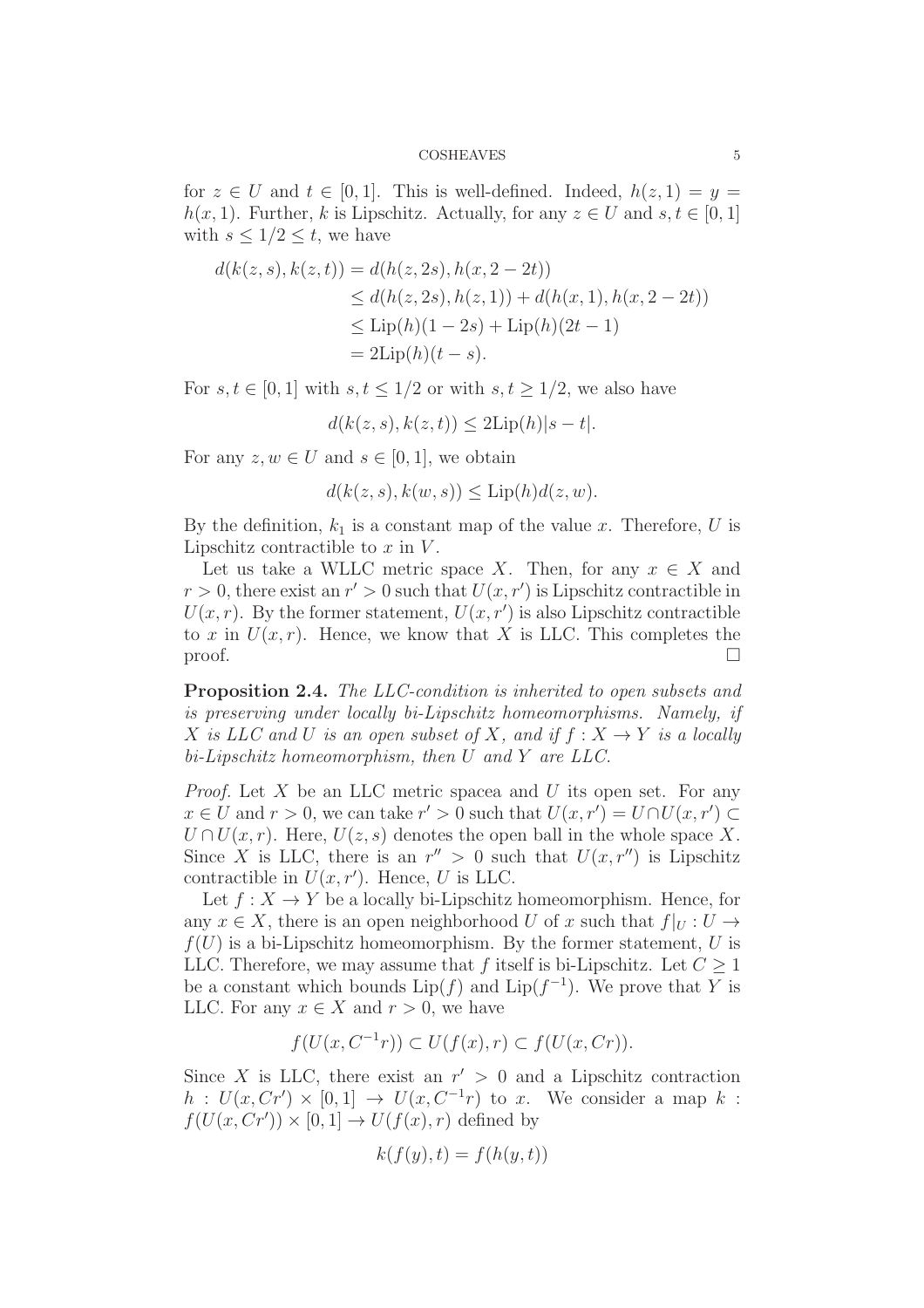for  $y \in U(x, Cr')$  and  $t \in [0, 1]$ . By the construction, k gives a Lipschitz contraction from  $U(f(x), r')$  to  $f(x)$  in  $U(f(x), r)$ . This completes the proof.  $\Box$ 

In [\[8\]](#page-38-4), the author and Yamaguchi defined a notion stronger than the LLC-condition as follows.

<span id="page-5-1"></span>Definition 2.5 ([\[8\]](#page-38-4)). A metric space X is said to be *strongly locally Lipschitz contractible*, for short SLLC, if for any  $x \in X$ , there exist  $r > 0$  and a Lipschitz contraction  $h: U(x, r) \times [0, 1] \rightarrow U(x, r)$  to x such that  $d(x, h(y, t))$  is monotone nonincreasing in t for every  $y \in U(x, r)$ . Such an h is called a strong Lipschitz contraction.

It is clear that any SLLC space is LLC. Obviously, every Banach manifold is SLLC.

2.1. Strong Lipscihtz contractions in the sense of [\[14\]](#page-38-1). The terms of strong Lipschitz contractions were used in two papers. One of them was in [\[8\]](#page-38-4) as in Definition [2.5](#page-5-1) and another one was introduced by Ried-weg and Schäppi in [\[14\]](#page-38-1) as in the following definition.

Definition 2.6 ([\[14\]](#page-38-1)). A metric space X *admits locally strong Lipschitz contractions* if for any  $x \in X$ , there exist  $r > 0$  and  $\gamma > 0$  such that every subset  $S \subset U(x, r)$  admits a Lipschitz contraction  $\varphi : S \times [0, 1] \rightarrow$ X to some point in X whose Lipschitz constant is controlled as

<span id="page-5-2"></span>(2.1) 
$$
d(\varphi(z,t), \varphi(z',t')) \leq \gamma \text{diam}(S)|t-t'| + \gamma d(z,z')
$$

for all  $z, z' \in S$  and  $t, t' \in [0, 1]$ .

In [\[14\]](#page-38-1), a map  $\varphi$  satisfying [\(2.1\)](#page-5-2) was called a strong Lipschitz contraction of S.

<span id="page-5-0"></span>Lemma 2.7. *Any metric space admitting locally strong Lipschitz contractions is (weakly) locally Lipschitz contractible.*

*Proof.* Let a metric space X admit locally strong Lipschitz contractions. For any  $x \in X$ , there are  $r > 0$  and  $\gamma > 0$  such that any subset S of  $U(x, r)$  admits  $\varphi_S$  satisfying [\(2.1\)](#page-5-2). Let us take  $r'' < r' \le r$ . Then, the Lipschitz contraction  $\varphi = \varphi_{U(x,r'')} : U(x,r'') \times [0,1] \to X$  satisfies

$$
d(\varphi(z,t),\varphi(z',t')) \le 2\gamma r''|t-t'| + \gamma d(z,z')
$$

for all  $z, z' \in U(x, r'')$  and  $t, t' \in [0, 1]$ . In particular,  $\varphi(z, t)$  is contained in  $U(x, 3\gamma r'')$  for any  $z \in U(x, r'')$  and  $t \in [0, 1]$ . Hence, if  $3\gamma r'' \le r'$ , then  $\varphi$  is a Lipschitz contraction of  $U(x, r'')$  in  $U(x, r')$ . Therefore, we know that  $X$  is WLLC. By Lemma [2.3,](#page-3-0)  $X$  is LLC. This completes the proof.  $\Box$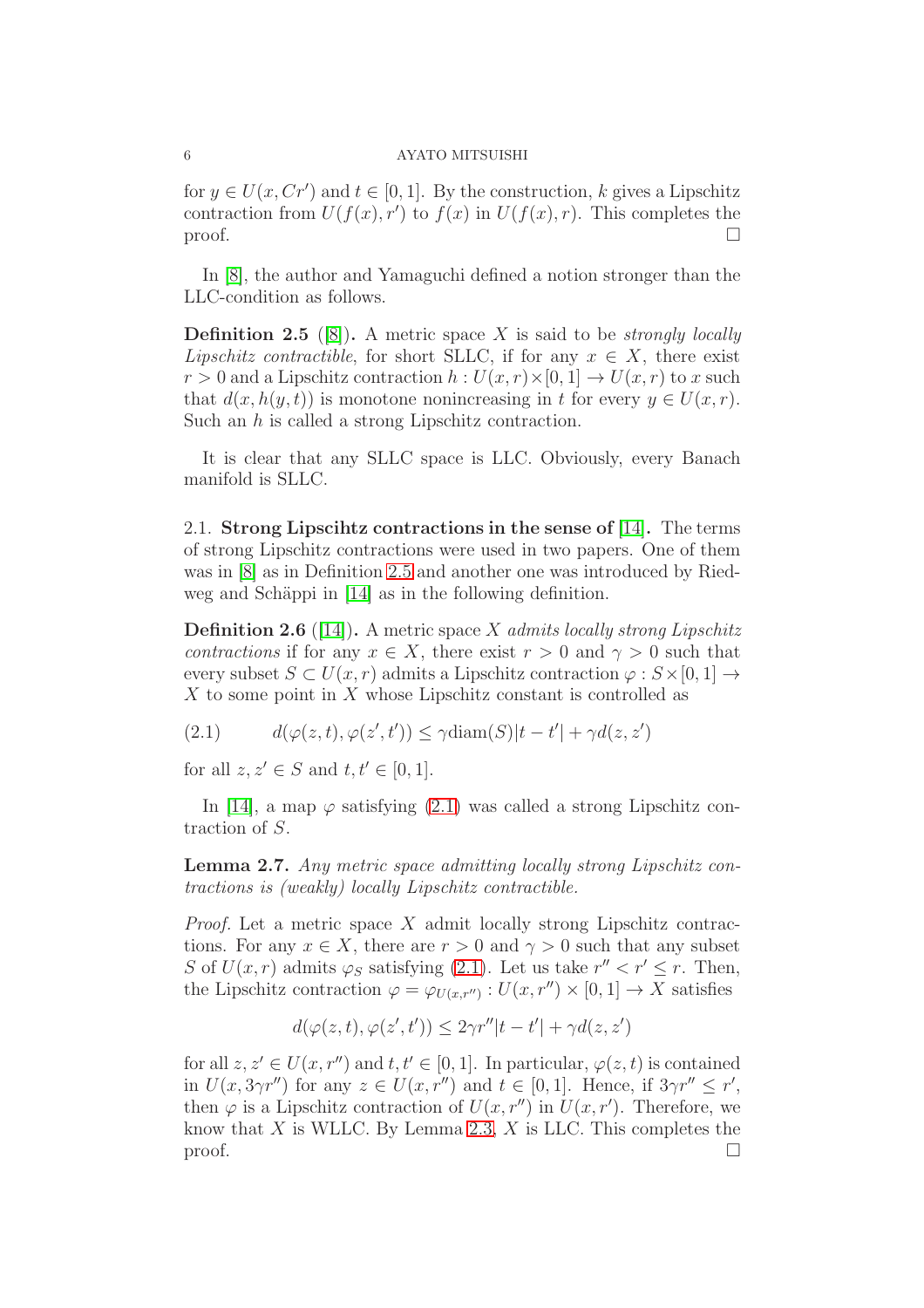<span id="page-6-2"></span>2.2. Examples. Many objects in metric geometry, related to restrictions of sectional curvature, are known to be SLLC. Such spaces are called CAT-spaces which are metric spaces of curvature locally bounded from above and Alexandrov spaces which have a local curvature bound from below. Further, Ohta introduced generalizations of CAT-spaces in the view point of convexities of distance functions. Let us recall the definitions of them, briefly.

A metric space X is geodesic if any two points  $p, q$  in X admit a curve c :  $[0, 1] \rightarrow X$  such that  $c(0) = p$  and  $c(1) = q$  and that  $d(c(t), c(t')) = |t - t'| d(p, q)$ . Such a curve c is called a geodesic segment.

**Definition 2.8** ([\[10\]](#page-38-5)). Let  $k \in (0, 2]$ . An open set U of a geodesic space X is called a  $C_k$ -*domain* for k if for any three points  $x, y, z \in U$ , and any geodesic segment  $c : [0, 1] \to X$  between  $c(0) = y$  and  $c(1) = z$ , we have

<span id="page-6-0"></span>
$$
(2.2) \t d(x,c(t))^2 \le (1-t)d(x,y)^2 + td(x,z)^2 - \frac{k}{2}t(1-t)d(y,z)^2.
$$

Let  $L_1, L_2 \geq 0$ . An open set U in a geodesic space X is called a  $C_L$ -domain for  $(L_1, L_2)$  if for any three points  $x, y, z \in U$ , any geodesic segments  $c, \bar{c} : [0, 1] \rightarrow X$  with  $c(0) = \bar{c}(0) = x$ ,  $c(1) = y$ , and  $\bar{c}(1) = z$ , and for all  $t \in [0, 1]$ , we have

(2.3) 
$$
d(c(t), \bar{c}(t)) \le \left(1 + L_1 \frac{\min\{d(x, y) + d(x, z), 2L_2\}}{2}\right) t d(y, z)
$$

A  $C_2$ -domain is usually called a CAT(0)-domain. If U satisfies the opposite inequality of  $(2.2)$  for  $k = 2$ , we say that U has *nonnegative curvature* (in the sense of Alexandrov). In a complete Riemannian manifold, a CAT(0)-domain (or a nonnegatively curved domain) actually has the nonpositive (or nonnegative, respectively) sectional curvature. In the same way, there are definitions of synthetic sectional curvature bound from above (and from below) by a real number  $\kappa$ , for metric spaces, in terms of geodesic triangle comparison. See details [\[4\]](#page-37-2). Ohta's results (Corollaries 2.4 and 3.2, Lemma 2.9 and Proposition 3.1 in [\[10\]](#page-38-5)) and thier proofs implies

<span id="page-6-1"></span>**Proposition 2.9.** *Both a*  $C_k$ -domain and a  $C_L$ -domain in a geodesic *metric space are SLLC, where*  $k \in (0, 2]$  *and*  $L_1, L_2 \geq 0$  *are arbitrary. In particular, a CAT-space is SLLC.*

Let us give a proof only for CAT(0)-domains, for convenience.

*Proof.* Let U be a CAT(0)-domain in a geodesic space and  $x \in U$ . For  $R > 0$ , any geodesic joining two points in the ball  $U(x, R)$  is contained in  $U(x, 2R)$ . Taking R with  $U(x, 2R) \subset U$ , we define a map

$$
h: U(x, R) \times [0, 1] \to U(x, R)
$$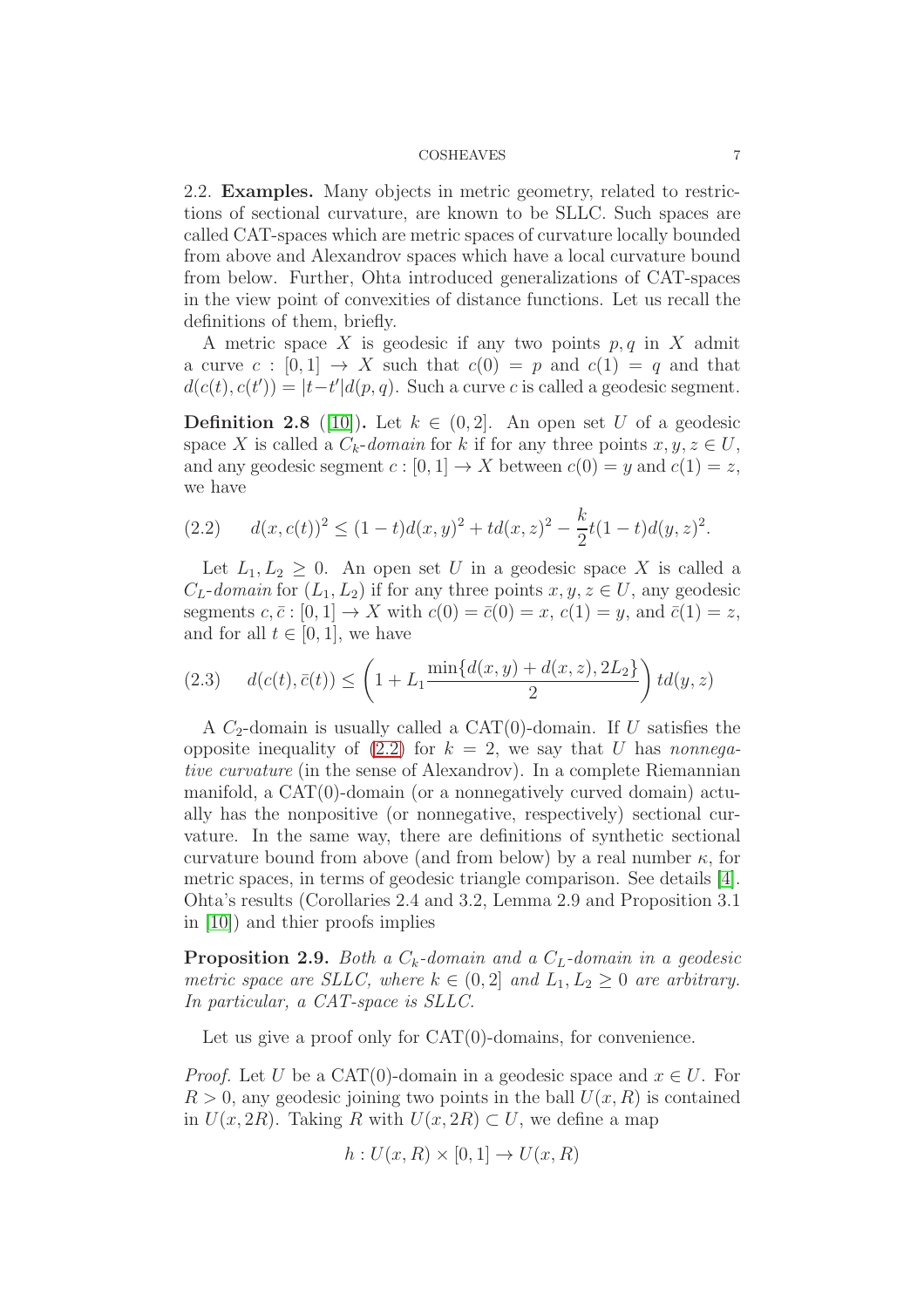by  $h(y, t) = c_y(t)$ . Here,  $c_y : [0, 1] \rightarrow X$  is a geodesic with  $c_y(0) = y$ and  $c_y(1) = x$ . Using the condition [\(2.2\)](#page-6-0) for  $k = 2$  twice, we have

$$
d(h(y, t), h(z, t))^{2} \le (1 - t)^{2} d(y, z)^{2}.
$$

Therefore, we obtain

$$
d(h(y, t), h(z, s)) \le d(y, z) + R|t - s|.
$$

Hence,  $h$  is a Lipschitz contraction to x. Further, by the definition, it is a strong Lipschitz contraction in the sense of Definition [2.5.](#page-5-1) This completes the proof.

Further, in [\[14\]](#page-38-1), CAT-spaces are proved to admit locally strong Lipschitz contractions.

A complete geodesic space with curvature locally bounded from below, in a synthetic sense, is called an Alexandrov space. Any complete Riemannian manifold and the Gromov-Hausdorff limit of manifolds having a uniform lower sectional curvature bound are Alexandrov spaces. See details [\[4\]](#page-37-2), [\[5\]](#page-37-3). A main result in [\[8\]](#page-38-4) states that every finite dimensional Alexandrov space is SLLC. The proof of this fact is not trivial. For instance, we can observe that the same proof of Lemma [2.9](#page-6-1) does not work for a geodesic space of nonnegative curvature. To prove the result in [\[8\]](#page-38-4), we used the theory of gradient flow of distance functions founded by Perelman and Petrunin [\[11\]](#page-38-6), [\[13\]](#page-38-7).

The author do not know whether arbitrary (finite dimensional) Alexandrov space admits locally strong Lipschitz contractions.

2.3. Lipschitz extensions. We recall McShane-Whitney's Lipschitz extension theorem.

<span id="page-7-0"></span>Theorem 2.10 ([\[7\]](#page-38-8), [\[18\]](#page-38-9)). *Let* X *be a metric space and* A *a subset of* X. Let  $f : A \rightarrow \mathbb{R}$  be an L-Lipschitz function. Then, the following *functions*

$$
X \ni x \mapsto \inf_{a \in A} (f(a) + Ld(x, a)) \text{ and}
$$

$$
X \ni x \mapsto \sup_{a \in A} (f(a) - Ld(x, a))
$$

*are* L*-Lipschitz on* X *and extensions of* f*.*

We will often use this theorem in the present paper. The set of all real-valued Lipschitz functions on a metric space  $Y$  is denoted by  $Lip(Y)$ . Using the above Lipschitz extension theorem, we have

<span id="page-7-1"></span>Lemma 2.11. *Let* A *be a compact set in a metric space* X*. If a sequence*  $f_j \in \text{Lip}(A)$  *converges to*  $f \in \text{Lip}(A)$  *as*  $j \to \infty$  *pointwise on* A with  $\sup_j \text{Lip}(f_j) < \infty$ , then there are Lipschitz extensions  $\tilde{f}_j$  of  $f_j$ *to* X which converges to some Lipschitz extension  $\tilde{f}$  of f pointwise on  $X$  *as*  $j \to \infty$ *.*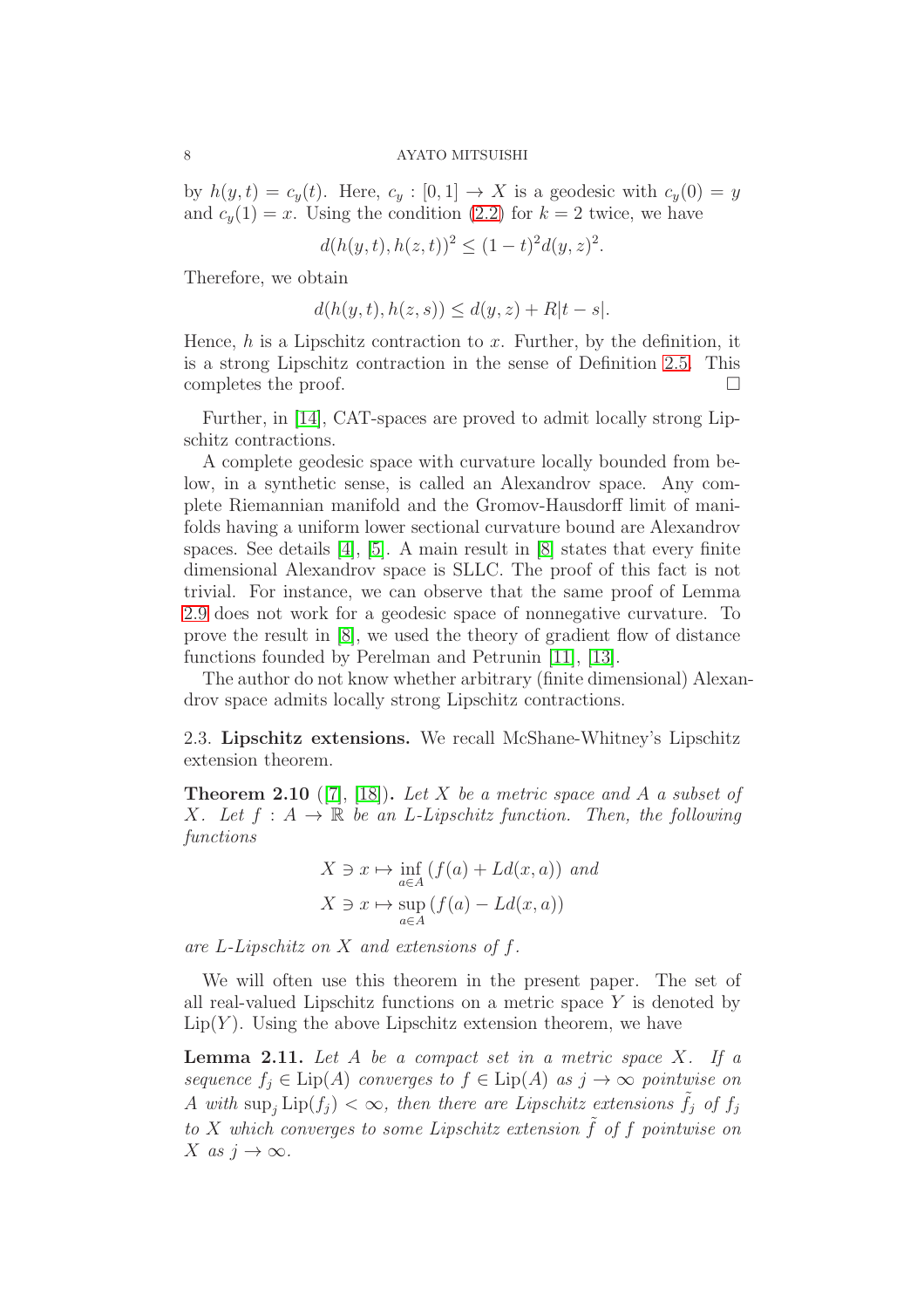*Proof.* Let  $f_j$  converge to f in Lip(A) as  $j \to \infty$  pointwise on A, with  $L := \sup_j \text{Lip}(f_j) < \infty$ . Theorem [2.10](#page-7-0) ensures that the functions  $\tilde{f}_j$ and  $\tilde{f}$  defined as

$$
\tilde{f}_j(x) = \min_{a \in A} f_j(a) + Ld(a, x) \text{ and } \tilde{f}(x) = \min_{a \in A} f(a) + Ld(a, x)
$$

are Lipschitz extensions of  $f_i$  and f to X. Let us fix  $x \in X \setminus A$ . For each j, we take  $y_j, y \in A$  such that

$$
\tilde{f}_j(x) = f_j(y_j) + Ld(y_j, x)
$$
 and  $\tilde{f}(x) = f(y) + Ld(y, x)$ .

Then, we have

$$
\tilde{f}_j(x) \le f_j(y) + Ld(y, x)
$$

for every j. Hence, we obtain  $\overline{\lim}_{j\to\infty} \tilde{f}_j(x) \leq \tilde{f}(x)$ . Further, a subsequence  $\{y_{k(j)}\}_j$  of  $\{y_j\}_j$  may converge to some  $y_\infty \in A$  as  $j \to \infty$ . Then, we have

$$
\tilde{f}(x) \le f(y_{\infty}) + Ld(y_{\infty}, x) = \lim_{j \to \infty} f_j(y_{k(j)}) + Ld(y_{k(j)}, x).
$$

Therefore,  $\underline{\lim}_{j\to\infty} \tilde{f}_j(x) \geq \tilde{f}(x)$ . This completes the proof.  $\Box$ 

Let  $\text{Lip}_b(X)$  denotes the set of all real-valued bounded Lipschitz functions on X.

<span id="page-8-0"></span>Lemma 2.12. *Let* A *be a subset of a metric space* X*. Then, the*  $maps \, Lip(X) \to Lip(A) \, and \, Lip_b(X) \to Lip_b(A) \, assigning \, the \, function$ *restricted to* A *are surjective.*

*Proof.* By Theorem [2.10,](#page-7-0) the restriction map  $\text{Lip}(X) \to \text{Lip}(A)$  is surjective. Let  $f \in \text{Lip}_b(A)$ , we have a Lipschitz extension  $\tilde{f}$  of f to X by using Theorem [2.10.](#page-7-0) Let  $C > 0$  satisfy that  $-C \leq f(a) \leq C$  for all  $a \in A$ . Then, the function min $\{C, \max\{-C, f\}\}\$ is bounded Lipschitz on X and an extension of f. Hence, the map  $\text{Lip}_{b}(X) \to \text{Lip}_{b}(A)$  is surjective.  $\Box$ 

2.4. Locally-Lipshitz homotopy invariance of the singular Lipschitz homology. For a metric space  $X$ , its singular Lipscihtz chain complex  $S_{\bullet}^{\text{Lip}}(X)$  was defiend in the introduction. As for the usual singular chain complex  $S_{\bullet}(X)$ , the complex  $S_{\bullet}^{\text{Lip}}(X)$  has a canonical augmentation defiend as

(2.4) 
$$
\varepsilon : S_0^{\text{Lip}}(X) \ni \sum_{i=1}^N a_i x_i \mapsto \sum_{i=1}^N a_i \in \mathbb{Z},
$$

where  $x_i \in X$  and  $a_i \in \mathbb{Z}$ . For the extended chain complex

<span id="page-8-1"></span>
$$
\cdots \to S_k^{\text{Lip}}(X) \to S_{k-1}^{\text{Lip}}(X) \to \cdots \to S_0^{\text{Lip}}(X) \stackrel{\varepsilon}{\to} \mathbb{Z},
$$

its homology is denoted by  $\tilde{H}_{*}^{\text{Lip}}(X)$ , and is called the reduced singular Lipschitz homology of  $X$ .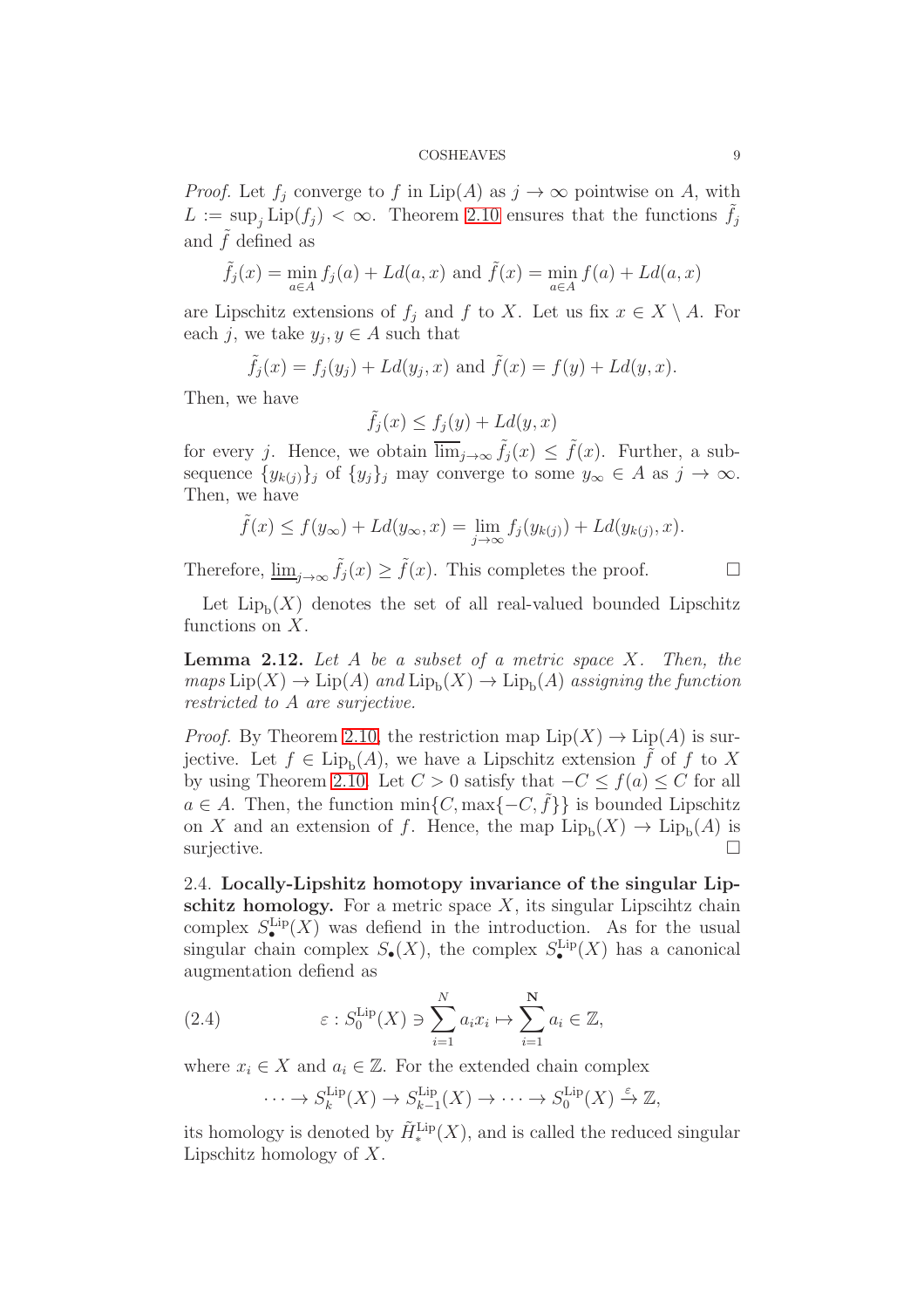<span id="page-9-1"></span>**Lemma 2.13.** Let  $h: X \times [0,1] \rightarrow Y$  be a locally Lipschitz homo*topy. Then the induced homomorphisms between the (reduced) singular Lipschitz homologies coincide as follows.*

$$
h_{0*} = h_{1*} : H_k^{\text{Lip}}(X) \to H_k^{\text{Lip}}(Y),
$$
  

$$
h_{0*} = h_{1*} : \tilde{H}_0^{\text{Lip}}(X) \to \tilde{H}_0^{\text{Lip}}(Y).
$$

*Proof.* Recall that the continuous homotopy h satisfies  $h_{0*} = h_{1*}$  as a map between the usual (reduced) singular homologies. The proof of this fact is done by giving a chain homotopy equivalence between chain maps  $h_{0\#}$  and  $h_{1\#}$  from  $S_{\bullet}(X)$  to  $S_{\bullet}(Y)$ . This chain homotopy is constructed by a decomposition of the prism  $\triangle^k \times [0, 1]$  into simplices. Such a prism decomposition is given by a combinatorial or a piecewisely linear way. Therefore, the standard chain homotopy gives a chain homotopy equivalence between  $h_{0\#}$  and  $h_{1\#}$  as chain maps from  $S^{\text{Lip}}_{\bullet}(X)$ to  $S_{\bullet}^{\text{Lip}}(Y)$ . Hence, the maps  $h_{0*}$  and  $h_{1*}$  from  $H_k^{\text{Lip}}$  $\binom{\text{Lip}}{k}(X)$  to  $H_k^{\text{Lip}}$  $k^{\text{Lip}}(Y)$  are the same. The reduced version is proved by a similar way.  $\square$ 

## <span id="page-9-0"></span>3. Chain complices consisting of metric currents

In this section, we denote by  $X$  and  $Y$  metric spaces. We recall the notion of currents in metric spaces introduced by Ambrosio and Kirchheim [\[1\]](#page-37-0). Here, we note that we will use a slightly modified definition from the original one. For the reason why we use the modified definition, see Remark [5.3.](#page-31-0)

3.1. Basics of measure theory. Let us denote by  $\mu$  a Borel measure on a metric space X. The *support*  $\text{spt}(\mu)$  of  $\mu$  is defined by

$$
spt(\mu) = \{ x \in X \mid \mu(U(x, r)) > 0 \text{ for any } r > 0 \}
$$

which is a closed subset of X. The measure  $\mu$  is said to be finite if  $\mu(X) < \infty$ . The outer measure obtained from  $\mu$  is denoted by the same symbol as  $\mu$ .

We say that  $\mu$  is *concentrated* on a subset A of X if  $\mu(X \setminus A) = 0$ . It is known that if  $\mu$  is concentrated on a separable set, then  $\mu$  is concentrated on its support. If  $\mu$  is finite and is concentrated on a separable set, then its support is separable.

We say that  $\mu$  is *tight* if for any  $\varepsilon > 0$ , there exists a compact subset  $K \subset X$  such that  $\mu(X \setminus K) < \varepsilon$ . If  $\mu$  is finite, then  $\mu$  is tight if and only if  $\mu$  is concentrated on a  $\sigma$ -compact set. In this case,  $\mu$  is concentrated on its support. Further,  $Lip_b(X)$  is dense in  $L^1(X,\mu)$  if  $\mu$  is a finite tight Borel measure on X.

Let  $M$  be a family of finite Borel measures on X. The infimum  $\bigwedge_{\nu \in \mathcal{M}} \nu$  of  $\mathcal M$  is given by

$$
\bigwedge_{\nu \in \mathcal{M}} \nu(B) := \inf \left\{ \sum_{j=1}^{\infty} \mu_j(B_j) \right\}
$$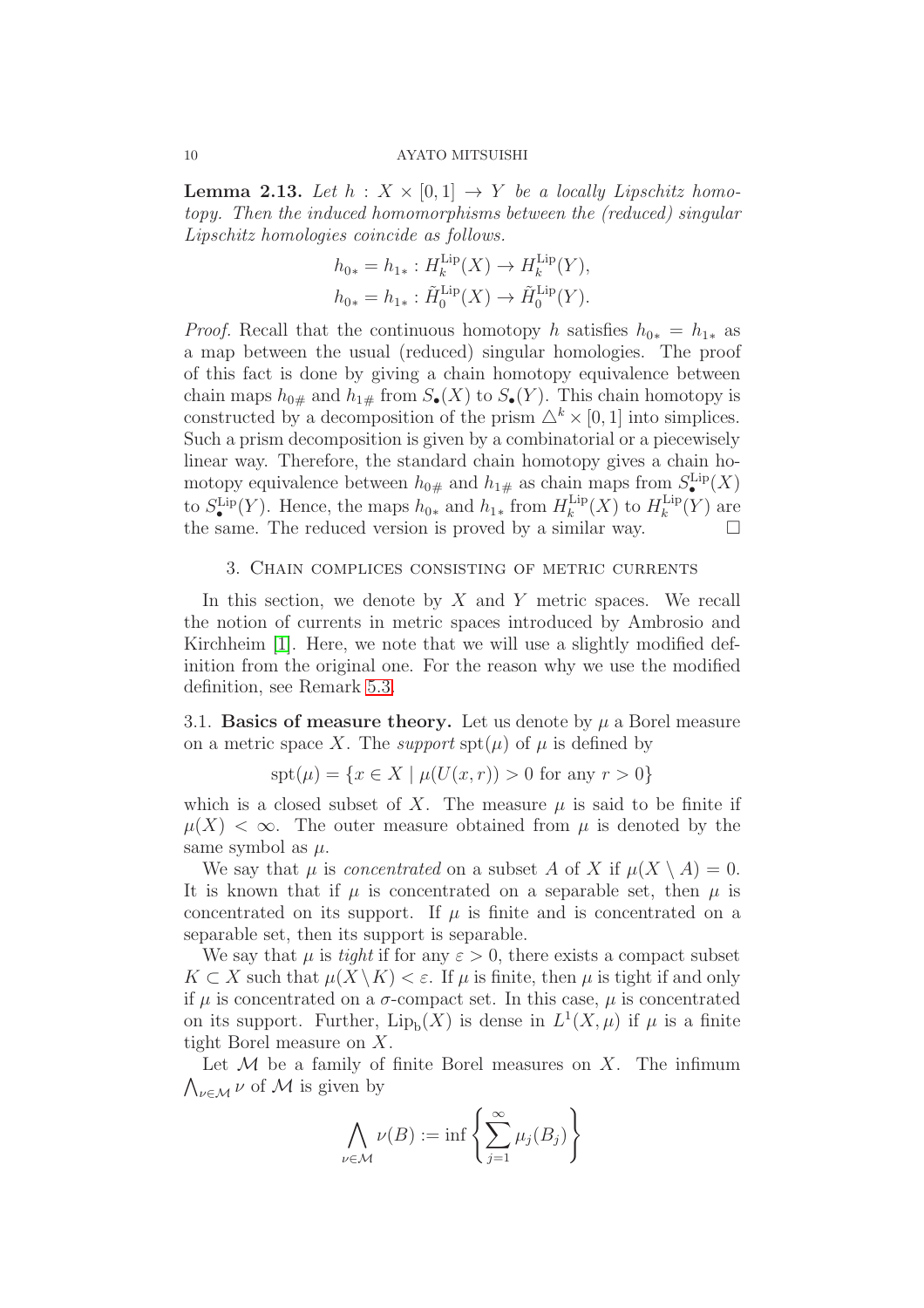for all Borel sets  $B \subset X$ , where the infimum runs over among all countable family  $\{\mu_j\}_{j=1}^{\infty} \subset \mathcal{M}$  and all Borel partitions  $\{B_j\}$  of B. Here, a Borel partition  ${B_i}$  of B is a disjoint countable family consisting of Borel sets satisfying  $\bigcup_j B_j = B$ . By the definition,  $\bigwedge_{\nu \in \mathcal{M}} \nu(B) \le \nu'(B)$ for any  $\nu' \in \mathcal{M}$  and Borel set  $B \subset X$ . In particular,  $\mathcal{M}$  is a finite Borel measure. Further, if some  $\nu' \in \mathcal{M}$  is tight, then  $\bigwedge_{\nu \in \mathcal{M}} \nu$  is tight.

For another metric space Y with a measurable map  $f: X \to Y$ , we denote by  $f_{\#}\mu$  the push-forward measure of  $\mu$  by f which is defined by  $f_{\#}\mu(B) = \mu(f^{-1}(B))$  for all Borel sets  $B \subset Y$ .

3.2. **Metric currents.** From now on,  $k$  denotes a nonnegative integer. We set  $\mathcal{D}^0(X) = \text{Lip}_b(X)$  and  $\mathcal{D}^k(X) = \text{Lip}_b(X) \times [\text{Lip}(X)]^k$  for  $k \geq 1$ . We will often abbreviate an element  $(f, \pi_1, \dots, \pi_k) \in \mathcal{D}^k(X)$ by  $(f, \pi)$ .

<span id="page-10-0"></span>**Definition 3.1** ([\[1\]](#page-37-0)). A multilinear functional  $T: \mathcal{D}^k(X) \to \mathbb{R}$  is called a k-*current* in X if it satisfies the following three conditions.

- (1) T is *continuous* in the following sense. Let  $f \in \text{Lip}_{b}(X)$  and  $\pi_i^j \in \text{Lip}(X)$  where  $i \in \{1, ..., k\}$  and  $j \in \mathbb{N}$  with  $\sup_{i,j} \text{Lip}(\pi_i^j)$  $\binom{J}{i}$  $\infty$ . If  $\pi_i^j$ <sup>*j*</sup> converges to some function  $\pi_i$  as  $j \to \infty$  pointwise on X for each i, then we have  $\lim_{j\to\infty} T(f, \pi^j) \to T(f, \pi)$ , where  $\pi^{j} = (\pi^{j}_{1})$  $j_1, \ldots, \pi_k^j$  $\binom{J}{k}$  and  $\pi = (\pi_1, \ldots, \pi_k)$ .
- (2) T satisfies the *locality* as follows. For  $(f, \pi) \in \mathcal{D}^k(X)$ , if  $\pi_i$  is constant on  $\{f \neq 0\}$  for some i, then  $T(f, \pi) = 0$ .
- (3) T has *finite mass* in the following sense. There is a finite tight Borel measure  $\mu$  on X such that

$$
|T(f,\pi)| \le \prod_{i=1}^k \mathrm{Lip}(\pi_i) \int_X |f| \, d\mu
$$

holds, for all  $(f, \pi) \in \mathcal{D}^k(X)$ . Here, when  $k = 0$ , the value  $\prod_{i=1}^{k}$  Lip $(\pi_i)$  is regarded as 1.

The minimal measure of  $\mu$ 's satisfying the finite mass axiom (3) as above for T is called the *mass measure* of T and is denoted by  $||T||$ . We say that a current T has compact support if  $||T||$  has compact support, or equivalently,  $||T||$  is concentrated on a compact set. The set of all k-currents in X is denoted by  $M_k(X)$  and its subset consisting of currents having compact support is denoted by  $\mathbf{M}_{k}^{c}(X)$ .

Typical and essential examples of currents are as follows.

Example 3.2. For an  $L^1$ -function  $\theta$  on  $\mathbb{R}^k$  in the Lebesgue measure  $\mathcal{L}^k$ , a k-current  $[\![\theta]\!] \in \mathbf{M}_k(\mathbb{R}^k)$  is defined as

$$
\llbracket \theta \rrbracket (f, \pi) = \int_{\mathbb{R}^k} \theta f \det \left( \frac{\partial \pi_i}{\partial x_j} \right) d\mathcal{L}^k(x)
$$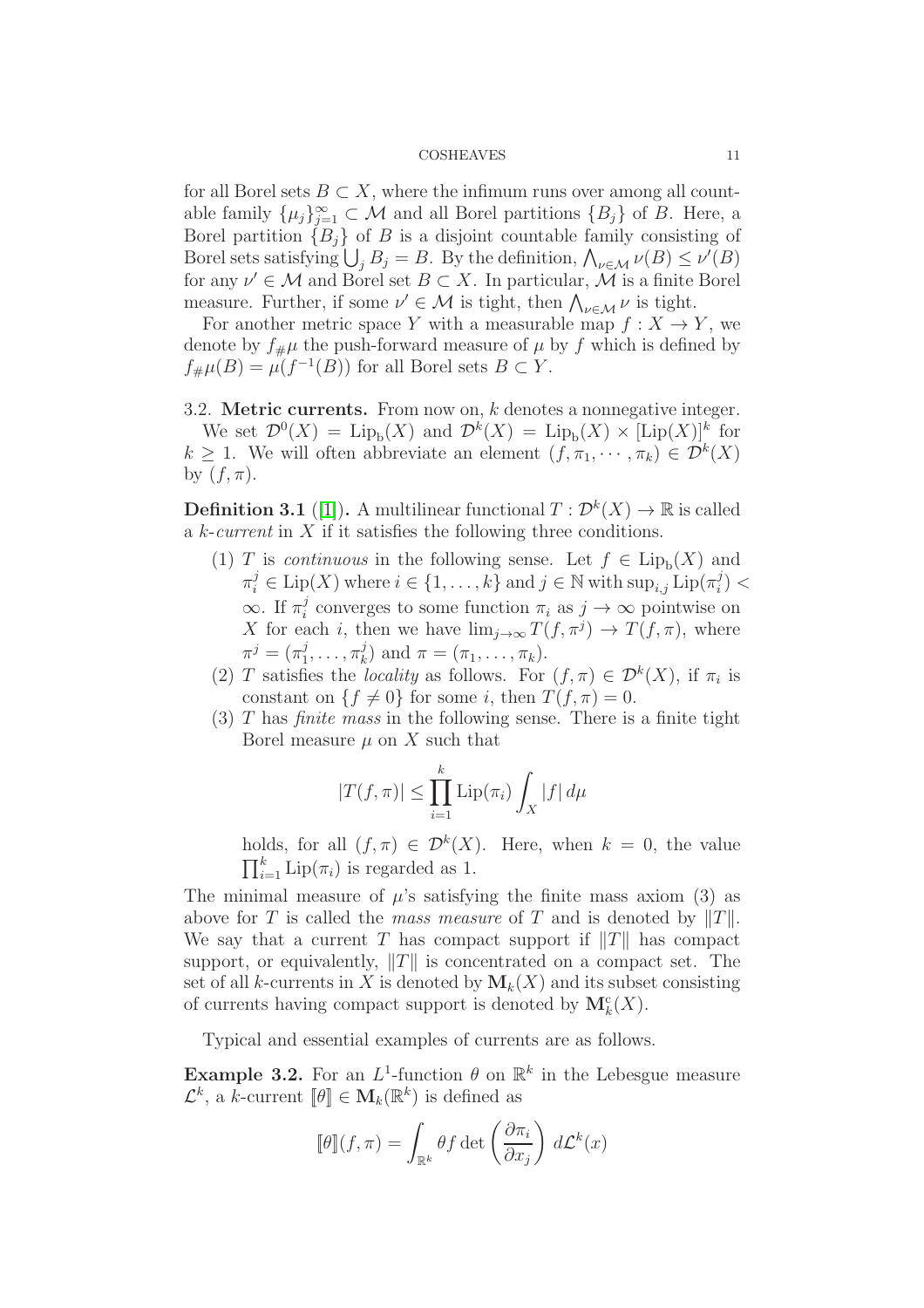for  $(f, \pi) \in \mathcal{D}^k(\mathbb{R}^k)$ . Here,  $\partial \pi_i / \partial x_j$  are defined for almost everywhere  $\mathbb{R}^k$  and are bounded integrable functions, due to Rademacher's theorem.

There is a useful characterization of the mass measures of currents as follows.

<span id="page-11-0"></span>Proposition 3.3 (Proposition 2.7 in [\[1\]](#page-37-0)). *Let* T *be a metric* k*-current in* X*. For every Borel set* B *in* X*, we have*

$$
||T||(B) = \sup \sum_{j=1}^{\infty} T(\chi_{B_j}, \pi^j),
$$

*where the supremum runs among all Borel partitions*  ${B_i}$  *of* B and *all Lipschitz maps*  $\pi^{j} = (\pi^{j}_{i})$  $i_j^{(j)}_{1 \leq i \leq k} : X \to \mathbb{R}^k$  with  $\text{Lip}(\pi_i^j)$  $j_i^j$ )  $\leq 1$  *for all i.* 

For k-currents  $T, S$  in X and a Borel set B in X, we have

$$
||T + S||(B) \le ||T||(B) + ||S||(B),
$$
  

$$
|| - T||(B) = ||T||(B).
$$

These properties follow from the definition. The second property induces that  $\text{spt}(-T) = \text{spt}(T)$ .

We recall fundamental operations to obtain currents. From now on, let  $T \in M_k(X)$ . For another metric space with a Lipschitz map  $\phi: X \to Y$ , we have the *push-forward*  $\phi_{\#}T$  of T by  $\phi$  defined by

$$
\phi_{\#}T(f,\pi)=T(f\circ\phi,\pi\circ\phi)
$$

for  $(f, \pi) \in \mathcal{D}^k(Y)$ , which is a k-current in Y. Further, we have  $\|\phi_{\#}T\| \leq \text{Lip}(\phi)^k \phi_{\#}\|T\|$  as measures on Y. If  $\phi$  is a bi-Lipschitz em-bedding, then by Lemma [2.12,](#page-8-0)  $\phi_{\#} : \mathbf{M}_k(X) \to \mathbf{M}_k(Y)$  is injective. Since  $\text{Lip}_b(X)$  is dense in  $L^1(X, ||T||)$ , the k-current T can be extended to a multilinear functional on  $L^1(X, ||T||) \times [\text{Lip}(X)]^k$  in a unique way. Therefore, for any Borel set  $A \subset X$ , the functional  $T \mid A$  is defined by

$$
T[A(f, \pi) = T(\chi_A f, \pi)
$$

for  $(f, \pi) \in \mathcal{D}^k(X)$ , where  $\chi_A$  denotes the characteristic function of A, which is called the *restriction* of T to A and is also a k-current in X.

<span id="page-11-1"></span>Lemma 3.4. *Let* T *be a current in* X *and* A *a Borel set in* X*. The mass measure of*  $T \mid A$  *coincides with the restricted measure*  $||T|| \mid A$  *to* A *defined as*

$$
||T|| [A(B) := ||T|| (A \cap B)
$$

*for every Borel set*  $B \subset X$ *. In particular, the support of*  $T | A$  *is contained in*  $\text{spt}(T) \cap \overline{A}$ *, where*  $\overline{A}$  *is the closure of*  $A$  *in*  $X$ *.*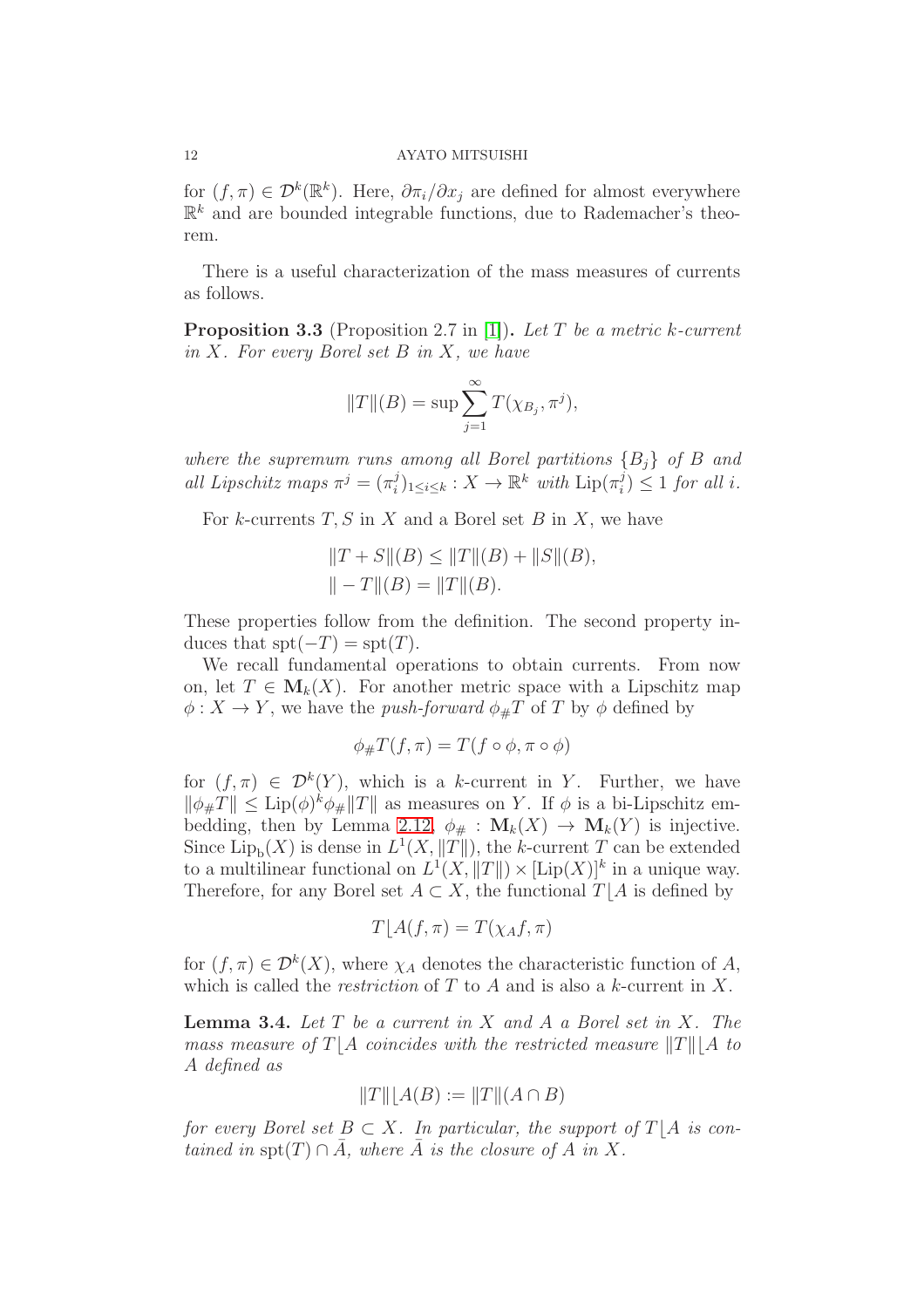*Proof.* We take a metric current T in X of degree k and a Borel set A. By Proposition [3.3,](#page-11-0)

$$
||T||A||(B) = \sup \sum_{j=1}^{\infty} T(\chi_A \chi_{B_j}, \pi^j)
$$

holds, where the supremum runs among all Borel partitions  ${B<sub>i</sub>}$  of B and all k-tuples  $\pi^{j} = (\pi^{j}_{i})$  $\sum_{i=1}^{j}$ <sub>1≤i≤k</sub> of 1-Lipschitz functions  $\pi_i^j$  $i: X \to \mathbb{R}$ . Since  $\chi_{A \cap B_j} = \chi_A \chi_{B_j}$  and a Borel partition  $\{B_j\}$  of B gives a Borel partition  $\{B_i \cap A\}$  of  $A \cap B$ , the value  $||T|| (A \cap B)$  actually coincides with  $||T||A||(B)$ , by Proposition [3.3](#page-11-0) again. Therefore, we have  $||T||A|| =$  $||T||/A$ . Hence, we obtain  $\text{spt}(T|A) = \text{spt}(||T||/A) \subset \text{spt}||T|| \cap \overline{A} =$  $\text{spt } T \cap A$ . This completes the proof.

It is clear that  $T\vert spt(T) = T$  as currents in X. The restriction is a current in the whole space  $X$  in general. However, if  $T$  has compact support, T itself can be regard as a current in its support as follows.

<span id="page-12-0"></span>**Lemma 3.5.** Let  $T \in M_k^c(X)$ . Then, there is a unique k-current  $T'$ *in*  $\text{spt}(T)$  *such that*  $T = \iota_{\#} T'$ *, where*  $\iota : \text{spt}(T) \to X$  *is the inclusion.* 

*Proof.* Let us take  $T \in \mathbf{M}_{k}^{c}(X)$  and set  $A = \text{spt}(T)$ . A functional  $T': \mathcal{D}^k(A) \to \mathbb{R}$  is defined as follows. For  $(f, \pi) \in \mathcal{D}^k(A)$ , by Lemma [2.12,](#page-8-0) we have an extension  $(\tilde{f}, \tilde{\pi}) \in \mathcal{D}^k(X)$  of  $(f, \pi)$ . Then, we set

$$
T'(f, \pi) = T(\tilde{f}, \tilde{\pi}).
$$

First, we check that this value is independent on the choice of  $(\tilde{f}, \tilde{\pi})$  and show that T' is multilinear and satisfies the locality. Let  $\hat{f} \in \text{Lip}_{b}(X)$ be another extension of f. By the finite mass axiom, we have  $T(\tilde{f}, \tilde{\pi}) =$  $T(\hat{f}, \tilde{\pi})$ . Further, if  $\hat{f}$  is a bounded Borel function on X with  $\hat{f}|_A = f$ , then  $T(\hat{f}, \tilde{\pi}) = T(\tilde{f}, \tilde{\pi})$ , because T can be regarded as a functional on  $L^1(X, ||T||) \times [\text{Lip}(X)]^k$ . This implies the linearity of  $T'(f, \pi)$  in f. Here, recall that T as the functional on  $L^1(X, ||T||) \times [\text{Lip}(X)]^k$ satisfies the strengthened locality, continuity and finite mass axiom, as stated in [\[1\]](#page-37-0). For another Lipschitz extension  $\hat{\pi} \in [\text{Lip}(X)]^k$  of  $\pi$ , the strengthened locality of T implies  $T(\tilde{f}, \tilde{\pi}) = T(\tilde{f}, \hat{\pi})$ . Further, the strengthened locality of T implies the multilinearity of  $T'(f, \pi)$  in  $\pi$ and the locality of  $T'$ .

Let us define a finite Borel measure  $\mu$  on A by  $\mu(B) = ||T||(B)$  for any Borel set  $B \subset A$ . The tightness of  $||T||$  ensures that  $\mu$  is tight. For any  $(f, \pi) \in \mathcal{D}^k(A)$ , we have

$$
|T'(f,\pi)| = |T(\tilde{f},\tilde{\pi})| \le \prod_{i=1}^k \mathrm{Lip}(\tilde{\pi}_i) \int_X |\tilde{f}| \, d\|T\| = \prod_{i=1}^k \mathrm{Lip}(\pi_i) \int_X |f| \, d\mu.
$$

Here, we note that a Lipschitz extension  $\tilde{\pi}_i$  of  $\pi_i$  can be chosen as  $\text{Lip}(\tilde{\pi}_i) = \text{Lip}(\pi_i)$ . Hence, T' has finite mass.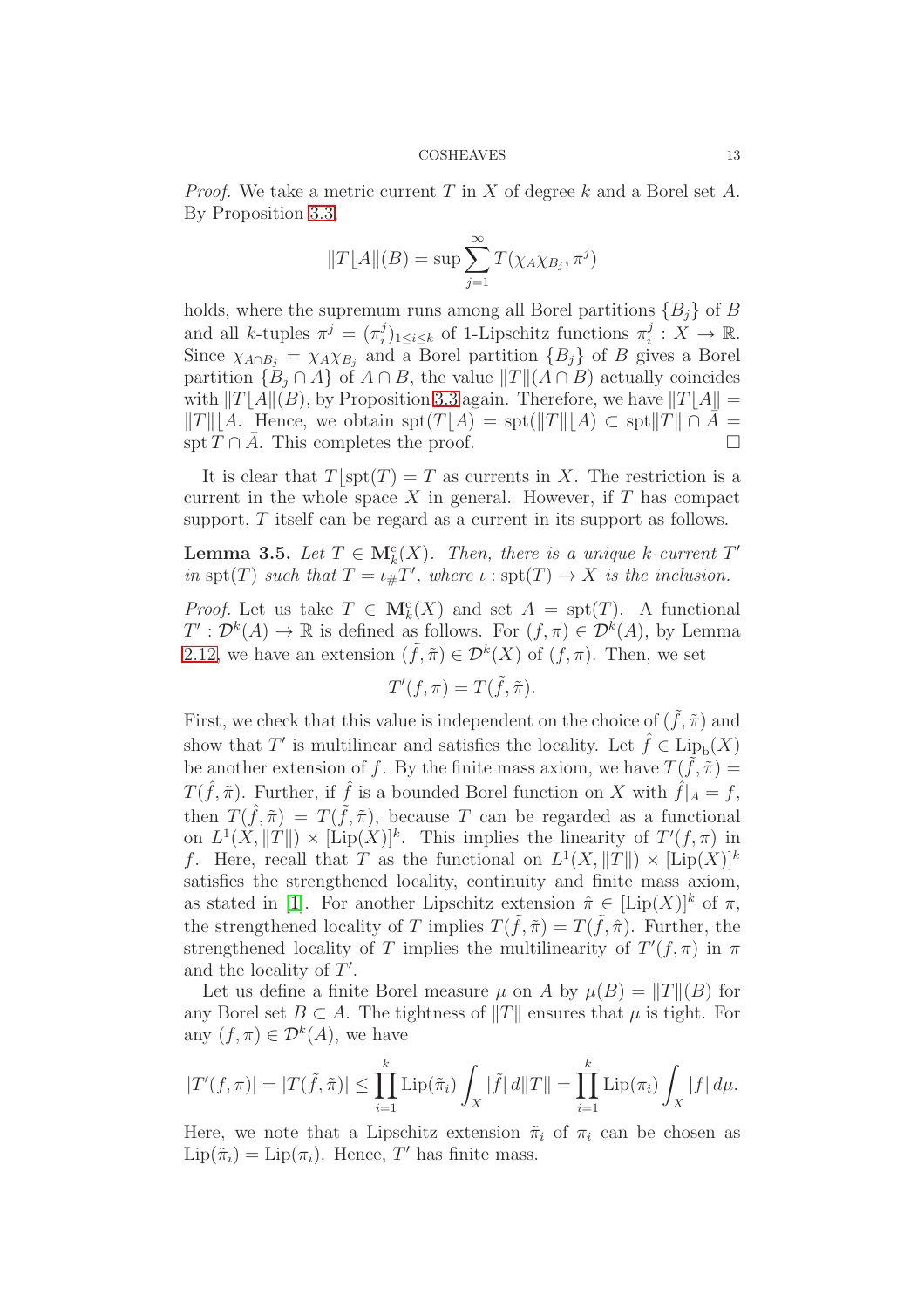Finally, we prove that T' is continuous. Let  $\pi_i^j \in \text{Lip}(A)$ ,  $i =$  $1, \ldots, k, j \in \mathbb{N}$  with  $\sup_{i,j} \mathrm{Lip}(\pi_i^j)$  $\sigma_i^j$ )  $\leq L < \infty$  such that  $\pi_i^j$  $i$  converges to  $\pi_i$  as  $j \to \infty$  pointwise on A, for every i. By Lemma [2.11,](#page-7-1) we have extensions  $\tilde{\pi}_i^j$  $i$  of  $\pi_i^j$  $i$  to X with  $\sup_{i,j}$  Lip $(\tilde{\pi}_i^j)$  $\tilde{t}_i^j$ )  $\leq L$ , such that  $\tilde{\pi}_i^j$  $i$  converges to some Lipschitz extension  $\tilde{\pi}_i$  of  $\pi_i$  pointwise on X as  $j \to \infty$ , for each i. By the continuity of  $T$ , we have

$$
\lim_{j \to \infty} T'(f, \pi^j) = \lim_{j \to \infty} T(\tilde{f}, \tilde{\pi}^j) = T(\tilde{f}, \tilde{\pi}) = T'(f, \pi).
$$

Hence T is continuous. Therefore,  $T' \in \mathbf{M}_{k}^{c}(A)$ . By the definition,  $\iota_{\#}T' = T$ . Since  $\iota_{\#}$  is injective, such a T' is unique. This completes the proof.  $\Box$ 

As a corollary to Lemma [3.5,](#page-12-0) the push-forward operator  $\phi_{\#}: \mathbf{M}^{\mathbf{c}}_k(X) \to$  $\mathbf{M}_{k}^{c}(Y)$  is also defined, for a locally Lipschitz map  $\phi: X \to Y$ , as follows. For  $T \in \mathbf{M}_{k}^{c}(X)$ , taking  $T'$  as in Lemma [3.5](#page-12-0) for  $T$ , and set  $\phi_{\#}T := \iota_{\#}(\phi|_{\text{spt}(T)})_{\#}T' \in \mathbf{M}_{k}(Y),$  where  $\iota : \phi(\text{spt}(T)) \to Y$  is the inclusion. By the construction, the pushforwards have the following functorial property:

$$
(\psi \circ \phi)_{\#} = \psi_{\#} \phi_{\#} : \mathbf{M}^c_k(X) \to \mathbf{M}^c_k(Z)
$$

for locally Lipschitz mappings  $\phi: X \to Y$  and  $\psi: Y \to Z$ .

The *boundary*  $\partial T$  of T is a functional on  $\mathcal{D}^{k-1}(X)$  defined by

<span id="page-13-1"></span><span id="page-13-0"></span>
$$
\partial T(f,\pi) = T(1,f,\pi).
$$

It satisfies the continuity and locality, but does not have finite mass in general. It is trivial that

$$
\partial \phi_{\#} = \phi_{\#} \partial
$$

holds on  $M_k^c(X)$ , for a locally Lipschitz map  $\phi: X \to Y$ . By the locality, we have

$$
(3.2) \t\t \t\t \partial \partial T = 0.
$$

**Definition 3.6** ([\[1\]](#page-37-0)). A k-current T in X is *normal* if its boundary has finite mass, or equivalently,  $\partial T \in M_{k-1}(X)$ . Here, when  $k = 0$ , we always regard T as normal and  $\partial T = 0$ . We denote the set of all normal k-currents in X by  $N_k(X)$  and set  $N_k^c(X) = N_k(X) \cap M_k^c(X)$ .

By the definition, [\(3.2\)](#page-13-0) and [\(3.1\)](#page-13-1), the group  $\mathbf{N}_{\bullet}(X) = \bigoplus_{k=0}^{\infty} \mathbf{N}_{k}(X)$ becomes a chain complex with the boundary map  $\partial$  and  $\phi_{\#}: \mathbf{N}_{\bullet}(X) \to$  $\mathbf{N}_{\bullet}(Y)$  is a chain map for any Lipschitz map  $\phi: X \to Y$ . Further, by Slicing Theorem 5.6 in [\[1\]](#page-37-0), if  $T \in N_k(X)$ , then we have

$$
(3.3) \t spt(\partial T) \subset spt(T).
$$

Hence,  $\mathbf{N}_{\bullet}^{\mathsf{c}}(X) = \bigoplus_{k=0}^{\infty} \mathbf{N}_{k}^{\mathsf{c}}(X)$  is a subcomplex of  $\mathbf{N}_{\bullet}(X)$ . Further, by  $(3.1), \phi_{\#}: \mathbf{N}_{\bullet}^{\mathsf{c}}(X) \to \mathbf{N}_{\bullet}^{\mathsf{c}}(Y)$  $(3.1), \phi_{\#}: \mathbf{N}_{\bullet}^{\mathsf{c}}(X) \to \mathbf{N}_{\bullet}^{\mathsf{c}}(Y)$  is well-defined as a chian map, for any *locally* Lipschitz map  $\phi: X \to Y$ .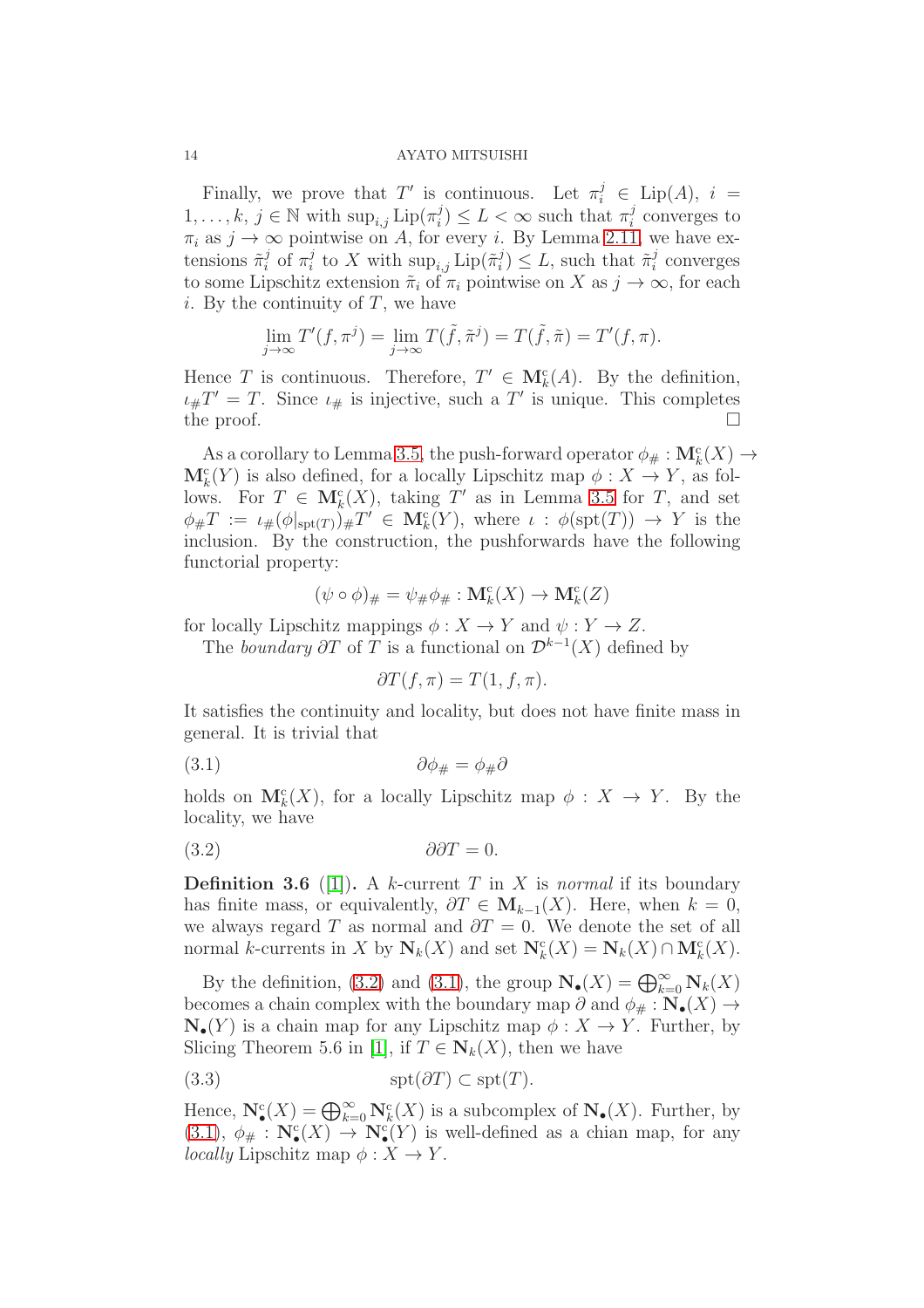<span id="page-14-1"></span>**Lemma 3.7.** *Let*  $T \in \mathbb{N}_k^c(X)$ *. Then, there is a unique*  $T' \in \mathbb{N}_k^c(\text{spt } T)$ such that  $\iota_{\#}T' = T$ , where  $\iota : \operatorname{spt} T \to X$  *is the inclusion.* 

*Proof.* Let us take  $T \in \mathbb{N}_{k}^{c}(X)$ . By Lemma [3.5,](#page-12-0) there is a unique  $T' \in \mathbf{M}_{k}^{c}(K)$  such that  $\iota_{\#}T' = T$ , where  $K = \operatorname{spt} T$ . On the other hands, since  $\partial T \in \mathbf{M}_{k-1}^c(X)$ , by using Lemma [3.5](#page-12-0) again, we have  $S \in \mathbf{M}_{k-1}^{\mathbf{c}}(K)$  such that  $\iota_{\#}S = \partial T$ . Then, we obtain

$$
\iota_{\#}S = \partial T = \partial \iota_{\#}T' = \iota_{\#}\partial T'.
$$

Since  $\iota_{\#}$  is injective from Lemma [2.12,](#page-8-0) we conclude that  $\partial T' = S$  and hence  $\|\partial T'\| = \|S\|$ . Therefore,  $T' \in \mathbb{N}_{k}^{c}(K)$ . This completes the proof.  $\Box$ 

3.3. **Integral currents.** For a metric space X, we denote by  $\mathcal{H}^k = \mathcal{H}_X^k$ the k-dimensional Hausdorff measure on  $X$ . A subset  $S$  of  $X$  is called a *countably*  $\mathcal{H}^k$ -rectifiable set if there are countably many Borel subsets  $B_j$  of  $\mathbb{R}^k$  and Lipschitz maps  $\phi_j : B_j \to X$  such that

$$
\mathcal{H}^k\left(S\setminus\bigcup_{j=1}^\infty\phi_j(B_j)\right)=0.
$$

**Definition 3.8** ([\[1\]](#page-37-0)). A k-current T in X is said to be *rectifiable* if  $||T||$  is concentrated on a countably  $\mathcal{H}^k$ -rectifiable set and is absolutely continuous in  $\mathcal{H}^k$ . When  $k=0$ , a rectifiable 0-current T is represented as

<span id="page-14-0"></span>
$$
T(f) = \sum_{j=1}^{\infty} \theta_j f(x_j)
$$

for  $f \in \text{Lip}_b(X)$ , where  $\theta_j \in \mathbb{R}$  and  $x_j \in X$ . Such a T is written as

(3.4) 
$$
T = \sum_{j=1}^{\infty} \theta_j [x_j].
$$

When  $k \geq 1$ , a k-current T in X is called an *integer rectifiable* current if it is rectifiable and for any open set  $O \subset X$  and a Lipschitz function  $\phi$ , there is an integral valued  $L^1$ -function  $\theta$  on  $\mathbb{R}^k$  such that

$$
\phi_{\#}(T[O) = [\![\theta]\!]
$$

as currents in  $\mathbb{R}^k$ . An *integer rectifiable* 0*-current* T in X is defined as  $(3.4)$  such that  $\theta_i \in \mathbb{Z}$  for all j.

For integral rectifiable 0-current  $T$  represented as  $(3.4)$ , the families  ${x_i}$  and  ${\theta_i}$  can be finite sets.

Definition 3.9 ([\[1\]](#page-37-0)). A k-current in X is said to be *integral* if it is integer rectifiable and normal. We denote by  $I_k(X)$  the set of all integral k-currents in X and set  $I_k^c(X) = I_k(X) \cap M_k^c(X)$ .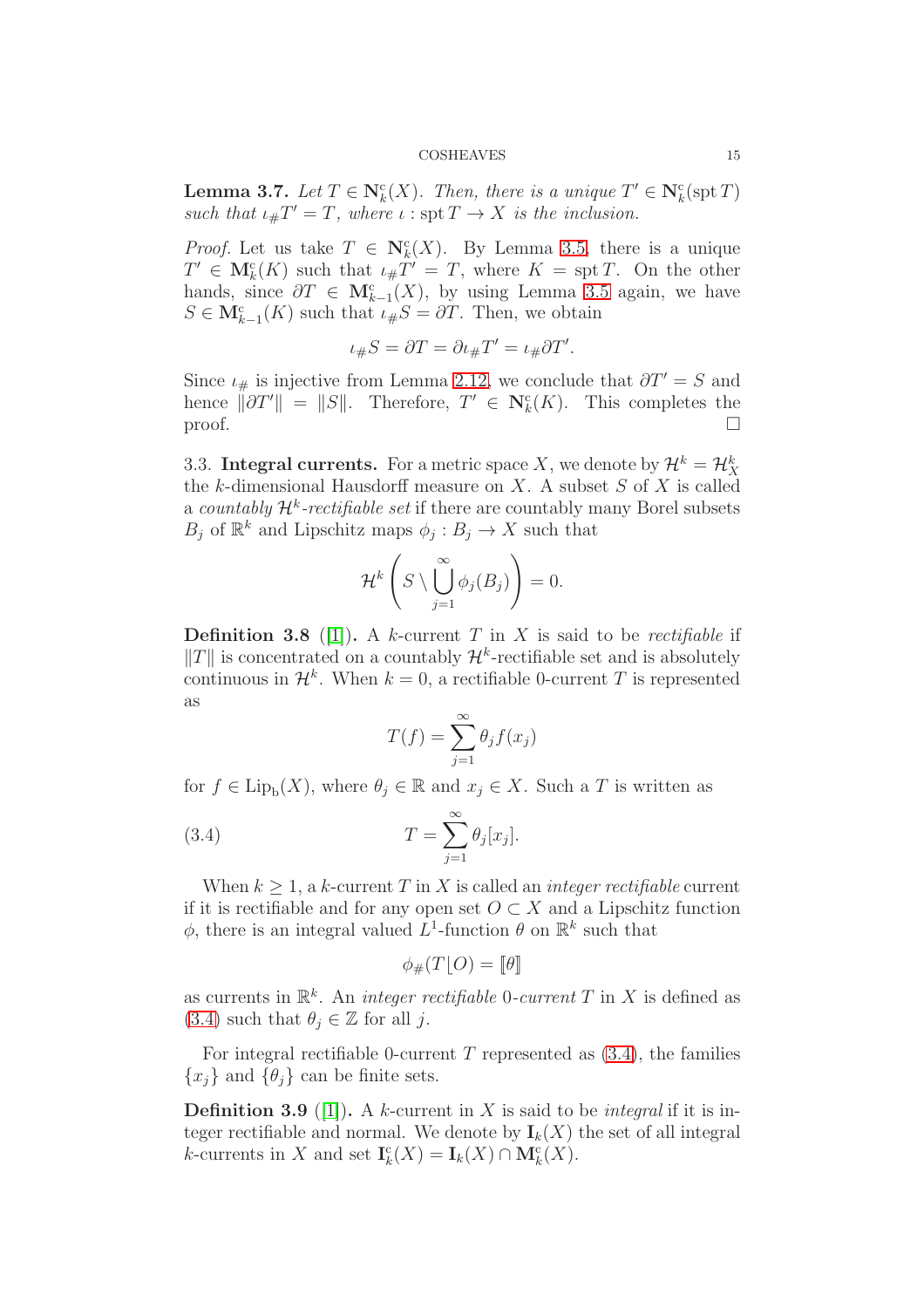$\bigoplus_{k=0}^{\infty} I_k(X)$  becomes a subcomplex of  $\mathbf{N}_{\bullet}(X)$ . The group  $\mathbf{I}_{\bullet}^{\mathbf{c}}(X)$  = The Boundary Rectifiability Theorem 8.6 in [\[1\]](#page-37-0) says that  $\mathbf{I}_{\bullet}(X) =$  $\bigoplus_{k=0}^{\infty} \mathbf{I}_{k}^{c}(X)$  is also a subcomplex of  $\mathbf{I}_{\bullet}(X)$ . As mentioned in the intro-<br> $\bigoplus_{k=0}^{\infty} \mathbf{I}_{k}^{c}(X)$  is also a subcomplex of  $\mathbf{I}_{\bullet}(X)$ . As mentioned in the introduction, we will compare the homology of  $\mathbf{I}^{\mathsf{c}}_{\bullet}(X)$ , denote by  $H^{\mathrm{IC}}_{*}(X)$ , with the singular (Lipschitz) homology of  $X$ . Further, we can check that the chain map  $\phi_{\#}: \mathbf{I}^c_{\bullet}(X) \to \mathbf{I}^c_{\bullet}(Y)$  is well-defined, for a locally Lipschitz map  $\phi: X \to Y$ . Therefore,  $\mathbf{I}^{\mathbf{c}}_{\bullet}$  can be regarded as a covariant functor from the category of all metric spaces and all locally Lipschitz maps to the category of all chain groups and all chain maps.

**Lemma 3.10.** For any  $T \in I_k^c(X)$ , there is a unique  $T' \in I_k^c(\text{spt } T)$ such that  $\iota_{\#}T' = T$ , where  $\iota : \operatorname{spt} T \to X$  *is the inclusion.* 

*Proof.* Let  $T \in \mathbf{I}_k^c(X)$ . By Lemma [3.7,](#page-14-1) there is a unique  $T' \in \mathbf{N}_k^c(K)$ such that  $\iota_{\#}T' = T$ , where  $K = \text{spr } T$ . From the definition, there is a countably  $\mathcal{H}^k$ -rectifiable set  $S \subset X$  such that  $||T||(X \setminus S) = 0$ . Then, we note that  $S \cap K$  is also a countably  $\mathcal{H}^k$ -rectifiable set in K. Hence, we have  $||T'||(K \setminus S) = ||T||(X \setminus S) = 0$ . For a Borel set  $B \subset K$ with  $\mathcal{H}^k(B) = 0$ , we have  $||T'||(B) = ||T||(B) = 0$ . Therefore, T' is a rectifiable current. We prove that  $T'$  is integer rectifiable. For any open set O in K, there is an open set U in X such that  $O = K \cap U$ . Let us take a Lipschitz map  $\phi: K \to \mathbb{R}^k$ . By Lemma [2.11,](#page-7-1) there is an extension  $\psi: X \to \mathbb{R}^k$  such that  $\psi$  is Lipschitz. Since T is integer rectifiable, there is an integrable function  $\theta : \mathbb{R}^k \to \mathbb{Z}$  such that

 $\psi_{\#}(T|U) = \llbracket \theta \rrbracket.$ 

Now, we note that  $T[U=(\iota_{\#}T')[U=\iota_{\#}(T'[O)]$ . Therefore, we obtain  $[\![\theta]\!] = \psi_{\#}\iota_{\#}(T'[\![O]\!]) = \phi_{\#}(T'[\![O]\!]).$ 

This implies that  $T'$  is integer rectifiable. This completes the proof.  $\Box$ 

3.4. Locally Lipschitz homotopy invariance of the homology of currents. We check that the homology  $H_*^{\mathrm{IC}}(X)$  is independent on locally Lipschitz homotopy. Further, we have

<span id="page-15-0"></span>**Lemma 3.11.** Let  $h: X \times [0,1] \rightarrow Y$  be a locally Lipschitz homo*topy.* Then, we have  $H_*(\mathbf{N}_\bullet^{\mathbf{c}}(h_0)) = H_*(\mathbf{N}_\bullet^{\mathbf{c}}(h_1))$  as morphisms from  $H_*(\mathbf N^\mathbf{c}_\bullet(X))$  *to*  $H_*(\mathbf N^\mathbf{c}_\bullet(Y))$ *. Further, we have*  $H_*^{\rm IC}(h_0) = H_*^{\rm IC}(h_1)$  *as* morphisms from  $H_*^{\mathrm{IC}}(X)$  to  $H_*^{\mathrm{IC}}(Y)$ .

To prove Lemma [3.11,](#page-15-0) let us recall a product of currents considered in [\[1\]](#page-37-0) and [\[17\]](#page-38-10). Let T be a k-current in a metric space X. Then, we define a functional  $T \times [0,1] : \mathcal{D}^{k+1}(X \times [0,1]) \to \mathbb{R}$  by

$$
(T \times [0, 1])(f, \pi) = \sum_{i=1}^{k+1} (-1)^i \int_0^1 T\left(f_t \frac{\partial \pi_i}{\partial t}, \hat{\pi}_{it}\right) dt
$$

for  $(f, \pi) \in \mathcal{D}^{k+1}(X \times [0,1])$ , where  $\hat{\pi}_{it} = (\pi_{jt})_{j \neq i}$ . Here, the partial derivative  $\partial \pi_i(x,t)/\partial t$  is defined for  $\mathcal{L}^1$ -a.e. t and  $||T||$ -a.e. x, by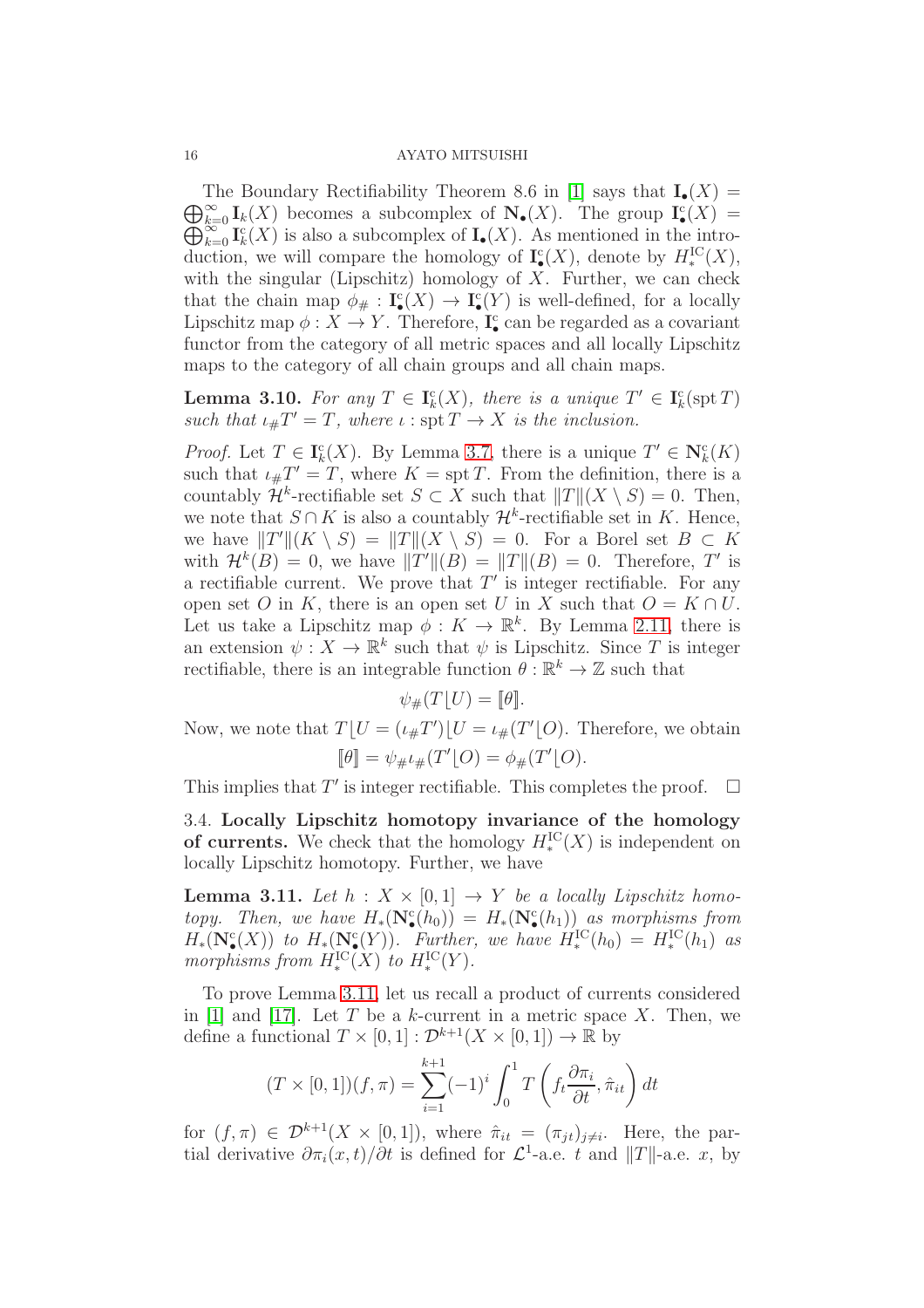Rademacher's Theorem and Fubini's Theorem. The functional  $T \times [0, 1]$ does not satisfy the continuity in general. Ambrosio and Kirchheim, and Wenger proved

<span id="page-16-0"></span>**Proposition 3.12** ([\[17\]](#page-38-10), [\[1\]](#page-37-0)). Let  $T \in \mathbb{N}_k(X)$  with bounded support. *Then,*  $T \times [0, 1] \in \mathbb{N}_{k+1}(X \times [0, 1])$  *with boundary* 

$$
\partial(T \times [0,1]) = T \times [0] - T \times [1] - (\partial T) \times [0,1].
$$

*Here,*  $(T \times [t])(f, \pi) = T(f_t, \pi_t)$  *for*  $(f, \pi) \in \mathcal{D}^k(X \times [0, 1]).$ *In addition, if*  $T \in I_k(X)$ *, then*  $T \times [0, 1] \in I_{k+1}(X \times [0, 1])$ *.* 

By the construction, if T has compact support, then  $T \times [0, 1]$  has compact support. Indeed, we have, for  $(f, \pi) \in \mathcal{D}^{k+1}(X \times [0, 1])$  with  $\text{Lip}(\pi_i) \leq 1$ ,

$$
|(T \times [0,1])(f,\pi)| \le (k+1) \int_0^1 \int_X |f_t| \, d||T|| (x) \, dt.
$$

Hence, the support of  $T \times [0, 1]$  is contained in spt $(T) \times [0, 1]$ .

*Proof of Lemma [3.11.](#page-15-0)* Let us denote by  $\mathbf{C}_k$  one of  $\mathbf{N}_k^c$  or  $\mathbf{I}_k^c$ . Let  $h$ :  $X \times [0,1] \rightarrow Y$  be a locally Lipschitz homotopy. Let us define a map

$$
P: \mathbf{C}_k(X) \to \mathbf{C}_{k+1}(Y)
$$

by

$$
P(T) = h_{\#}(T \times [0, 1]).
$$

Then, by Proposition [3.12,](#page-16-0) we have

$$
\partial P(T) + P(\partial T) = h_{\#}(T \times [0] - T \times [1]) = h_{0\#}T - h_{1\#}T.
$$

Hence, the map P is a chain homotopy between  $h_{0\#}$  and  $h_{1\#}$ . Therefore, the induced maps between homologies are the same. This completes the proof.  $\Box$ 

## 3.5. Mayer-Vietoris type property.

<span id="page-16-1"></span>Lemma 3.13 (Localization Lemma 5.3 in [\[1\]](#page-37-0)). *Let* T *be a normal* k*current in a metric space* X *and*  $f: X \to \mathbb{R}$  *a Lipschitz function. For almost all*  $s \in \mathbb{R}$ *, the restriction*  $T | \{ f \leq s \}$  *of* T *to the sublevel set of* f *is a normal current in* X*. Further, if* T *is integral, then so is*  $T \mid \{f \leq s\}$  *for a.e.*  $s \in \mathbb{R}$ *.* 

As a corollary to Lemma [3.13,](#page-16-1) we know that  $T\left|\left\{f\right\rangle s\right\}=T T\left[\{f \leq s\} \right]$  is also a normal current, for a.e.  $s \in \mathbb{R}$ . Further, if T has a compact support, then  $T \mid \{f \leq s\}$  and  $T \mid \{f > s\}$  have compact support.

<span id="page-16-2"></span>Lemma 3.14. *Let* U *and* V *be open subsets in a metric space* X*. Then, there is an exact sequence as follows.*

$$
0 \to \mathbf{N}_{\bullet}^{\text{c}}(U \cap V) \xrightarrow{\psi} \mathbf{N}_{\bullet}^{\text{c}}(U) \oplus \mathbf{N}_{\bullet}^{\text{c}}(V) \xrightarrow{\varepsilon} \mathbf{N}_{\bullet}^{\text{c}}(U \cup V) \to 0,
$$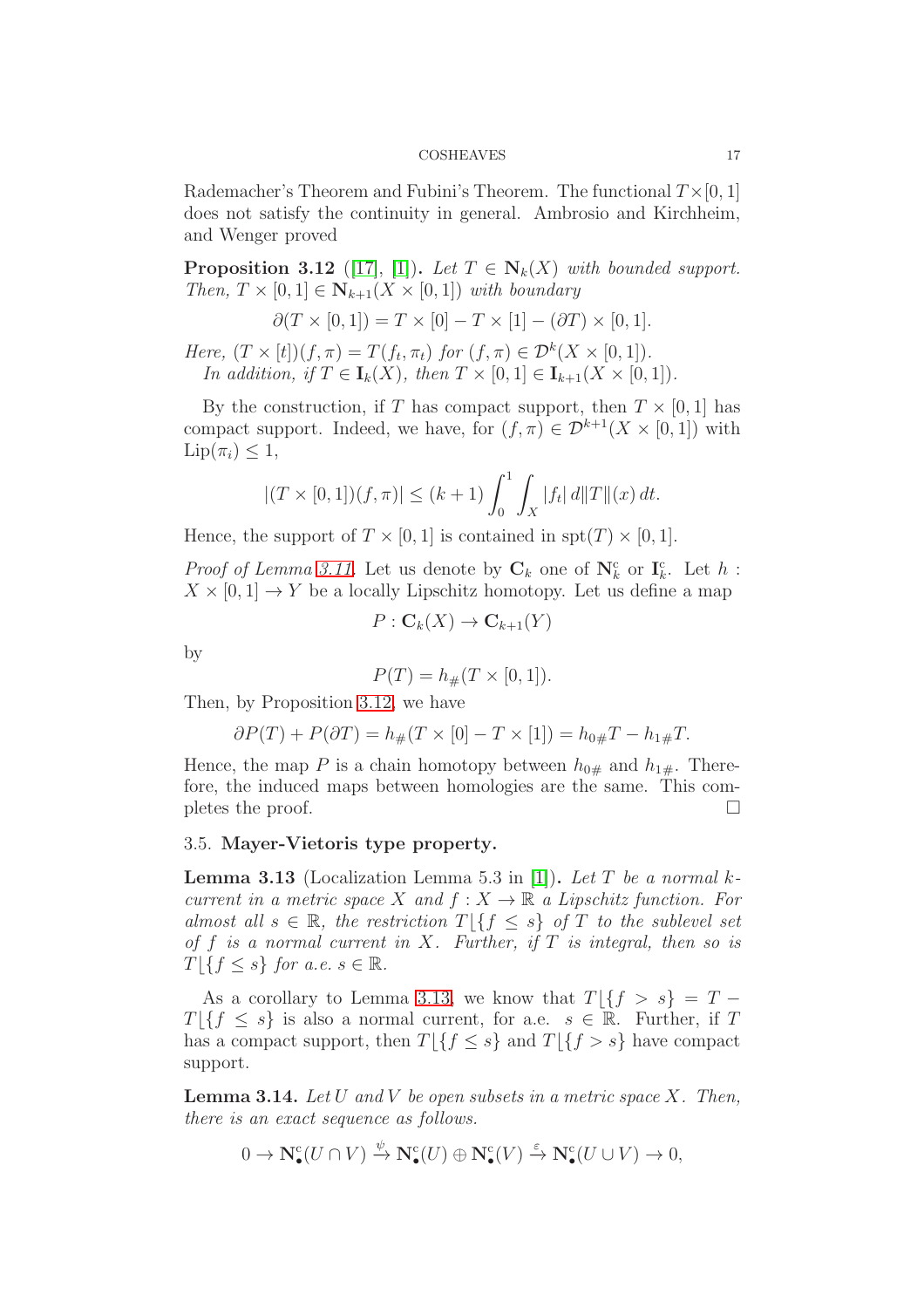*where*  $\psi$  *and*  $\varepsilon$  *are defined as* 

 $\psi(T) = (i_{\#}T, -i'_{\#}T), \quad \varepsilon(S, S') = j_{\#}S + j'_{\#}S'.$ 

*Here,*  $i: U \cap V \to U$ ,  $i': U \cap V \to V$ ,  $j: U \to U \cup V$ ,  $j': V \to U \cup V$ *are the inclusions.*

Further, if we replace  $N_{\bullet}^{c}$  with  $I_{\bullet}^{c}$ , then we obtain an exact sequence

$$
0 \to \mathbf{I}_{\bullet}^{\mathbf{c}}(U \cap V) \xrightarrow{\psi} \mathbf{I}_{\bullet}^{\mathbf{c}}(U) \oplus \mathbf{I}_{\bullet}^{\mathbf{c}}(V) \xrightarrow{\varepsilon} \mathbf{I}_{\bullet}^{\mathbf{c}}(U \cup V) \to 0.
$$

*Proof.* Let us denote by  $\mathbf{C}_k$  one of  $\mathbf{N}_k^c$  and  $\mathbf{I}_k^c$ . Let us take open sets U and  $V$  in  $X$  and consider the following sequence

$$
0 \to \mathbf{C}_k(U \cap V) \xrightarrow{\psi} \mathbf{C}_k(U) \oplus \mathbf{C}_k(V) \xrightarrow{\varepsilon} \mathbf{C}_k(U \cup V) \to 0.
$$

Since  $i_{\#}$  and  $i'_{\#}$  are injective,  $\psi$  is injective. By the definition, we have  $\varepsilon\psi = 0$ . We prove that  $\varepsilon$  is surjective. Let us take  $T \in \mathbf{C}_k(U \cup V)$ . We denote by d the distance function from  $X \setminus V$ . Since  $\text{spt}(T)$  is compact and is contained in  $U \cup V$ , there is an  $r > 0$  such that

$$
\text{spt}(T) \cap \{d \le r\} \subset U.
$$

By Lemma [3.13,](#page-16-1) we can take r such that  $T \mid \{d \leq r\}$  is in  $\mathbb{C}_k$ . Then,  $S := T \left[ \{ d \leq r \} \right]$  is regarded as a current in  $\mathbf{C}_k(U)$  and  $S' := T \left[ \{ d >$  $r$  can be regarded as a current in  $\mathbb{C}_k(V)$ , by Lemmas [3.4](#page-11-1) and [3.5.](#page-12-0) By the construction, we have  $T = j_{\#}S + j_{\#}'S'$ . Hence, the map  $\varepsilon$  is surjective. Next, we take an element  $(S, S') \in \mathbf{C}_k(U) \oplus \mathbf{C}_k(V)$  with  $j_{\#}S + j_{\#}'S' = 0$ . Since  $\text{spt}(-S) = \text{spt}(-j_{\#}S) = \text{spt}(j_{\#}S) = \text{spt}(S)$ , we know that  $\text{spt}(S) = \text{spt}(S')$  and it is contained in  $U \cap V$ . By Lemma [3.5,](#page-12-0) the current S can be regarded as a current in  $U \cap V$ , say T. Then, we have  $\psi(T) = (i_{\#}T, -i'_{\#}T) = (S, S')$ . This completes the proof.  $\Box$ 

3.6. A natural transformation [ $\cdot$ ] from  $S^{\text{Lip}}_{\bullet}$  to  $I_{\bullet}^{\text{c}}$ . In the introduction, we already define the complex  $S_{\bullet}^{\text{Lip}}(X)$  of singular Lipschitz chains in a metric space  $X$ , which is a subcomplex of the usual integral singular chain complex  $S_{\bullet}(X)$ . Following [\[14\]](#page-38-1), we define a chain map  $[\cdot] : S^{\text{Lip}}_{\bullet}(X) \to \mathbf{I}^{\text{c}}_{\bullet}(X)$ . For each singular Lipschitz simplex  $\sigma : \Delta^k \to X$ , which is just a Lipschitz map, a k-current  $[\sigma]$  in X is defined by

$$
[\sigma]=\sigma_{\#}\llbracket 1_{\triangle^k}\rrbracket.
$$

By the definition, we have

$$
\operatorname{spt}([\sigma]) \subset \operatorname{im}(\sigma).
$$

Its Z-linear extension gives a group homomorphism  $[\cdot] : S_k^{\text{Lip}}$  $_{k}^{\text{Lip}}(X) \rightarrow$  $\mathbf{I}_{k}^{c}(X)$ . Then, we have

$$
\text{spt}([c]) \subset \text{im}(c)
$$

for every Lipschitz chain c. Here, for a singular chain  $c = \sum_{\sigma} a_{\sigma} \sigma$ , its image is defined by

$$
\mathrm{im}(c) = \bigcup_{a_{\sigma} \neq 0} \mathrm{im}(\sigma).
$$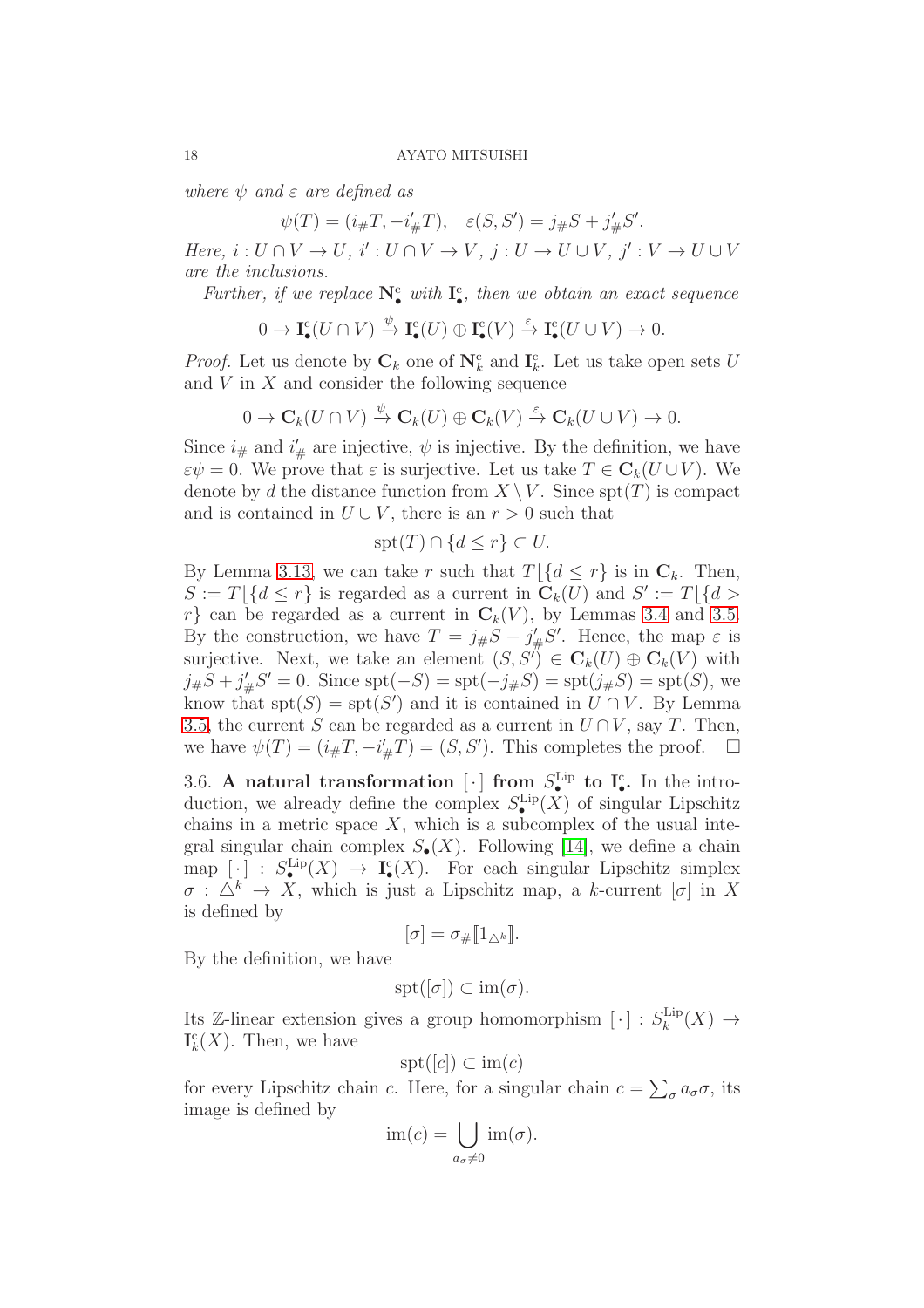We note that, Stokes's theorem for Lipschitz functions on  $\Delta^k$  holds as the following form.

$$
\int_{\Delta^k} \det \frac{\partial(f_1, \dots, f_k)}{\partial(s_1, \dots, s_k)} d\mathcal{L}^k(s) = \int_{\partial \Delta^k} f_1 \det \frac{\partial(f_2, \dots, f_k)}{\partial(t_1, \dots, t_{k-1})} d\mathcal{L}^{k-1}(t)
$$

for  $f_1, \ldots, f_k \in \text{Lip}(\Delta^k)$ , where  $\int_{\partial \Delta^k}$  is the sum of integrations over  $(k-1)$ -faces of  $\Delta^k$  with orientations, and t is an intrinsic coordinate of each face. This formula is actually proved by a standard smoothing argument, and is represented as

$$
(\partial [\![1_{\triangle^k}]\!])(f_1,\ldots,f_k)=\sum_{i=0}^k(\iota_{i\#}[\![1_{\triangle^{k-1}}]\!])(f_1,\ldots,f_k)
$$

where  $\iota_i : \Delta^{k-1} \to \Delta^k$  is an orientation preserving isometric embedding into a face of  $\Delta^k$ . From this formulation, the map  $[\cdot] : S^{\text{Lip}}_{\bullet}(X) \to$  $\mathbf{I}^{\mathsf{c}}_\bullet(X)$  is known to be a chain map. Further, it is natural in the sense that  $[\phi_{\#}c] = \phi_{\#}[c]$  for a locally Lipschitz map  $\phi: X \to Y$  to another metric space Y and  $c \in S_{\bullet}^{\text{Lip}}(X)$ .

3.7. The groups of 0-chains. Let  $X$  be a metric space. Obviously, the groups  $S_0^{\text{Lip}}$  $\mathcal{L}_{0}^{\text{Lip}}(X)$  and  $S_{0}(X)$  are the same. For the group  $\mathbf{I}_{0}^{\text{c}}(X)$  of integral 0-currents, the following two lemmas hold .

<span id="page-18-0"></span>Lemma 3.15. *The map*  $[\cdot]$  :  $S_0^{\text{Lip}}$  $I_0^{\text{Lip}}(X) \to I_0^{\text{c}}(X)$  is an isomorphism.

*Proof.* Let us take  $c = \sum_{i=1}^{N} a_i x_i \in S_0^{\text{Lip}}$  $S_0^{\text{Lip}}(X) = S_0^{\text{Lip}}$  $_{0}^{\text{Lip}}(X)$ . Then,  $[c] =$  $\sum_{i=1}^{N} a_i [x_i] \in I_0^c(X)$  from the definition. Hence, the map  $[\cdot] : S_0^{\text{Lip}}$  $_0^{\text{Lip}}(X) \rightarrow$  $\mathbf{I}_{0}^{\mathsf{c}}(X)$  is surjective. We prove that it is injective. We assume  $[c] = 0$ , that is,  $\sum_{i=1}^{N} a_i f(x_i) = 0$  for every bounded Lipschitz map  $f : X \to \mathbb{R}$ . Fix an index *i*, we can take a function  $f \in \text{Lip}_{b}(X)$  such that  $f(x_i) = 1$ and  $f(x_i) = 0$  for all  $j \neq i$ . Hence,  $a_i = 0$  for all i. It implies  $c = 0$ . This completes the proof.

Let us consider the map  $\varepsilon : \mathbf{N}_0^{\mathsf{c}}(X) \to \mathbb{R}$  defiend by

$$
\varepsilon T = T(1)
$$

for all  $T \in \mathbb{N}_0^c(X)$ . The restriction of it to the group  $\mathbf{I}_0^c(X)$  is also represented as the same symbol  $\varepsilon : \mathbf{I}^{\mathsf{c}}_0(X) \to \mathbb{Z}$ , where we note that the target group can be Z. We have  $\partial \varepsilon S = 0$  for all  $S \in \mathbb{N}_1^c(X)$ , by the locality axiom of currents. Hence, the both  $\varepsilon$ 's are augmentations of the complices  $\mathbf{N}_{\bullet}^{\mathbf{c}}(X)$  and  $\mathbf{I}_{\bullet}^{\mathbf{c}}(X)$ .

<span id="page-18-1"></span> ${\bf Lemma \ \ 3.16.} \ \ Let \ \varepsilon \, : \, S^{\rm Lip}_0$  $_0^{\text{Lip}}(X) \rightarrow \mathbb{Z}$  *be the standard augmentation defiend in* [\(2.4\)](#page-8-1) *which is denoted by the same symbol as the map*  $\varepsilon$ :  $\mathbf{I}_{0}^{\mathsf{c}}(X) \to \mathbb{Z}$ *. Then, we have*  $\varepsilon \circ [\cdot] = \varepsilon$ *.* 

*Proof.* The lemma follows directly from the definitions.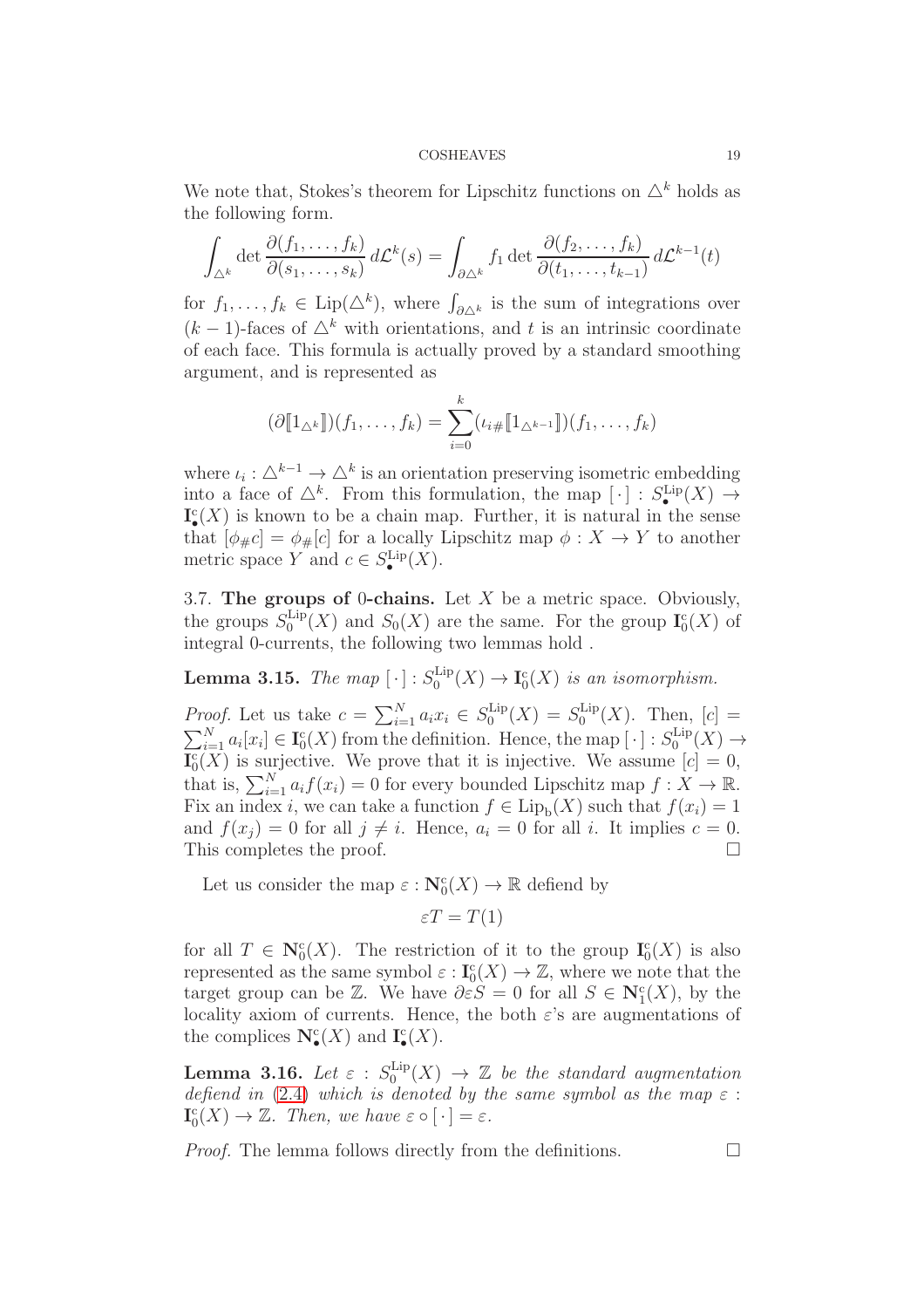<span id="page-19-1"></span>**Lemma 3.17.** Let  $X_0$  be a metric space consisting of a single point. *Then, we have*  $H_0^{\text{IC}}(X_0) \cong \mathbb{Z}$  *and*  $H_k^{\text{IC}}(X_0) = 0$  *for*  $k \geq 1$ *. In addition,*  $H_0(\mathbf{N}_\bullet^{\mathbf{c}}(X_0)) \cong \mathbb{R}$  *and*  $H_k(\mathbf{N}_\bullet^{\mathbf{c}}(X_0)) = 0$  *for*  $k \geq 1$ *.* 

*Proof.* By the definition, we have  $I_0^c(X_0) \cong \mathbb{Z}$  and  $N_0^c(X_0) \cong \mathbb{R}$ . By Theorem 3.9 in [\[1\]](#page-37-0), normal currents have the following property: if T is a normal k-current in a metric space Y, then  $||T||$  is absolutely continuous in the k-dimensional Hausdorff measure  $\mathcal{H}^k$ . Therefore, we have  $I_k^c(X_0) = 0 = \mathbb{N}_k^c(X_0)$  for all  $k \geq 1$ . This implies the conclusion of the lemma.  $\Box$ 

## <span id="page-19-0"></span>4. A way comparing homologies by using cosheaves

In this section, we recall the notion of cosheaves and give a technique to compare two homologies associated to cosheaves. Let Ab and C(Ab) denote the categories of all abelian groups with group homomorphisms and of all chain complices of abelian groups with chain maps, respectively. Throughout the present paper, any chain complex was and will be indexed by nonnegative integers. A complex  $C \in C(\mathsf{Ab})$  is represented as  $C = C_{\bullet} = (C_{\bullet}, \partial) = (\cdots \to C_k \stackrel{\partial_k}{\to} C_{k-1} \to \cdots \stackrel{\partial_1}{\to} C_k$  $\oplus$  $\stackrel{\circ_1}{\longrightarrow} C_0$  =  $_{k\geq 0} C_k$ . We recall that the m-th homology  $H_m(C_{\bullet})$  of  $C_{\bullet}$  is defined as  $\overline{H}_m(C_\bullet) = \text{Ker }\partial_m/\text{Im }\partial_{m-1}$  if  $m \geq 1$  and as  $H_0(C_\bullet) = C_0/\text{Im }\partial_1$ . For a complex  $C_{\bullet} = (C_{\bullet}, \partial) \in C(\mathsf{Ab})$  and an abelian group  $A \in \mathsf{Ab}$ , a homomorphism  $\varepsilon$  :  $C_0 \to A$  is called an augmentation of  $C_{\bullet}$  if  $\varepsilon \circ \partial_1 = 0$ holds, and the augmentation  $\varepsilon$  is also denoted by  $\varepsilon : C_{\bullet} \to A$ . Let C be one of Ab and  $\mathsf{C}(\mathsf{Ab})$ . We also define the reduced homology  $\tilde{H}_*(C_\bullet)$ of the complex  $C_{\bullet}$  augmented by  $\varepsilon$  as  $H_m(C_{\bullet}) = H_m(C_{\bullet})$  if  $m \geq 1$  and  $\widetilde{H}_0(C_\bullet) = H_0(C_\bullet \xrightarrow{\varepsilon} A) = \text{Ker} \,\varepsilon / \text{Im} \,\partial_1.$ 

4.1. Cosheaves. Cosheaves were introduced by Bredon [\[3\]](#page-37-1). Proofs of statements below about (pre)cosheaves, we refer to the book [\[3\]](#page-37-1).

In this section, X always denotes a topological space. The set  $O(X)$ of all open subsets of  $X$  is regarded as a category in a usual way, that is, open sets  $U \in \mathsf{O}(X)$  are objects and a morphism  $U \to V$  uniquely exists if and only if  $U \subset V$ , for  $U, V \in O(X)$ .

Let C denote one of the categories Ab or C(Ab). A *precosheaf* on X (of C-valued) is a covariant functor  $\mathfrak A$  from  $O(X)$  to C. We will use only a precosheaf  $\mathfrak{A}$  such that  $\mathfrak{A}(\emptyset) = 0$ . For a precosheaf  $\mathfrak{A}$  on X and  $U, V \in \mathcal{O}(X)$ , the morphism induced by  $U \subset V$  is denoted by  $i_{V,U} = i_{V,U}^{\mathfrak{A}} : \mathfrak{A}(U) \to \mathfrak{A}(V)$ . A precosheaf  $\mathfrak{A}$  is said to be *flabby* if  $i_{X,U}$ is injective for every  $U \in \mathsf{O}(X)$ , or equivalently,  $i_{V,U}$  is injective for every U and V in  $O(X)$  with  $U \subset V$ .

**Definition 4.1** ([\[3\]](#page-37-1)). A precosheaf  $\mathfrak{A}$  on X is called a *cosheaf* if it satisfies the following: For any family of open sets  $\mathcal{U} = \{U_{\alpha}\}_{{\alpha \in A}}$  of X,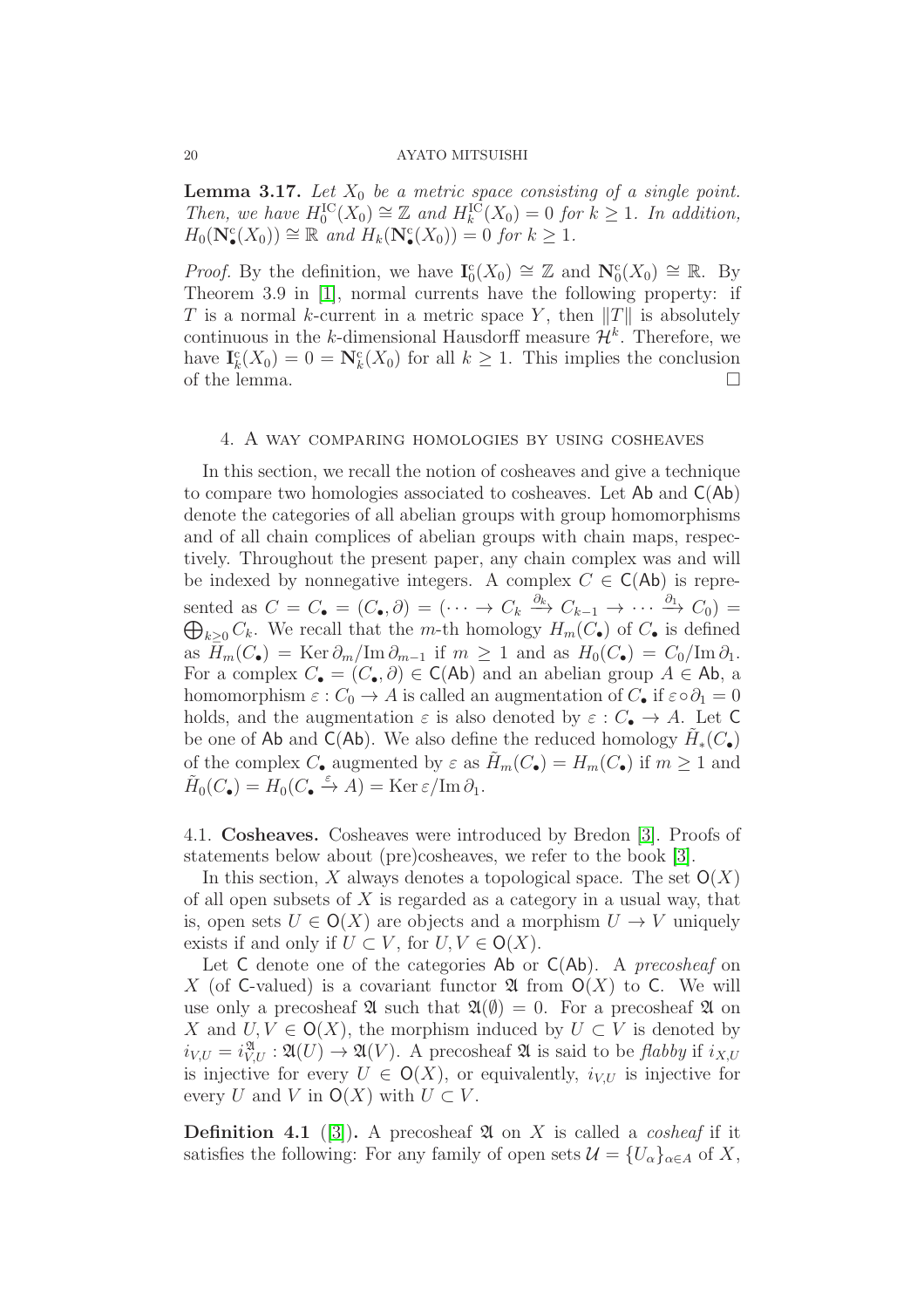setting  $U = \bigcup_{\alpha \in A} U_{\alpha}$ , the short complex

<span id="page-20-0"></span>(4.1) 
$$
\bigoplus_{\alpha,\beta\in A}\mathfrak{A}(U_{\alpha}\cap U_{\beta})\xrightarrow{\Phi}\bigoplus_{\alpha\in A}\mathfrak{A}(U_{\alpha})\xrightarrow{\varepsilon}\mathfrak{A}(U)\to 0
$$

is exact, where  $\Phi = \sum_{\alpha,\beta} i_{U_{\alpha},U_{\alpha} \cap U_{\beta}} - i_{U_{\beta},U_{\alpha} \cap U_{\beta}}$  and  $\varepsilon = \sum_{\alpha} i_{U,U_{\alpha}}$ .

There is a useful characterization of precosheaves to be cosheaves.

<span id="page-20-1"></span>**Proposition 4.2** ([\[3\]](#page-37-1)). A precosheaf **2** on X is cosheaf if and only if *it satisfies the following two conditions.*

(a) For any open sets  $U, V \in O(X)$ , the short complex

$$
{\mathfrak A}(U \cap V) \stackrel{\Psi}{\to} {\mathfrak A}(U) \oplus {\mathfrak A}(V) \stackrel{\varepsilon}{\to} {\mathfrak A}(U \cup V) \to 0
$$

*is exact, where*  $\varepsilon = i_{U\cup V,U} + i_{U\cup V,V}$  *and*  $\Psi = i_{U,U\cap V} - i_{V,U\cap V}$ *.* 

(b) If a family  $\{U_{\alpha}\}_{{\alpha \in A}}$  of open sets in X is directed, that is, for  $any \alpha, \alpha' \in A$ *, there is*  $\alpha'' \in A$  *such that*  $U_{\alpha} \cup U_{\alpha'} \subset U_{\alpha''}$ *, then the map*

$$
\varinjlim_{\alpha \in A} \mathfrak{A}(U_{\alpha}) \to \mathfrak{A}(\bigcup_{\alpha \in A} U_{\alpha})
$$

*is an isomorphism.*

The short sequence [\(4.1\)](#page-20-0) can be extended on the left side as a chain complex as follows. For  $k \geq 1$ , let us define a map

$$
\Phi_k = \Phi_k^{\mathcal{U}, \mathfrak{A}} : \bigoplus_{\alpha_0, \dots, \alpha_k \in A} \mathfrak{A}(U_{\alpha_0 \dots \alpha_k}) \to \bigoplus_{\alpha_0, \dots, \alpha_{k-1} \in A} \mathfrak{A}(U_{\alpha_0 \dots \alpha_{k-1}})
$$

associated to a family  $\mathcal{U} = \{U_{\alpha}\}_{{\alpha \in A}}$  of open sets, by,

$$
\Phi_k = \sum_{\alpha_0, \dots, \alpha_k} \sum_{p=0}^k (-1)^p i_{\hat{U}_{\alpha_p}, U_{\alpha_0 \dots \alpha_k}}
$$

where  $U_{\alpha_0...\alpha_k}$  denotes the intersection  $\bigcap_{p=0}^k U_{\alpha_p}$  and  $\hat{U}_{\alpha_p}$  is  $\bigcap_{j\neq p} U_{\alpha_j}$ . Here,  $\Phi_1^{\mathcal{U}, \mathfrak{A}}$  is nothing but  $\Phi$  in [\(4.1\)](#page-20-0). We set

$$
\check{C}_k(\mathcal{U}, \mathfrak{A}) := \bigoplus_{\alpha_0, \dots, \alpha_k \in A} \mathfrak{A}(U_{\alpha_0 \dots \alpha_k}).
$$

The maps  $(\Phi_k^{\mathcal{U}, \mathfrak{A}})_{k \geq 1}$  satisfies  $\Phi_{k-1}^{\mathcal{U}, \mathfrak{A}} \circ \Phi_k^{\mathcal{U}, \mathfrak{A}} = 0$  for  $k \geq 2$ . So, the group

$$
\check{C}_{\bullet}(\mathcal{U}, \mathfrak{A}) := \bigoplus_{k \geq 0} \check{C}_{k}(\mathcal{U}, \mathfrak{A})
$$

becomes a chain complex with boundary map  $\Phi = \Phi^{\mathcal{U}, \mathfrak{A}} = (\Phi_k^{\mathcal{U}, \mathfrak{A}})_{k \geq 1}$ and  $\varepsilon$  :  $\check{C}_0(\mathcal{U}, \mathfrak{A}) \to \mathfrak{A}(\bigcup_{\alpha} U_{\alpha})$  is an augmentation of this complex.

Proposition 4.3 ([\[3\]](#page-37-1)). Let  $\mathfrak A$  be a flabby cosheaf on X. Then the *sequence*

 $\cdots \to \check{C}_k(\mathcal{U}, \mathfrak{A}) \stackrel{\Phi_k}{\longrightarrow} \check{C}_{k-1}(\mathcal{U}, \mathfrak{A}) \to \cdots \stackrel{\Phi_1}{\longrightarrow} \check{C}_0(\mathcal{U}, \mathfrak{A}) \stackrel{\varepsilon}{\to} \mathfrak{A}(X) \to 0$ 

*is exact, for any open covering* U *of* X*.*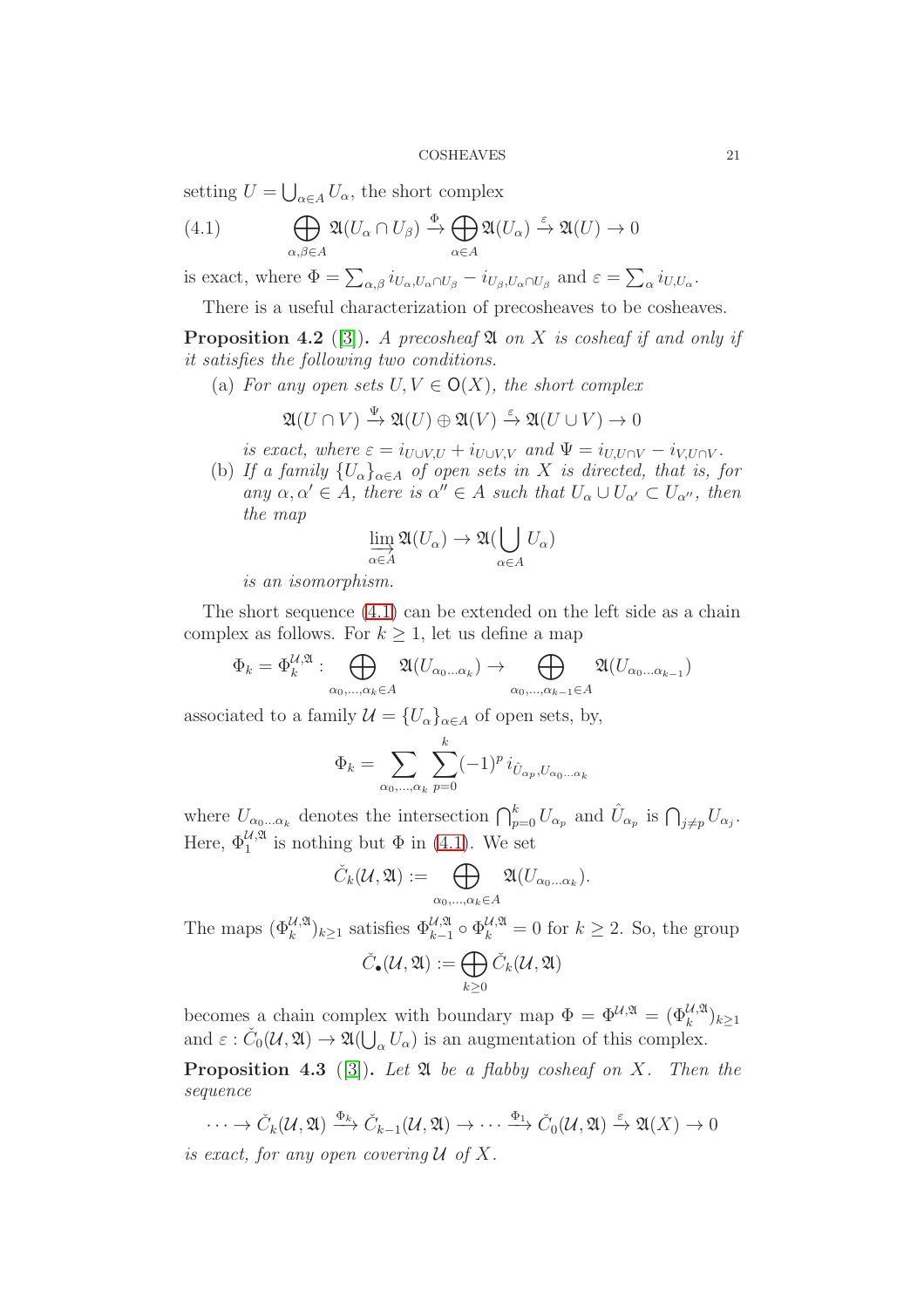For two open coverings  $\mathcal{U} = \{U_i\}_{i \in I}$  and  $\mathcal{V} = \{V_j\}_{j \in J}$  of X, we say that V is a *refinement* of U if there is a map  $\lambda : J \to I$  between index sets such that  $V_j \subset U_{\lambda(j)}$  holds for every  $j \in J$ . Such a map  $\lambda$  is called a *refinement projection* from V to U, and is denoted by  $\lambda : V \prec U$ . The refinement projection  $\lambda$  induces a map  $\lambda_{\#}: C_k(\mathcal{V}, \mathfrak{A}) \to C_k(\mathcal{U}, \mathfrak{A})$ defined by

$$
\lambda_{\#} : \mathfrak{A}(V_{j_0...j_k}) \to \mathfrak{A}(U_{\lambda(j_0)... \lambda(j_k)})
$$

for each component of  $\check{C}_k(\mathcal{V}, \mathfrak{A})$ . Actually, we have

<span id="page-21-0"></span>Lemma 4.4.  $\lambda_{\#}: \check{C}_\bullet(\mathcal{V}, \mathfrak{A}) \to \check{C}_\bullet(\mathcal{U}, \mathfrak{A})$  *is a chain map.* 

*Proof.* Let us consider the following diagram

$$
\begin{array}{ccc}\n\mathfrak{A}(V_{j_0...j_k}) & \xrightarrow{\lambda_{\#}} & \mathfrak{A}(U_{\lambda(j_0)... \lambda(j_k)}) \\
\downarrow^{i_{\hat{V}_{j_p}, V_{j_0...j_k}}}\n\downarrow & & \downarrow^{i_{\hat{U}_{\lambda(j_p)}, U_{\lambda(j_0)... \lambda(j_k)}} \\
\mathfrak{A}(\hat{V}_{j_p}) & \xrightarrow{\lambda_{\#}} & \mathfrak{A}(\hat{U}_{\lambda(j_p)}).\n\end{array}
$$

This diagram commutes from the definition. It implies the conclusion of the lemma.  $\Box$ 

4.2. Double complices. If  $\mathfrak A$  is a precosheaf of  $C(\mathsf{Ab})$ -valued, then we denote it by  $\mathfrak{A} = \mathfrak{A}_{\bullet}$ . In this case,  $\check{C}_{\bullet}(\mathcal{U}, \mathfrak{A}_{\bullet})$  becomes a double complex by the boundary maps  $\Phi$  and  $\partial$ . Indeed, the following holds.

**Lemma 4.5.** *We have*  $\partial \Phi = \Phi \partial$ *, where*  $\partial$  *acts on each companent of*  $\check{C}_p(\mathcal{U}, \mathfrak{A}_{\bullet}) = \bigoplus_{i_0, ..., i_p} \mathfrak{A}_{\bullet}(U_{i_0...i_p})$  for all p.

*Further, if*  $\lambda : \mathcal{V} \prec \mathcal{U}$  *is a refinement projection, then the map*  $\lambda_{\#}: \check{C}_\bullet(\mathcal{V}, \mathfrak{A}_\bullet) \to \check{C}_\bullet(\mathcal{U}, \mathfrak{A}_\bullet)$  is a chain map of double complices.

*Proof.* By the definition, the following diagram

$$
\begin{array}{ccc}\n\mathfrak{A}_k(U_{i_0\ldots i_p}) & \xrightarrow{i_{\hat{U}_{i_j},U_{i_0\ldots i_p}}} & \mathfrak{A}_k(\hat{U}_{i_j}) \\
\downarrow \delta & & \downarrow \delta \\
\mathfrak{A}_{k-1}(U_{i_0\ldots i_p}) & \xrightarrow{i_{\hat{U}_{i_j},U_{i_0\ldots i_p}}} & \mathfrak{A}_{k-1}(\hat{U}_{i_j})\n\end{array}
$$

commutes. Here,  $\hat{U}_{i_j} = \bigcap_{\ell \neq j} U_{i_\ell}$ . The first statement follows from this and the definition of Φ.

The second statement follows from Lemma [4.4](#page-21-0) and a similar argument done there.  $\Box$ 

Now, let us consider an abstract double complex  $A = A_{\bullet,\bullet} = \bigoplus_{i,j\geq 0} A_{i,j}$ of nonnegative degrees. We denote its boundary maps by

 $\Phi = \Phi_i = \Phi_{i,j} : A_{i,j} \to A_{i-1,j}$  and  $\partial = \partial_j = \partial_{i,j} : A_{i,j} \to A_{i,j-1}$ .

The total complex  $\mathcal{A}_{\bullet}$  of A is defined by  $\mathcal{A}_{m} = \bigoplus_{i+j=m} A_{i,j}$  together with the boundary map  $\sum_{i+j=m} \Phi_i + (-1)^j \partial_j : \mathcal{A}_m \to \mathcal{A}_{m-1}$ . Let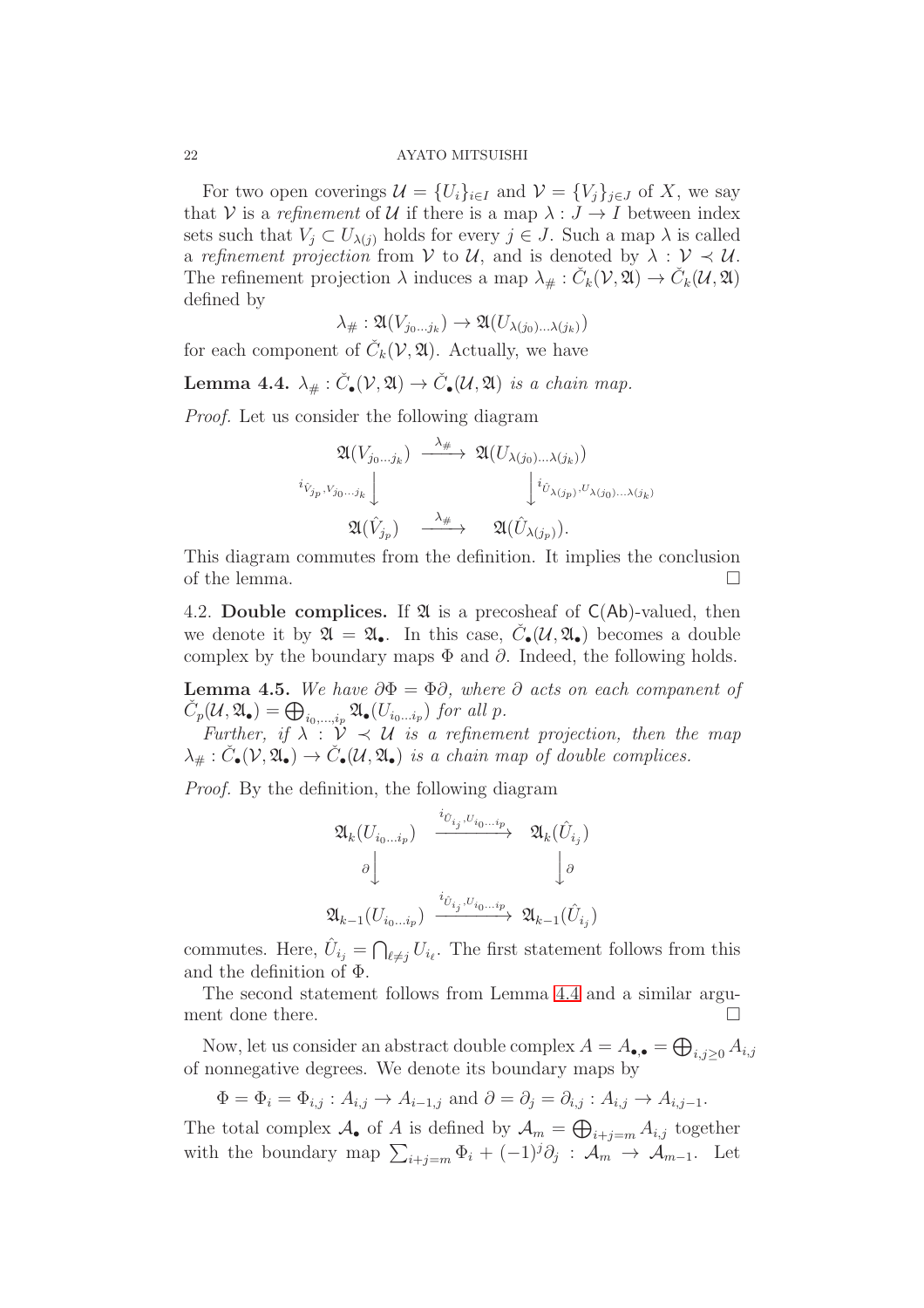$B = B_{\bullet} = \bigoplus_{j\geq 0} B_j$  be a chain complex with the boundary map  $\partial^B$ :  $B_j \to B_{j-1}$ . Suppose that there is a map  $\varepsilon : A_{0,\bullet} \to B_{\bullet}$  consisting of morphisms  $\varepsilon_j$ :  $A_{0,j} \to B_j$  such that  $\varepsilon_j \partial_{j+1} = \partial_{j+1}^B \varepsilon_{j+1}$  and  $\varepsilon_j \Phi_{1,j} = 0$ for every  $j \geq 0$ . This situation is presented as in the following diagram

$$
\begin{array}{ccccccc}\n & \vdots & & \vdots & & \vdots & & \vdots \\
 & \vartheta & & \vartheta & & \vartheta & & \vartheta^B\downarrow \\
 & & \vartheta & & \vartheta & & \vartheta & & \vartheta^B\downarrow \\
 & & \vartheta & & A_{2,2} & \xrightarrow{\Phi} & A_{1,2} & \xrightarrow{\Phi} & A_{0,2} & \xrightarrow{\varepsilon} & B_2 \\
 & & \vartheta & & & \vartheta & & \vartheta & & \vartheta^B\downarrow \\
 & & & \vartheta & & & \vartheta & & \vartheta & & \vartheta^B\downarrow \\
 & & & \vartheta & & & \vartheta & & \vartheta & & \vartheta^B\downarrow \\
 & & & & \vartheta & & & \vartheta & & \vartheta^B\downarrow \\
 & & & & & \vartheta & & & \vartheta & & \vartheta^B\downarrow \\
 & & & & & & & \vartheta & & \vartheta & & \vartheta^B\downarrow \\
 & & & & & & & & \vartheta & & \vartheta^B\downarrow \\
 & & & & & & & & & \vartheta & & \vartheta^B\downarrow \\
 & & & & & & & & & & \vartheta & & \vartheta^B\downarrow \\
 & & & & & & & & & & \vartheta & & \vartheta^B\downarrow \\
 & & & & & & & & & & \vartheta & & \vartheta^B\downarrow \\
\end{array}
$$

In this case, a morphism  $\varepsilon_* : H_m(\mathcal{A}_{\bullet}) \to H_m(B_{\bullet})$  is defined in a canonical way. Then, the following is well-known.

<span id="page-22-1"></span>**Lemma 4.6.** *Let*  $A = (A_{i,j}, \Phi, \partial), B = (B_j, \partial^B)$  *and*  $\varepsilon$  *be as above. Let*  $m > 0$ *. If the sequence* 

$$
A_{m-j,j} \xrightarrow{\Phi} A_{m-j-1,j+1} \xrightarrow{\Phi} \cdots \xrightarrow{\Phi} A_{0,j} \xrightarrow{\varepsilon} B_j \to 0
$$

*is exact, for each*  $0 \leq j \leq m$ , then the map  $\varepsilon_* : H_m(\mathcal{A}_{\bullet}) \to H_m(B_{\bullet})$  *is surjective.* Namely, for any  $c \in B_m$  with  $\partial^B c = 0$ , there exist elements  $c_{m-k,k}$  ∈  $A_{m-k,k}$  *for*  $0 \leq k \leq m$  *satisfying* 

$$
\varepsilon c_{0,m} = c \ and \ \Phi c_{m-k,k} = \partial c_{m-k-1,k+1}
$$

*for every* k *with*  $0 \leq k \leq m-1$ *.* 

4.3. Local triviality of precosheaves. Let  $X$  be a space. A precosheaf  $\mathfrak H$  on X is said to be *locally trivial* (or be locally zero) if for any  $x \in X$  and  $U \in \mathsf{O}(X)$  with  $x \in U$ , there is  $V \in \mathsf{O}(X)$  with  $x \in V \subset U$ such that the map  $i_{V,U}^{\mathfrak{H}} : \mathfrak{H}(V) \to \mathfrak{H}(U)$  is trivial.

A topological space is said to be paracompact if any open covering of it admits a locally finite refinement. Recall that any metric space is paracompact.

<span id="page-22-0"></span>**Theorem 4.7** ([\[3\]](#page-37-1)). Let X be a paracompact topological space. If  $\mathfrak{H}$  is *a locally trivial precosheaf on* X, then for any open covering  $\mathcal{U} = \{U_i\}$ *of* X, there is an open refinement  $V = \{V_i\}$  of U with a refinement *projection*  $\lambda : \mathcal{V} \prec \mathcal{U}$  *such that the map* 

$$
\mathfrak{H}(V_{j_0\dots j_m})\to \mathfrak{H}(U_{\lambda(j_0)\dots\lambda(j_m)})
$$

*is trivial for every indices*  $j_0, \ldots, j_m$  of  $V$ .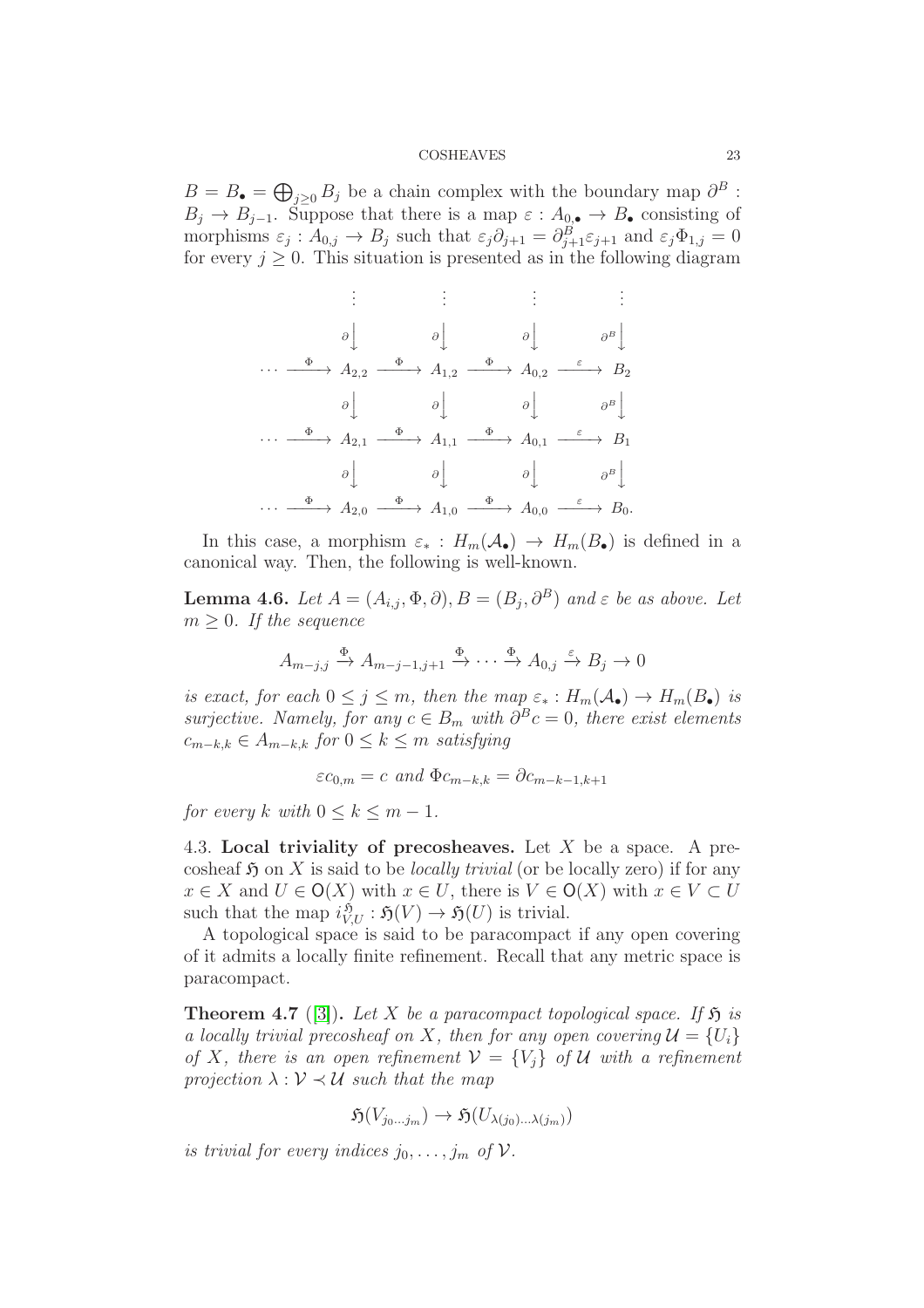4.4. Local triviality of spaces. Let us denote by Met the category of metric spaces and locally Lipschitz maps and by Top the category of topological spaces and continuous maps. Let D be one of Met and Top, and C denote one of Ab and C(Ab). Let us consider a covariant functor  $H : D \to C$ . Then, for each  $X \in D$ , we obtain a precosheaf  $H: O(X) \to \mathsf{C}$  on X. We say that a space X is H-locally trivial if the precosheaf  $H$  on  $X$  is locally trivial. In this terminologies, the following holds.

**Proposition 4.8.** Let  $H : D \to C$  be a covariant functor. The H-local *triviality is inherited to open subsets.*

*Further, when*  $D =$  Met*, the H*-local triviality is stable under locally *bi-Lipschitz homeomorphisms.*

*Proof.* Let  $X \in D$  and  $X'$  an open subset of X. We assume that X is H-locally trivial. Let us take  $x \in X'$  and an open neighborhood U of x in X'. Since U is open in X and X is H-locally trivial, there is  $V \in \mathsf{O}(X)$  with  $x \in V \subset U$  such that  $H(\iota) = 0$ , where  $\iota : V \to U$  is the inclusion. Since  $V \in O(X')$ , we conclude that X' is H-locally trivial.

Further, we assume that  $X$  is a metric space and take another metric space Y. Let  $f : X \to Y$  be a locally bi-Lipschitz homeomorphism. To prove the statement, we may assume that  $f$  is a bi-Lipschitz homeomorphism. Let us take  $y \in Y$  and an open neighborhood V of y in Y. Set  $x = f^{-1}(y) \in X$ ,  $L = \max\{\text{Lip}(f), \text{Lip}(f^{-1})\}$ . By the *H*-local triviality of X, we obtain  $r > 0$  such that  $U(x, r) \subset f^{-1}(V)$  and  $H(\iota) = 0$ , where  $\iota: U(x,r) \to f^{-1}(V)$  is the inclusion. Then,  $U(y, L^{-1}r) \subset V$ and the inclusion  $\iota' : U(y, L^{-1}r) \to V$  is decomposed as  $\iota' = f^{-1} \circ \iota \circ f$ . Hence, we obtain  $H(t') = 0$ . This completes the proof.

4.5. A way to compare homologies by using cosheaves. In this subsection, we prove the following important

<span id="page-23-0"></span>Theorem 4.9. Let  $\mathfrak{A}_\bullet$  and  $\mathfrak{A}'_\bullet$  be flabby cosheaves on a paracompact *topological space* X *of* C(Ab)*-valued together with a natural transformation*  $\eta : \mathfrak{A}_{\bullet} \to \mathfrak{A}'_{\bullet}$ *. Let* A *and* A' *be precosheaves on* X *of* Ab-valued *together with natural transformations*  $\zeta : A \to A'$ ,  $\xi : \mathfrak{A}_0 \to A$  *and*  $\xi'$ :  $\mathfrak{A}'_0 \to A'$  such that  $\xi' \eta = \zeta \xi$ . Suppose that  $\xi : \mathfrak{A}_\bullet \to A$  and  $\xi' : \mathfrak{A}'_\bullet \to A'$ *are augmentations. Further, we assume that*  $\eta : \mathfrak{A}_0(U) \to \mathfrak{A}'_0(U)$  *is surjective and*  $\zeta : A(U) \to A'(U)$  *is injective for each*  $U \in \mathsf{O}(X)$ *. Then, the following holds.*

- (1) If the precosheaves  $\tilde{H}_p(\mathfrak{A}_{\bullet})$  are locally trivial on X for  $0 \leq p \leq$  $m$ , then  $\eta_*$ :  $H_m(\mathfrak{A}_\bullet(U)) \to H_m(\mathfrak{A}_\bullet'(U))$  *is injective for every*  $U \in \mathsf{O}(X)$ *. Here,*  $\tilde{H}_p(\mathfrak{A}_\bullet)$  *is the p-th homology of the augmented*  $complex \xi : \mathfrak{A}_{\bullet} \to A.$
- (2) If the precosheaves  $\tilde{H}_p(\mathfrak{A}_{\bullet})$  and  $H_q(\mathfrak{A}'_{\bullet})$  are locally trivial on X *for*  $0 \leq p \leq m-1$  *and*  $1 \leq q \leq m$ *, then*  $\eta_* : H_m(\mathfrak{A}_{\bullet}(U)) \to$  $H_m(\mathfrak{A}'_{\bullet}(U))$  *is surjective for every*  $U \in \mathsf{O}(X)$ *.*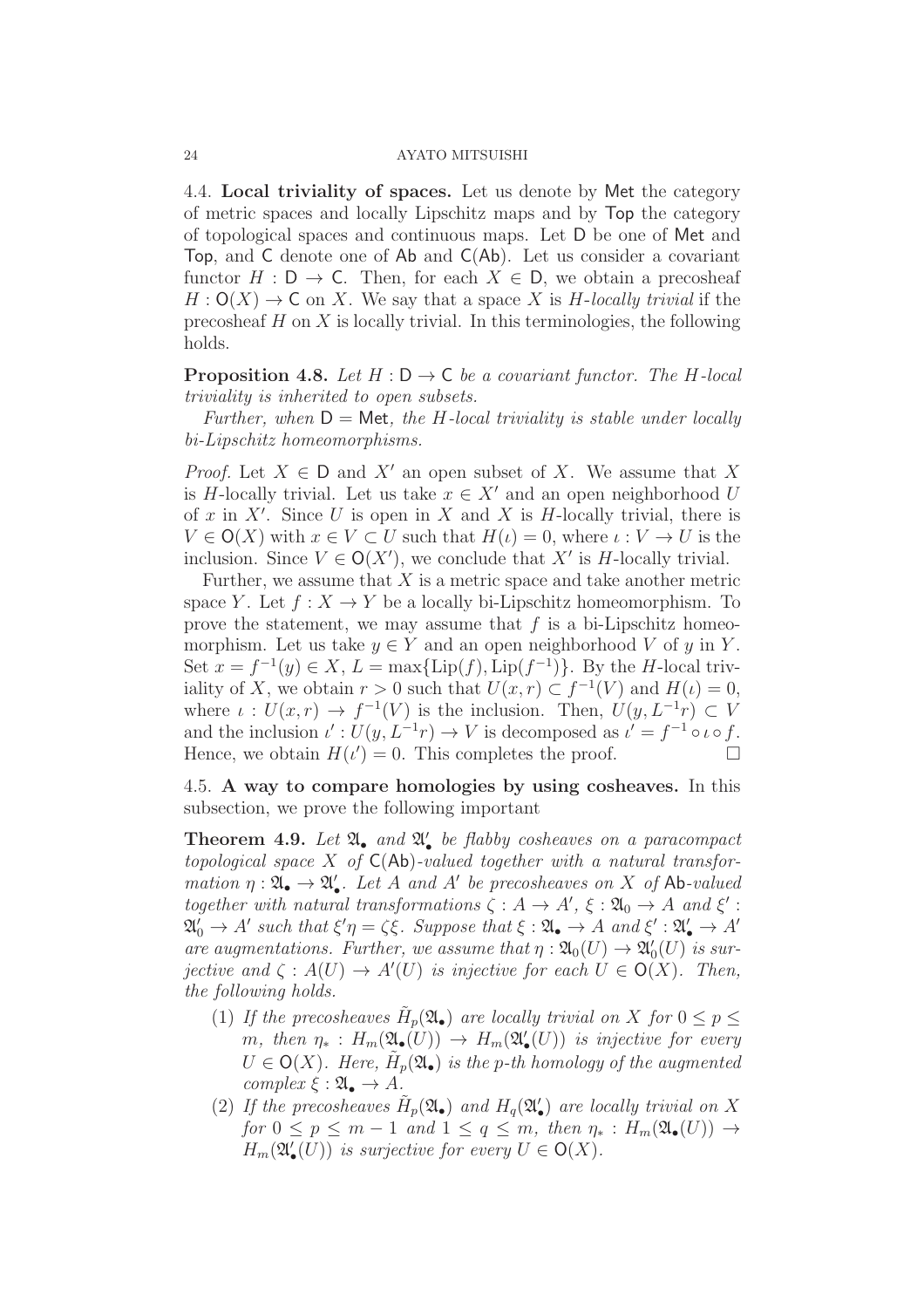Note that the surjectivity of  $\eta$  implies that  $H_0(\mathfrak{A}_{\bullet}(U)) \to H_0(\mathfrak{A}_{\bullet}(U))$ is always surjective, for every open set  $U \subset X$ .

*Proof.* Let  $X, \mathfrak{A}_\bullet, \mathfrak{A}'_\bullet, A, A', \eta, \zeta, \xi, \xi'$  be in the assumption. First, we assume that the precosheaves  $\tilde{H}_p(\mathfrak{A}_{\bullet})$  are locally trivial on X for  $0 \leq$  $p \leq m$ . We prove that  $\eta_* : H_m(\mathfrak{A}_\bullet(X)) \to H_m(\mathfrak{A}_\bullet'(X))$  is injective. By Theorem [4.7,](#page-22-0) we obtain a sequence of open coverings  $\{\mathcal{U}_p\}_{p=0}^m$  of X such that  $\mathcal{U}_p$  is a refinement of  $\mathcal{U}_{p+1}$  together with a refinement projection  $\lambda_p: \mathcal{U}_p \prec \mathcal{U}_{p+1}$  and that

$$
(\lambda_p)_*: \tilde{H}_p(\mathfrak{A}_{\bullet}(U_{i_0...i_{\ell}})) \to \tilde{H}_p(\mathfrak{A}_{\bullet}(\lambda_p(U_{i_0...i_{\ell}})))
$$

are trivial maps for all finite elements  $U_{i_0}, \ldots, U_{i_\ell} \in \mathcal{U}_p$ , for each  $p =$  $0, \ldots, m-1$ . Here, we write  $\lambda_p(U_{i_0 \ldots i_\ell}) = \bigcap_{a=0}^{\ell} \lambda_p(U_{i_a})$ . For  $\mathcal{U} = \mathcal{U}_p$ , we consider the following diagram.

$$
\vdots \qquad \vdots \qquad \vdots \qquad \vdots
$$
\n
$$
\vdots \qquad \vdots \qquad \vdots \qquad \vdots
$$
\n
$$
\vdots \qquad \vdots \qquad \vdots
$$
\n
$$
\vdots \qquad \vdots \qquad \vdots
$$
\n
$$
\vdots \qquad \vdots \qquad \vdots
$$
\n
$$
\vdots \qquad \vdots \qquad \vdots
$$
\n
$$
\vdots \qquad \vdots \qquad \vdots
$$
\n
$$
\vdots \qquad \vdots \qquad \vdots
$$
\n
$$
\vdots \qquad \vdots \qquad \vdots
$$
\n
$$
\vdots \qquad \vdots \qquad \vdots
$$
\n
$$
\vdots \qquad \vdots \qquad \vdots
$$
\n
$$
\vdots \qquad \vdots \qquad \vdots \qquad \vdots
$$
\n
$$
\vdots \qquad \vdots \qquad \vdots \qquad \vdots
$$
\n
$$
\vdots \qquad \vdots \qquad \vdots \qquad \vdots
$$
\n
$$
\vdots \qquad \vdots \qquad \vdots \qquad \vdots
$$
\n
$$
\vdots \qquad \vdots \qquad \vdots \qquad \vdots
$$
\n
$$
\vdots \qquad \vdots \qquad \vdots \qquad \vdots
$$
\n
$$
\vdots \qquad \vdots \qquad \vdots \qquad \vdots \qquad \vdots
$$
\n
$$
\vdots \qquad \vdots \qquad \vdots \qquad \vdots \qquad \vdots
$$
\n
$$
\vdots \qquad \vdots \qquad \vdots \qquad \vdots \qquad \vdots \qquad \vdots
$$
\n
$$
\vdots \qquad \vdots \qquad \vdots \qquad \vdots \qquad \vdots \qquad \vdots
$$
\n
$$
\vdots \qquad \vdots \qquad \vdots \qquad \vdots \qquad \vdots \qquad \vdots
$$
\n
$$
\vdots \qquad \vdots \qquad \vdots \qquad \vdots \qquad \vdots \qquad \vdots
$$
\n
$$
\vdots \qquad \vdots \qquad \vdots \qquad \vdots \qquad \vdots \qquad \vdots
$$
\n
$$
\vdots \qquad \vdots \qquad \vdots \qquad \vdots \
$$

Here,  $\partial$  denotes the boundary map of the complex  $\mathfrak{A}_{\bullet}$ . Let us take  $c \in \mathfrak{A}_m(X)$  with  $\partial c = 0$ . Since  $\mathfrak{A}_\bullet$  is a flabby cosheaf, by Lemma [4.6,](#page-22-1) there are elements  $c_{p,m-p} \in \check{C}_p(\mathcal{U}_0, \mathfrak{A}_{m-p})$  such that

$$
\varepsilon c_{0,m} = c
$$
 and  $\partial c_{p,m-p} = \Phi c_{p+1,m-p-1}$ 

for every p with  $1 \leq p \leq m-1$ . Further, we suppose that c satisfies  $\partial'c' = \eta c$  for some  $c' \in \mathfrak{A}'_{m+1}(X)$ , where  $\partial'$  is the boundary map of  $\mathfrak{A}'_{\bullet}$ . Then, to prove that  $\eta_*$  is injective, it suffices to show that there is an element  $\bar{c} \in \mathfrak{A}_{m+1}(X)$  such that  $\partial \bar{c} = c$ . Since  $\varepsilon : \check{C}_0(\mathcal{U}_0, \mathfrak{A}_{m+1}') \to$  $\mathfrak{A}'_{m+1}(X)$  is surjective, there exists  $c'_{0,m+1} \in \check{C}_0(\mathcal{U}_0, \mathfrak{A}'_{m+1})$  such that  $\varepsilon c'_{0,m+1} = c'$ . Then, we have

$$
\varepsilon(\partial' c'_{0,m+1} - \eta c_{0,m}) = 0.
$$

Therefore, there is an element  $c'_{1,m} \in \check{C}_1(\mathcal{U}_0, \mathfrak{A}'_m)$  such that

$$
\Phi' c'_{1,m} = \partial' c'_{0,m+1} - \eta c_{0,m}.
$$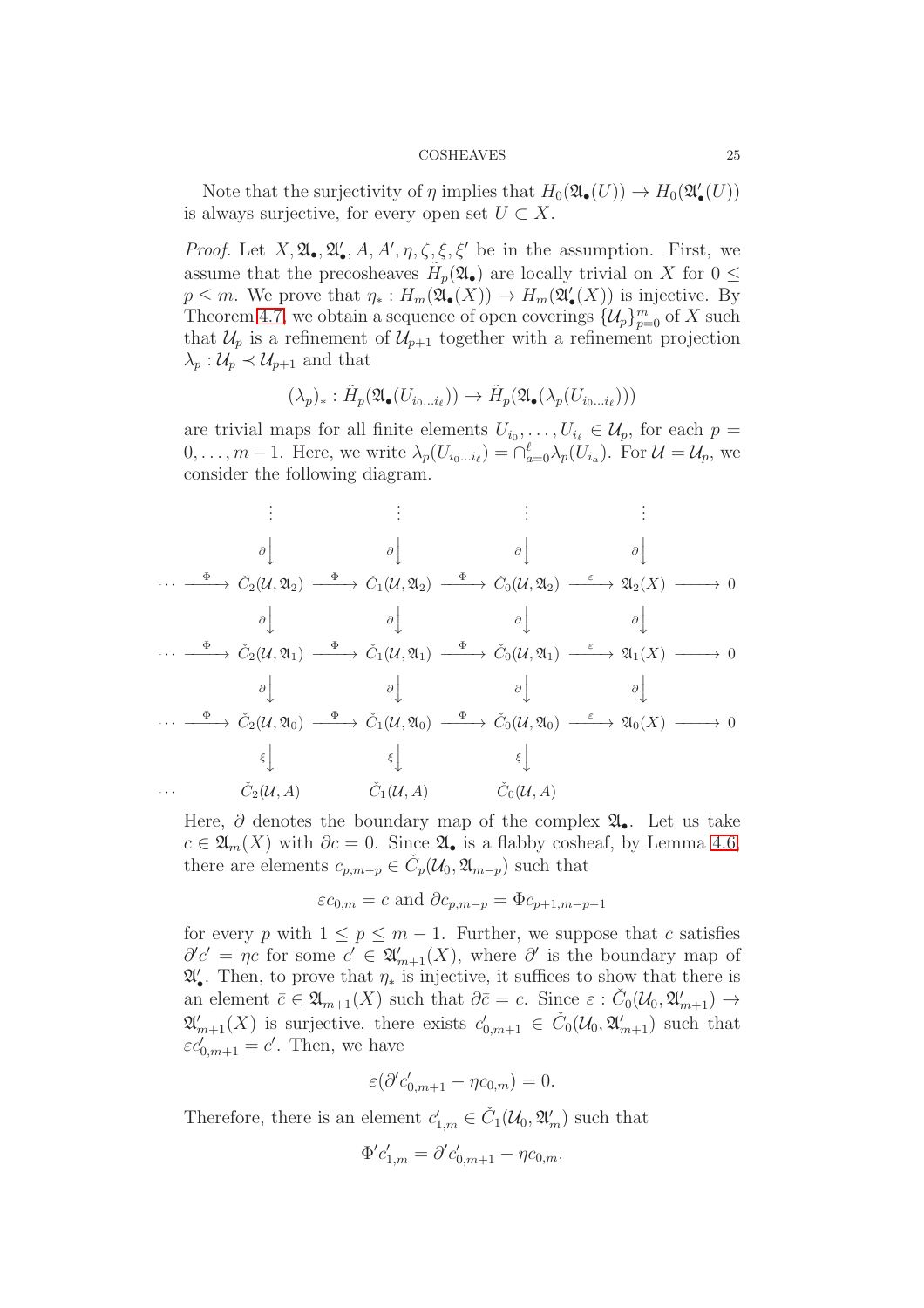So, we have

Φ

$$
\Phi' \partial' c'_{1,m} = -\eta \partial c_{0,m} = -\eta \Phi c_{1,m-1} = -\Phi' \eta c_{1,m-1}.
$$

Hence, there is an element  $c'_{2,m-1} \in \check{C}_2(\mathcal{U}_0, \mathfrak{A}'_{m-1})$  such that  $\Phi' c'_{2,m-1} =$  $\partial^{\prime} c'_{1,m} + \eta c_{1,m-1}$ . Repeating such a diagram chasing, we obtain elements  $c'_{p+1,m-p} \in \check{C}_{p+1}(\mathcal{U}_0, \mathfrak{A}'_{m-p})$  such that

$$
\Phi' c'_{p+1,m-p} = \partial' c'_{p,m-p+1} + (-1)^{p+1} \eta c_{p,m-p}
$$

for  $1 \leq p \leq m$ . Since  $\eta : \check{C}_{m+1}(\mathcal{U}_0, \mathfrak{A}_0) \to \check{C}_{m+1}(\mathcal{U}_0, \mathfrak{A}_0')$  is surjective, there is a  $c_{m+1,0} \in \check{C}_{m+1}(\mathcal{U}_0, \mathfrak{A}_0)$  such that  $\eta c_{m+1,0} = c'_{m+1,0}$ . Then, we have

$$
\zeta \xi \Phi c_{m+1,0} = (-1)^{m+1} \zeta \xi c_{m,0}.
$$

Since  $\zeta$  is injective, we obtain

$$
\xi \Phi c_{m+1,0} = (-1)^{m+1} \xi c_{m,0}.
$$

By the property of  $\lambda_0 : U_0 \prec U_1$ , there is a  $c_{m,1} \in \check{C}_m(U_1, \mathfrak{A}_1)$  such that

$$
\partial c_{m,1} = (\lambda_0)_\# (\Phi c_{m+1,0} + (-1)^m c_{m,0}).
$$

Therefore, we obtain

$$
\partial \Phi c_{m,1} = (\lambda_0)_\# (-1)^m \partial c_{m-1,1}.
$$

Hence, by the property of  $\lambda_1$ , we obtain  $c_{m-1,2} \in \check{C}_{m-1}(\mathcal{U}_2, \mathfrak{A}_2)$  such that

$$
\partial c_{m-1,2} = (\lambda_1)_{\#} (\Phi c_{m,1} + (-1)^{m+1} (\lambda_0)_{\#} c_{m-1,1})
$$

Repeating this argument, we have elements  $c_{m-p,p+1} \in C_{m-p}(\mathcal{U}_{p+1}, \mathfrak{A}_{p+1})$ satisfying

$$
\partial c_{m-p,p+1} = (\lambda_p)_{\#} \Phi c_{m-p+1,p} + (-1)^{m+p} (\tilde{\lambda}_p)_{\#} c_{m-p,p}
$$

for  $1 \le p \le m$ , where  $\tilde{\lambda}_{p\#} = \lambda_{p\#} \circ \cdots \circ \lambda_{0\#}$ . Then, setting  $\bar{c} = \varepsilon c_{0,m+1} \in$  $\mathfrak{A}_{m+1}(X)$ , we have

$$
\partial \bar{c} = \varepsilon c_{0,m} = c.
$$

This implies that  $\eta_* : \tilde{H}_m(\mathfrak{A}_{\bullet}(X)) \to \tilde{H}_m(\mathfrak{A}'_{\bullet}(X))$  is injective. That is, this completes the proof of (1).

Next, we prove that  $\eta_*: H_m(\mathfrak{A}_{\bullet}(X)) \to H_m(\mathfrak{A}'_{\bullet}(X))$  is surjective, assuming the assumption of (2). By a thing mentioned at before starting the proof, we may assume that  $m \geq 1$ . Let us take  $c' \in \mathfrak{A}'_m(X)$  with  $\partial'c' = 0$ . Let W be an arbitrary open covering of X. Then, there are  $c'_{p,m-p} \in \check{C}_p(\mathcal{W}, \mathfrak{A}'_{m-p})$  such that

<span id="page-25-0"></span>(4.2) 
$$
\begin{cases} \varepsilon c'_{0,m} = c' \\ \partial' c'_{p,m-p} = \Phi' c'_{p+1,m-p-1} \end{cases}
$$

for all  $1 \leq p \leq m-1$ . Since  $\eta : \mathfrak{A}_0 \to \mathfrak{A}'_0$  is surjective, there is a  $c_{m,0} \in \check{C}_m(\mathcal{W}, \mathfrak{A}_0)$  such that

<span id="page-25-1"></span>(4.3) 
$$
\eta c_{m,0} = c'_{m,0}.
$$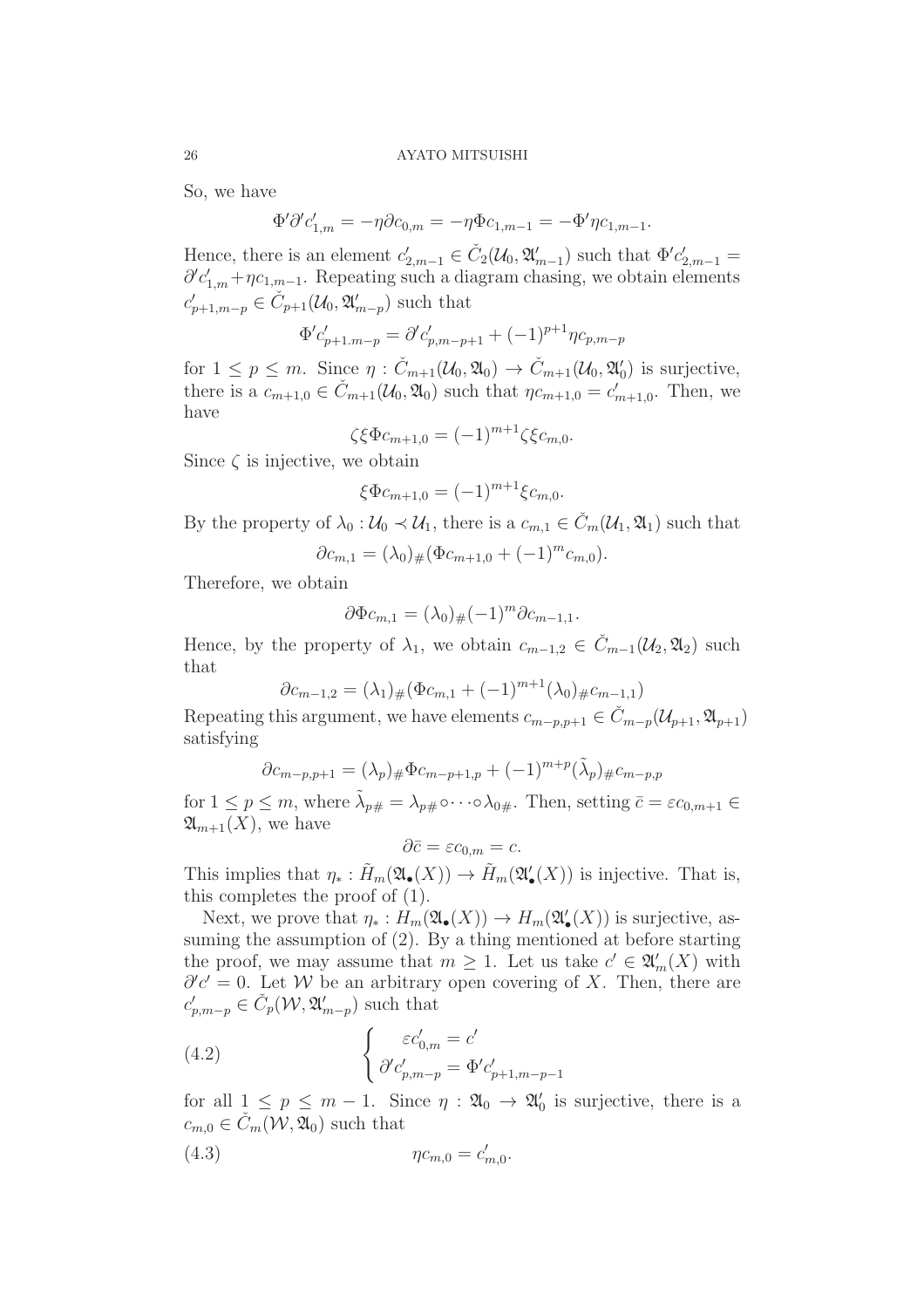By the assumption, we have

<span id="page-26-0"></span>
$$
\zeta \xi \Phi c_{m,0} = \xi' \eta \Phi c_{m,0} = \xi' \Phi' c'_{m,0} = \xi' \partial' c'_{m-1,1} = 0.
$$

Since  $\zeta: A \to A'$  is injective, we conclude

$$
(4.4) \t\t \xi \Phi c_{m,0} = 0.
$$

Now, let us consider the following sequence of open coverings of X such that

$$
\mathcal{V}_0 \prec \mathcal{U}_1 \prec \mathcal{V}_1 \prec \cdots \prec \mathcal{V}_{k-1} \prec \mathcal{U}_k \prec \mathcal{V}_k \prec \cdots \prec \mathcal{V}_{m-1} \prec \mathcal{U}_m.
$$

Here, the refinemet projections are denoted by

$$
\lambda_{k-1} : \mathcal{V}_{k-1} \prec \mathcal{U}_k
$$
 and  $\mu_{\ell} : \mathcal{U}_{\ell} \prec \mathcal{V}_{\ell}$ 

for  $1 \leq k \leq m$  and  $1 \leq \ell \leq m-1$ . By Theorem [4.7,](#page-22-0) we may assume that the induced maps

<span id="page-26-1"></span>(4.5) 
$$
(\lambda_{k-1})_* : \tilde{H}_{k-1}(\mathfrak{A}_{\bullet}(V_{j_0...j_p})) \to \tilde{H}_{k-1}(\mathfrak{A}_{\bullet}(\lambda_{k-1}(V_{j_0...j_p}))) (\mu_{\ell})_* : H_{\ell}(\mathfrak{A}'_{\bullet}(U_{i_0...i_p})) \to H_{\ell}(\mathfrak{A}'_{\bullet}(\mu_k(U_{i_0...i_p}))
$$

are trivial, for all  $p \geq 0$ ,  $V_{j_0}, \ldots, V_{j_p} \in \mathcal{V}_{k-1}, U_{i_0}, \ldots, U_{i_p} \in \mathcal{U}_k, 1 \leq k \leq$ m and  $1 \leq \ell \leq m-1$ . As seen above, we have a sequence  ${c'_{p,m-p} \in \mathbb{R}^m}$  $\check{C}_p(\mathcal{V}_0, \mathfrak{A}_{m-p}')\}_{0 \leq p \leq m}$  and an element  $c_{m,0} \in \check{C}_m(\mathcal{V}_0, \mathfrak{A}_m)$  satisfying  $(4.2)$ ,  $(4.3)$  and  $(4.4)$ . By  $(4.4)$  and the triviality of  $(4.5)$ , there is an element  $c_{m-1,1} \in C_{m-1}(\mathcal{U}_1, \mathfrak{A}_1)$  such that

$$
\partial c_{m-1,1} = \lambda_{0\#} \Phi c_{m,0}.
$$

Then, we have

$$
\partial \Phi c_{m-1,1} = \lambda_{0\#} \Phi^2 c_{m,0} = 0,
$$
  

$$
\partial' \eta c_{m-1,1} = \lambda_{0\#} \Phi' c'_{m,0} = \partial' \lambda_{0\#} c'_{m-1,1}.
$$

By the second equality and the triviality of  $(\mu_1)_*$ , there is an element  $c'_{m-1,2} \in \check{C}_{m-1}(\mathcal{V}_1, \mathfrak{A}'_2)$  such that

$$
\partial' c'_{m-1,2} = \mu_{1\#} (\eta c_{m-1,1} - \lambda_{0\#} c'_{m-1,1}).
$$

The rest equality and the triviality of  $(\lambda_1)_*$  guarantee the existence of an element  $c_{m-2,2} \in \check{C}_{m-2}(\mathcal{U}_2, \mathfrak{A}_2)$  satisfying

$$
\partial c_{m-2,2} = \lambda_{1\#}\mu_{1\#}\Phi c_{m-1,1}.
$$

Repeating such an argument, we obtain sequences of elements  $c'_{m-p,p+1} \in$  $\check{C}_{m-p}(\mathcal{V}_p, \mathfrak{A}_{p+1})$  and  $c_{m-p,p} \in \check{C}_{m-p}(\mathcal{U}_p, \mathfrak{A}_p)$  such that

$$
\partial' c'_{m-p,p+1} = \mu_{p\#} (\eta c_{m-p,p} - \nu_{p-1} c'_{m-p,p}),
$$
  

$$
\partial c_{m-p,p} = \lambda_{p-1\#} \mu_{p-1\#} \Phi c_{m-p+1,p-1}
$$

for all  $2 \le p \le m$ , where  $\nu_{p-1} = \lambda_{p-1} \# \mu_{p-1} \# \cdots \lambda_{1} \# \mu_{1} \# \lambda_{0} \#$ . Let us consider elements  $c := \varepsilon c_{0,m} \in \mathfrak{A}_m(X)$  and  $\bar{c}' := \varepsilon c'_{0,m+1} \in \mathfrak{A}'_{m+1}(X)$ . By the construction, they satisfy

$$
\eta c = c' + \partial' \bar{c}'.
$$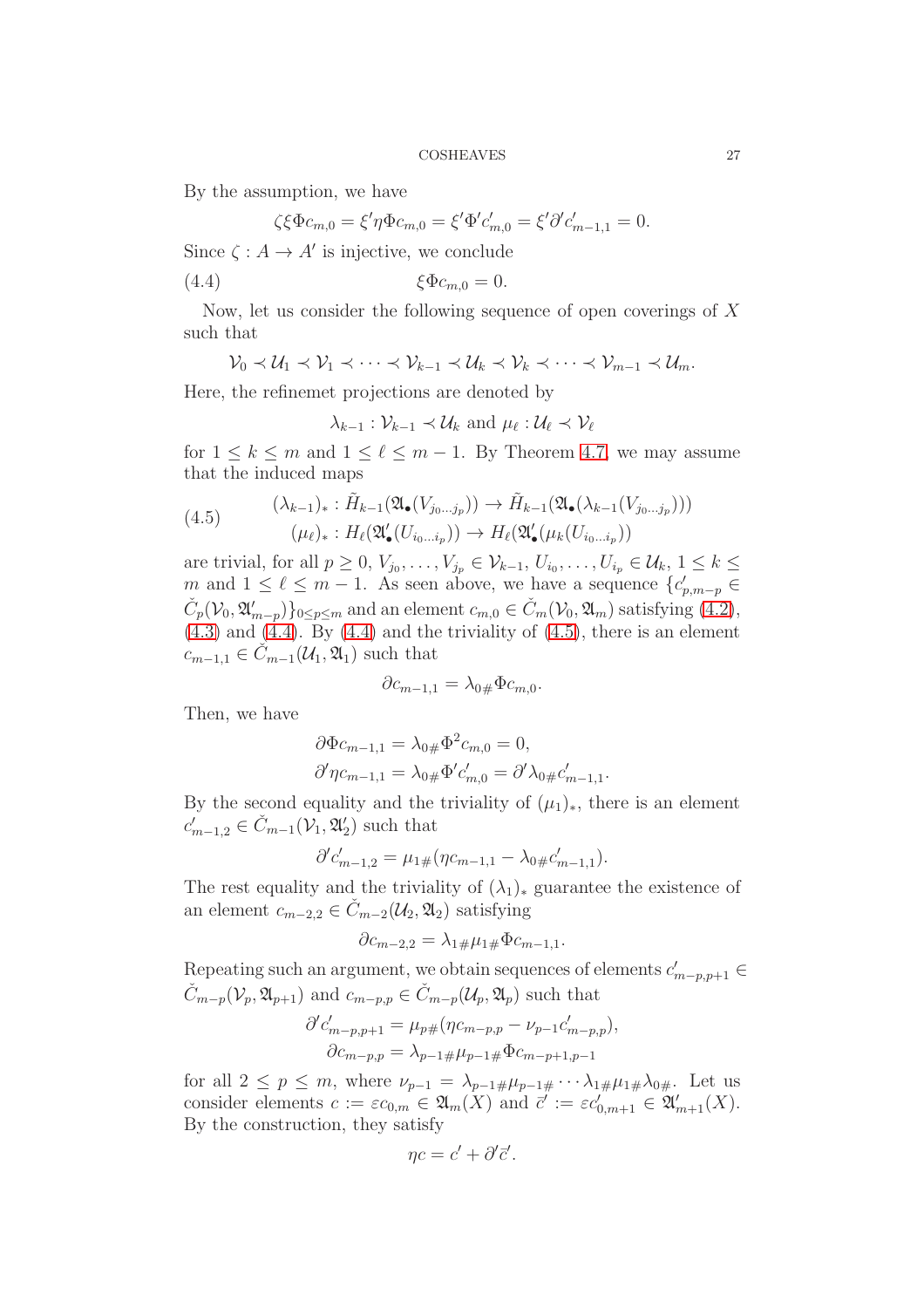Therefore, we know that  $\eta_*: H_m(\mathfrak{A}_{\bullet}(X)) \to H_m(\mathfrak{A}'_{\bullet}(X))$  is surjective. This completes the proof of Theorem [4.9.](#page-23-0)

4.6. Spaces of currents as cosheves. Let X be a metric space. For each open set  $U \in \mathsf{O}(X)$ , we obtain chain complicies  $\mathbf{N}_{\bullet}(U)$  and  $\mathbf{I}_{\bullet}(U)$ . Assignments  $U \mapsto \mathbb{N}_{\bullet}^{\text{c}}(U)$  and  $U \mapsto \mathbb{I}_{\bullet}^{\text{c}}(U)$  are precosheaves on X of  $C(Ab)$ -valued, by the definition. We have

<span id="page-27-2"></span>**Lemma 4.10.** *The precosheaves*  $N_{\bullet}^{c}$  *and*  $I_{\bullet}^{c}$  *on* X *are actually flabby cosheaves.*

*Proof.* Let us denote by  $\mathbf{C}_k$  one of  $\mathbf{N}_k^c$  and  $\mathbf{I}_k^c$ . By Lemma [2.12,](#page-8-0) the precoseaf  $C_k$  is flabby. By Lemma [3.14,](#page-16-2) we already know that  $C_{\bullet}$ satisfies the condition (a) in Proposition [4.2.](#page-20-1) We prove the condition (b) in Proposition [4.2.](#page-20-1) Let  $\{U_{\alpha}\}\$ be a directed family of open sets. Since  $\mathbf{C}_k$  is flabby, the map  $\mathbf{C}_k(U_\alpha) \to \mathbf{C}_k(U)$  is injective for every  $\alpha$ , where  $U = \bigcup_{\alpha} U_{\alpha}$ . Because the functor taking the direct limit is exact, the canonical map

$$
\varinjlim \mathbf{C}_k(U_\alpha) \to \mathbf{C}_k(U)
$$

is injective. Let us prove that this map is surjective. Let  $T \in \mathbf{C}_k(U)$ . Since T has a compact support and  $\{U_{\alpha}\}\$ is directed, there is an  $\alpha$  such that  $\text{spt}(T) \subset U_\alpha$ . By Lemma [3.5,](#page-12-0) T can be regarded as a current in  $U_{\alpha}$ . This implies that the considered map is surjective. This completes the proof.  $\Box$ 

<span id="page-27-1"></span>4.7. Singular (Lipschitz) coheaves. For a topological space  $X$ , the singular chain complex  $S_{\bullet}$  of each open set gives a flabby precoheaf on X. In general,  $S_{\bullet}$  is not a cosheaf. Further, taking subdivisions infinitely many times, we obtain a coheaf on X as follows.

<span id="page-27-0"></span>**Example 4.11** ([\[3\]](#page-37-1)). For each topological space X, let us consider a sequence of barycentric subdivisions

$$
S_{\bullet}(X) \xrightarrow{\text{Sd}} S_{\bullet}(X) \xrightarrow{\text{Sd}} \cdots \xrightarrow{\text{Sd}} S_{\bullet}(X) \xrightarrow{\text{Sd}} \cdots
$$

and its direct limit, denoted by  $\mathfrak{S}_{\bullet}(X)$ . In this case, for degree k, the direct limit  $\mathfrak{S}_k(X)$  is represented as the quotient group of  $S_k(X)$ identifying c and c' whenever  $Sd^mc = Sd^{m'}c'$  for some  $m, m' \geq 0$ .

Then, a correspondence  $O(X) \ni U \mapsto \mathfrak{S}_{\bullet}(U) \in C(\mathsf{Ab})$  is a flabby cosheaf on X. Indeed, because  $S_{\bullet}$  is flabby and the direct limit  $\lim_{\infty}$  is an exact functor,  $\mathfrak{S}_{\bullet}$  is flabby. To prove that  $\mathfrak{S}_{\bullet}$  is a cosheaf, it suffices to check the properties (a) and (b) in Proposition [4.2.](#page-20-1) However, it is trivial, by the definition. Finally, noticing that the identity map on  $S_{\bullet}$ and the subdivision are chain homotopy equivalent, we have a natural isomorphism

$$
\eta_X: H_*(X) \cong H_*(\mathfrak{S}_{\bullet}(X)).
$$

Here, the naturality means the functorial sense, that is, for a continuous map  $f : X \to Y$  between topological spaces, the induced maps  $f_*$ :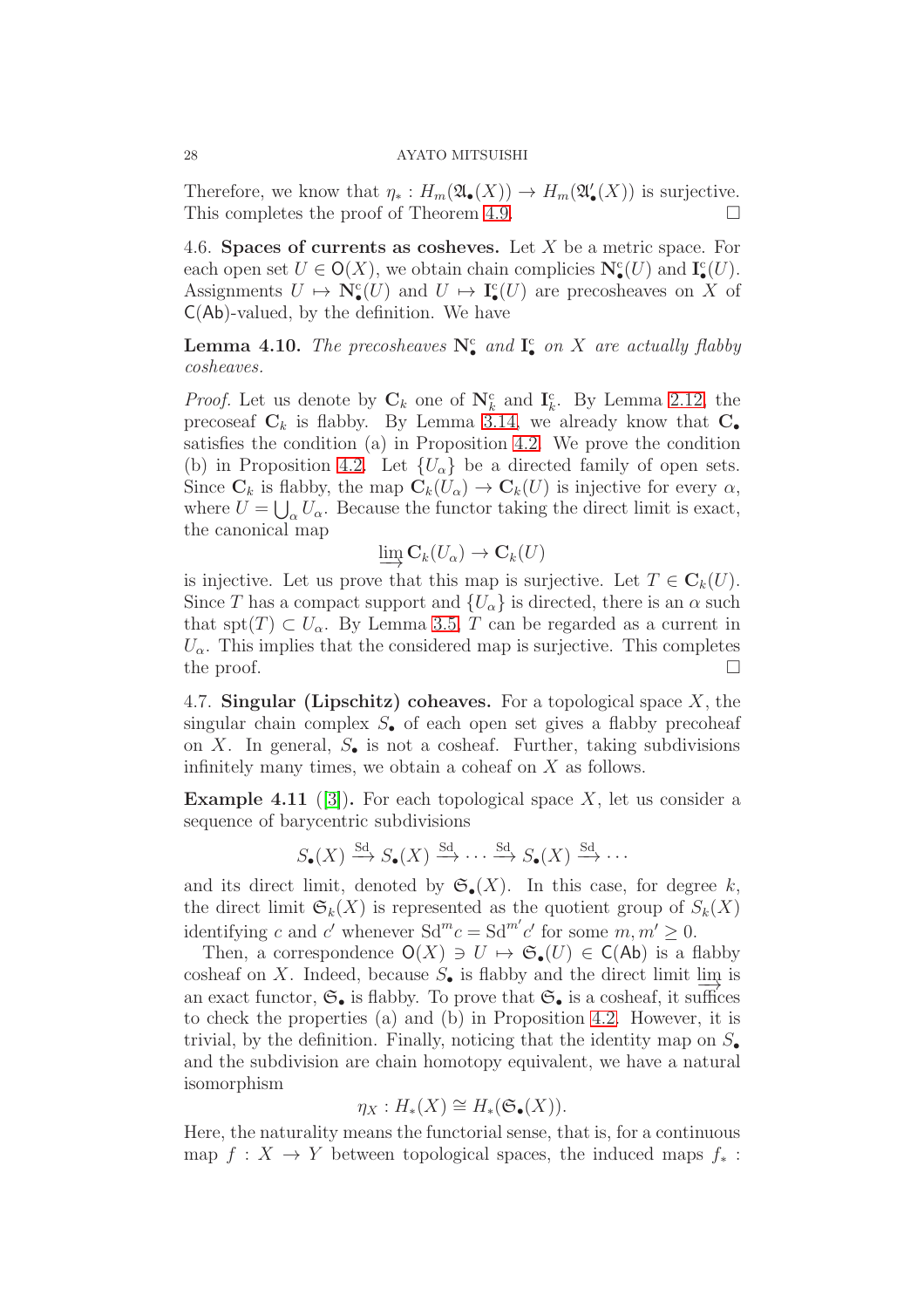$H_*(X) \to H_*(Y)$  and  $f_* : H_*(\mathfrak{S}_\bullet(X)) \to H_*(\mathfrak{S}_\bullet(Y))$  satisfy  $\eta_Y f_* =$  $f_*\eta_X$ .

In Example [4.11,](#page-27-0) instead of a topological space and singular chains with a metric space and singular Lipschitz chains, respectively, we obtain a flabby cosheaf  $\mathfrak{S}_{\bullet}^{\text{Lip}}$  on a metric space X of  $\mathsf{C}(\mathsf{Ab})$ -valued. That is, we set

$$
\mathfrak{S}_{\bullet}^{\text{Lip}}(U) = \varinjlim (S_{\bullet}^{\text{Lip}}(U) \stackrel{\text{Sd}}{\longrightarrow} S_{\bullet}^{\text{Lip}}(U) \stackrel{\text{Sd}}{\longrightarrow} \cdots )
$$

for each  $U \in \mathsf{O}(X)$ . Here, we note that the subdivision preserves the Lipschitz-ness of singular chains. So, the map Sd :  $S_{\bullet}^{\text{Lip}} \rightarrow S_{\bullet}^{\text{Lip}}$  is well-defined. Further, since the canonical chain homotopy equivalence maps between the identity and the subdivision on  $S_{\bullet}$  also preserve the Lipschitz-ness of singular chains, they give chain homotopy equivalence between  $S_{\bullet}^{\text{Lip}}$  and  $\mathfrak{S}_{\bullet}^{\text{Lip}}$ . Therefore, we have a natural isomorphism

$$
H^{\mathrm{Lip}}_*(X) \cong H_*(\mathfrak{S}^{\mathrm{Lip}}_\bullet(X))
$$

between their homologies.

Let us recall that the natural map  $[\cdot] = [\cdot]_X : S^{\text{Lip}}_{\bullet}(X) \to \mathbf{I}^{\text{c}}_{\bullet}(X)$ for each metric space  $X$  was defined in Section [3.](#page-9-0) Obviously, we have  $[Sd c] = [c]$  for singular Lipschitz chain c. Hence, we can define a natural map

$$
[\cdot]: \mathfrak{S}_{\bullet}^{\text{Lip}}(X) \to \mathbf{I}_{\bullet}^{\text{c}}(X).
$$

4.8. Local Lipschitz contractibility implying local triviality. We prove

<span id="page-28-0"></span>Lemma 4.12. *If a metric space* X *is locally Lipschitz contractible, then it is H*-locally trivial. Here, *H is one of the procosheaves*  $H_k^{\text{sing}}$  $\frac{\text{sing}}{k}$ ,  $\tilde{H}_k^{\text{Lip}}, H_k^{\text{Lip}}$  $\lim_{k}$  and  $H_{k}^{\text{IC}}$  for  $k \geq 0$ .

*Proof.* Since an LLC metric space X is locally contractible in the usual sense, the statement for  $H = H_*^{\text{sing}}$  holds. For another  $H$ , the statement follows fom Lemmas [3.11,](#page-15-0) [3.17](#page-19-1) and [2.13.](#page-9-1)

4.9. Cone inequalities implying H-locally triviality. Riedweg and Schäppi introduced the notion of metric spaces satisfying the cone inequalities. We translate this notion in terms of precosheaves.

Let X be a metric space and  $\mathfrak{C}_{\bullet} = (\mathfrak{C}_{\bullet}, \partial)$  a flabby precosheaf on X of  $C(Ab)$ -valued. Further, A is an Ab-valued precosheaf on X together with a natural transformation  $\varepsilon$  :  $\mathfrak{C}_0 \to A$  such that  $\varepsilon \partial = 0$ . That is,  $\varepsilon : \mathfrak{C}_{\bullet} \to A$  is an augmentation. The map  $\varepsilon$  may be trivial. Moreover, we suppose the following.

- (1) For any  $j \geq 0$ ,  $c \in \mathfrak{C}_i(X)$ , there is a unique compact set  $K(c)$ such that for every  $V \in \mathsf{O}(X)$  with  $K(c) \subset V$ , there is an element  $c' \in \mathfrak{C}_j(V)$  such that  $i_{\#}c' = c$ . Here,  $i: V \to U$  is the inclusion and  $i_{\#} = \mathfrak{C}_{\bullet}(i)$  denotes the induced map;
- (2) For any  $j \geq 1$ ,  $U \in \mathsf{O}(X)$ ,  $c \in \mathfrak{C}_i(U)$ , we have  $K(\partial c) \subset K(c)$ .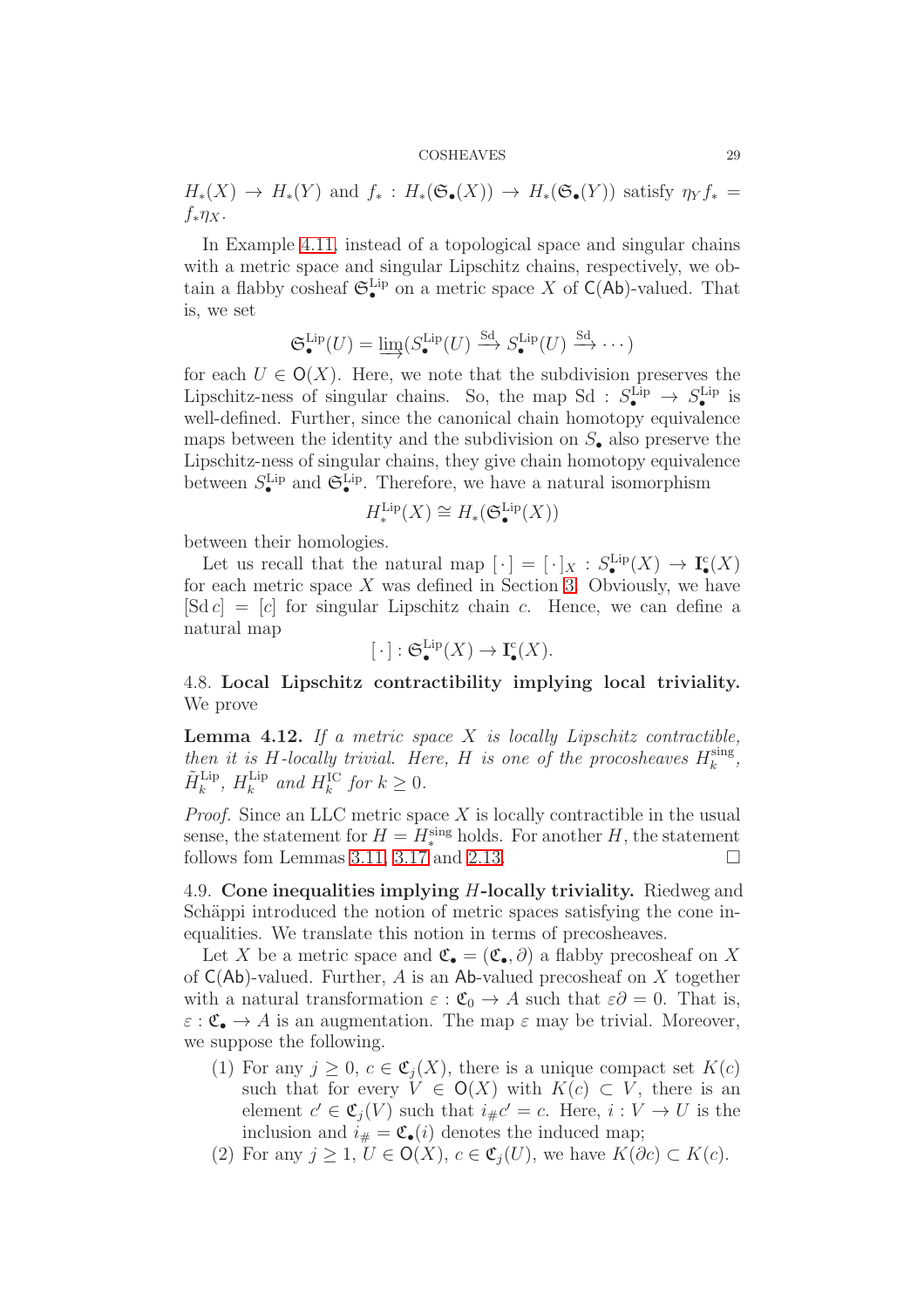For instance,  $S_{\bullet}$  and  $S_{\bullet}^{\text{Lip}}$  satisfy these conditions for the canonical augmentations. In these cases,  $K(c)$  is the image of a singular chain c. Further,  $\mathbf{N}_{\bullet}^{\rm c}$  and  $\mathbf{I}_{\bullet}^{\rm c}$  also satisfy the conditions, for augmentations  $\varepsilon : \mathbf{N}_0^{\mathsf{c}}(X) \to \mathbb{R}$  and  $\varepsilon : \mathbf{I}_0^{\mathsf{c}}(X) \to \mathbb{Z}$  defined by  $\varepsilon(T) = T(1)$ . In these cases,  $K(S)$  is the support of a current S.

<span id="page-29-0"></span>**Definition 4.13** ([\[14\]](#page-38-1)). Let  $X, \mathfrak{C}_{\bullet}, A, \varepsilon$  be as above. We say that X admits *the cone inequality for*  $\mathfrak{C}_j$  if for any  $x \in X$ , there exist  $r > 0$ and a continuous non-decreasing function  $F : [0, \infty) \to [0, \infty)$  with  $F(0) = 0$  such that

- when  $j \geq 1$ , for every  $c \in \mathfrak{C}_i(X)$  with  $K(c) \subset U(x,r)$  and  $\partial c =$ 0, there is  $c' \in \mathfrak{C}_{j+1}(X)$  such that  $\partial c' = c$  with diam  $K(c') \leq$  $F(\text{diam }K(c));$
- when  $j = 0$ , for every  $c \in \mathfrak{C}_0(X)$  with  $K(c) \subset U(x,r)$  and  $\varepsilon c = 0$ , there is  $c' \in \mathfrak{C}_1(X)$  such that  $\partial c' = c$  with diam  $K(c') \leq$  $F(\text{diam }K(c)).$

<span id="page-29-1"></span>**Lemma 4.14.** If X admits the cone inequality for  $\mathfrak{C}_j$ , then the precosheaf  $\tilde{H}_j(\mathfrak{C}_\bullet)$  is locally trivial. Here,  $\tilde{H}_j(\mathfrak{C}_\bullet)$  denotes the j-th homol*ogy of the augmented complex*  $\cdots \stackrel{\partial}{\rightarrow} \mathfrak{C}_j \stackrel{\partial}{\rightarrow} \mathfrak{C}_{j-1} \stackrel{\partial}{\rightarrow} \cdots \stackrel{\partial}{\rightarrow} \mathfrak{C}_0 \stackrel{\varepsilon}{\rightarrow} A$ .

*Proof.* Let X admit a local cone inequality for  $\mathfrak{C}_j$ . Then, for  $x \in X$ , there exists  $r > 0$  and  $F : [0, \infty) \to [0, \infty)$  satisfying the condition written above Definition [4.13.](#page-29-0) For any  $s \in (0, r)$ , we choose  $s' \in (0, s)$ with

$$
s' + F(2s') < s.
$$

Let us take any  $c \in \mathfrak{C}_j(X)$  with  $K(c) \subset U(x, s')$ . Such a c is considered as an element in  $\mathfrak{C}_j(U(x, s'))$ , because  $\mathfrak{C}_j$  is flabby and it satisfies the condition (1). We suppose that  $\partial c = 0$  when  $j \ge 1$  and that  $\varepsilon c = 0$ when  $j = 0$ . Since  $s' < s < r$ , there exists  $c' \in \mathfrak{C}_{j+1}(X)$  such that  $\partial c' = c$  and

$$
\text{diam } K(c') \le F(\text{diam } K(c)).
$$

For any  $y \in K(c) \subset K(c')$  and  $z \in K(c')$ , we have

$$
d(x, z) \le d(x, y) + d(y, z) < s' + F(2s') < s.
$$

Hence,  $K(c') \subset U(x, s)$ . So, the c' can be regarded as an element in  $\mathfrak{C}_{j+1}(U(x, s))$ . Therefore, the morphism

$$
\tilde{H}_j(\mathfrak{C}_\bullet(U(x,s'))) \to \tilde{H}_j(\mathfrak{C}_\bullet(U(x,s)))
$$

is trivial. This completes the proof.  $\Box$ 

Riedweg and Schäppi claimed

<span id="page-29-2"></span>Theorem 4.15 ([\[14\]](#page-38-1)). *If a metric space* X *admits the cone inequalities for*  $H_k$ ,  $\tilde{H}_k^{\text{Lip}}$  and  $H_k^{\text{IC}}$ , for all k with  $0 \leq k \leq m$ , then the canonical  $maps H_m(X) \leftarrow H_m^{\text{Lip}}(X) \rightarrow H_m^{\text{IC}}(X)$  are isomorphisms.

By Lemmas [4.12](#page-28-0) and [4.14,](#page-29-1) our Theorem [4.9](#page-23-0) is a generalization of Theorem [4.15](#page-29-2) in terms of local triviality.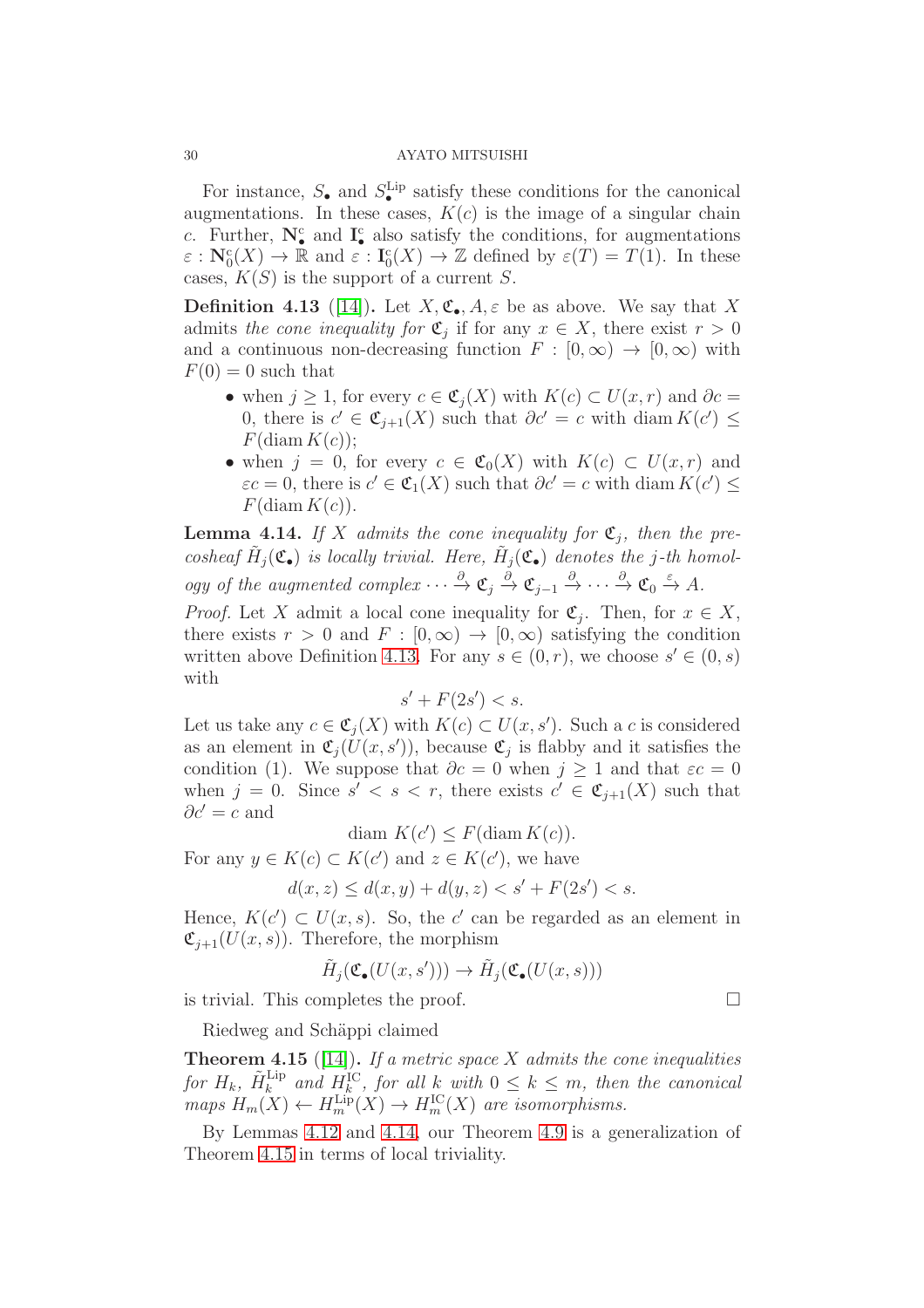4.10. Proof of Theorem [1.3.](#page-1-1) By above preparations, we immediately get a proof of our main theorem.

*Proof of Theorem [1.3.](#page-1-1)* Let X be an LLC metric space. By Lemma [4.12,](#page-28-0) all the precosheaves  $H_k^{\text{sing}}$  $k_k^{\text{sing}}$ ,  $\tilde{H}_k^{\text{Lip}}$  and  $H_k^{\text{IC}}$  on X are locally trivial, for every  $k \geq 0$ . By Lemma [3.15,](#page-18-0) the chain map  $[\cdot] : S_0^{\text{Lip}}$  $I_0^{\mathrm{Lip}}(X) \to \mathrm{I}_0^{\mathrm{c}}(X)$ is an isomorphism. Due to Subsection [4.7,](#page-27-1) the functor  $\mathfrak{S}_{\bullet}^{\text{Lip}}: O(X) \to$  $C(Ab)$  is a flabby cosheaf and  $\mathfrak{S}_0^{\text{Lip}} = S_0^{\text{Lip}}$  by the definition. Therefore, Theorem [1.3](#page-1-1) follows from those things and Lemmas [3.16](#page-18-1) and [4.10](#page-27-2) and Theorem [4.9.](#page-23-0)

*Proof of Corollary* [1.4.](#page-1-2) Let *H* denote one of  $H_*^{\text{Lip}}$  and  $H_*^{\text{IC}}$ . Let us set  $\iota: H \to H_*^{\text{sing}}$  the natural isomorphism obtained in Theorem [1.3.](#page-1-1) Let X and Y be LLC metric spaces, and  $f: X \to Y$  a continuous map. Then, we define a homomorphism  $H(f): H(X) \to H(Y)$  by  $H(f) =$  $\iota_Y^{-1} \circ H_*^{\text{sing}}(f) \circ \iota_X$ . Further, for another continuous map  $g: Y \to Z$  to an LLC metric space Z, we obtain

$$
H(g) \circ H(f) = \iota_Z^{-1} \circ H_*^{\text{sing}}(g) \circ \iota_Y \circ \iota_Y^{-1} \circ H_*^{\text{sing}}(f) \circ \iota_X
$$
  
=  $\iota_Z^{-1} \circ H_*^{\text{sing}}(g) \circ H_*^{\text{sing}}(f) \circ \iota_X$   
=  $\iota_Z^{-1} \circ H_*^{\text{sing}}(g \circ f) \circ \iota_X$   
=  $H(g \circ f)$ .

This shows that  $H$  is extended as a functor on the category of LLC metric spaces and continuous maps such that  $H$  is naturally isomorphic to the functor  $H_*^{\text{sing}}$ . Further, if  $h: X \times [0,1] \to Y$  is a continuous homotopy, then we have

$$
H(h_0) = \iota_Y^{-1} \circ H_*^{\text{sing}}(h_0) \circ \iota_X = \iota_Y^{-1} \circ H_*^{\text{sing}}(h_1) \circ \iota_X = H(h_1).
$$

<span id="page-30-0"></span>This implies the homotopy invariance of  $H$ . This completes the proof of Corollary [1.4.](#page-1-2)

## 5. Several remarks

5.1. Relative homologies. A relative version of the singular Lipschitz homology is defined in a similar way to define the relative singular homology. For a subset A in a metric space X, the inclusion  $i: A \to X$ induces an injective morphism  $i_{\#}: S_{\bullet}^{\text{Lip}}(A) \to S_{\bullet}^{\text{Lip}}(X)$ . So, we have a chain complex  $S_{\bullet}^{\text{Lip}}(X, A)$  as the quotient of  $S_{\bullet}^{\text{Lip}}(X)$  modulo  $S_{\bullet}^{\text{Lip}}(A)$ . Its homology  $H_*(S^{\text{Lip}}_{\bullet}(X, A))$  is called the relative singular Lipschitz homology and is denoted by  $H_*^{\text{Lip}}(X, A)$ .

Let  $(X, A)$  be as above. The pushforward  $i_{\#}: \mathbf{I}^{\mathsf{c}}_{\bullet}(A) \to \mathbf{I}^{\mathsf{c}}_{\bullet}(X)$  is in-jective by Lemma [2.12.](#page-8-0) Hence, we obtain a chian complex  $\mathbf{I}^{\mathsf{c}}_{\bullet}(X, A) =$  $\mathbf{I}_{\bullet}(X)/i_{\#}\mathbf{I}_{\bullet}^{\mathbf{c}}(A)$ . Its homology  $H_{*}(\mathbf{I}_{\bullet}^{\mathbf{c}}(X,A))$  is called the relative homology of integral currents with compact support and is denoted by  $H_*^{\rm IC}(X,A).$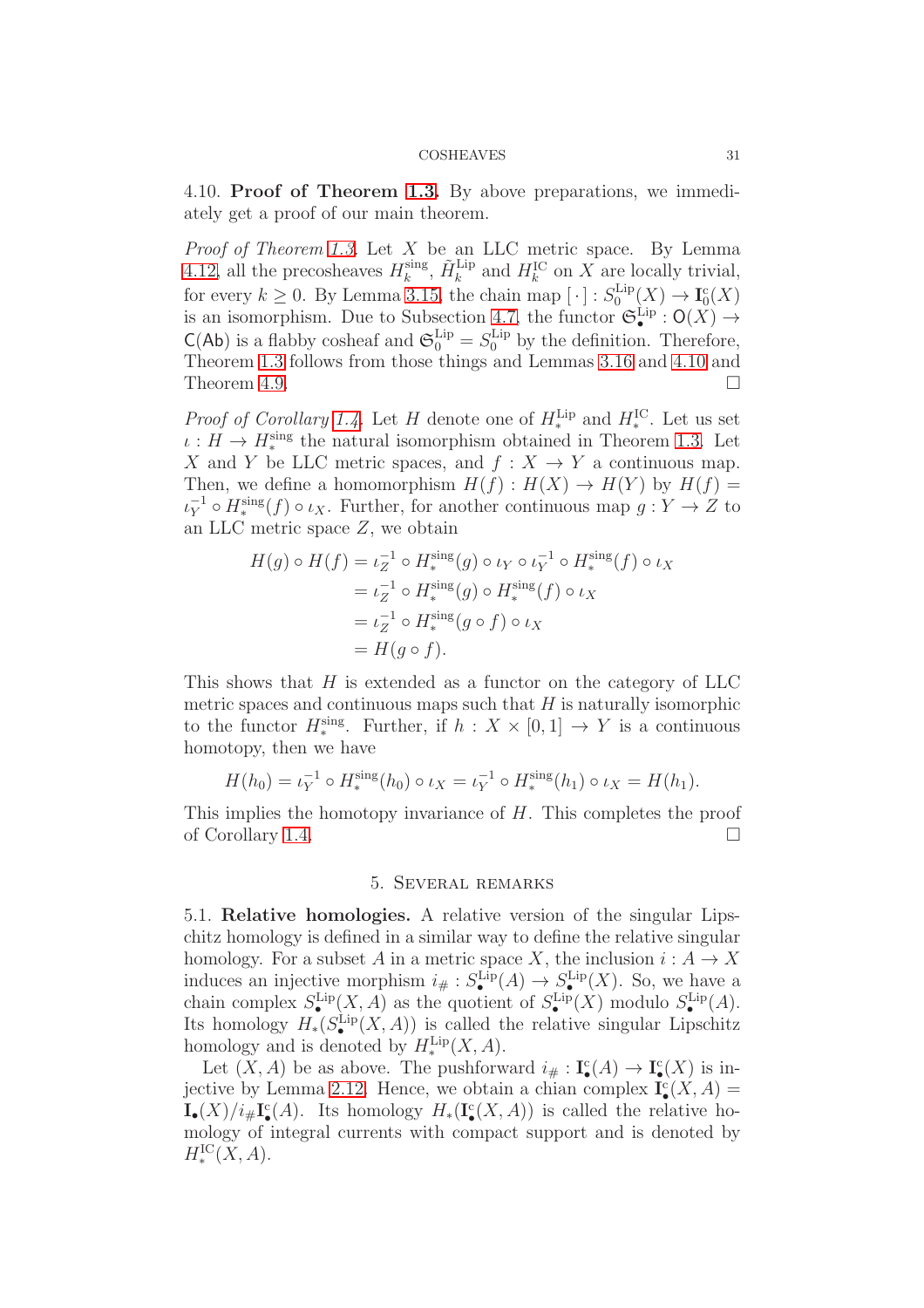Let  $(Y, B)$  be another pair of metric spaces. A map f from  $(X, A)$ to  $(Y, B)$  is a map  $f: X \to Y$  with  $f(A) \subset B$ . We say that a map  $f: (X, A) \to (Y, B)$  is (locally) Lipschitz, if  $f: X \to Y$  is (locally) Lipschitz. Obviously, all pairs of metric spaces and all locally Lipscihtz maps give a category. We also have

<span id="page-31-1"></span>Theorem 5.1. *On the category of all pairs of LLC metric spaces and all locally Lipscihtz maps, the functors*  $H_*^{\text{sing}}$ ,  $H_*^{\text{Lip}}$  *and*  $H_*^{\text{IC}}$  *are natually*  $ismorphic, where  $H^{\text{sing}}_*$  denotes the usual relative singular homology.$ 

*In particular,*  $H_*^{\text{Lip}}$  and  $H_*^{\text{IC}}$  can be extended functors on the category *of pairs of LLC spaces and continuous maps.*

*Proof.* This follows from Theorem [1.3](#page-1-1) and the five lemma.  $\Box$ 

5.2. Reduced homology of metric currents. Let  $X$  be a metric space. We consider a map

$$
\varepsilon:\mathbf{I}_{\bullet}^{\mathrm{c}}(X)\ni T\mapsto T(1)\in\mathbb{Z}.
$$

This is an augmentation of the complex  $\mathbf{I}^{\mathbf{c}}_{\bullet}(X)$ . Actually, for  $S \in \mathbf{I}^{\mathbf{c}}_1(X)$ , we have

$$
\varepsilon \partial S = S(1,1) = 0.
$$

So, we obtain the reduced homology of  $\mathbf{I}^{\mathsf{c}}_{\bullet}(X)$  augmented by  $\varepsilon$ , which is denoted by  $\tilde{H}_{*}^{\text{IC}}(X)$ . As Theorem [1.3,](#page-1-1) we have

**Theorem 5.2.**  $\tilde{H}_*^{\text{IC}}$  is actually a functor on the category of LLC metric  $spaces$  and locally Lipschitz maps. On that category, the functors  $\tilde{H}_*^{\text{sing}}$ ,  $\tilde{H}_*^{\text{Lip}}$  and  $\tilde{H}_*^{\text{IC}}$  are naturally isomprphic. Here,  $\tilde{H}_*^{\text{sing}}$  denotes the usual *reduced singular homology.*

*In particular,*  $\tilde{H}_*^{\text{Lip}}$  and  $\tilde{H}_*^{\text{IC}}$  can be extended to functors on the cat*egory of LLC metric spaces and continuous maps.*

*Proof.* Let  $X_0$  be a set of a single point. Then, all the homologies  $\tilde{H}_{*}^{sing}(X)$ ,  $\tilde{H}_{*}^{Lip}(X)$  and  $\tilde{H}_{*}^{IC}(X)$  are represented as the kernels of  $\pi_{*}$ between correspondence non-reduced homologies induced by the canoncial map  $\pi: X \to X_0$ . By the naturality of the non-reduced homologies (Theorem [1.3\)](#page-1-1), we obtain the conclusion of the theorem.  $\Box$ 

## 5.3. A remark on the axiom of finite mass.

<span id="page-31-0"></span>Remark 5.3. Our definition (Definition [3.1\)](#page-10-0) and the original definition given in [\[1\]](#page-37-0) of currents are slightly different. The main different point is the finite mass axiom. Further, in [\[1\]](#page-37-0), it was supposed that all sets satisfy some set-theoretical axiom about the cardinalities.

The original metric currents were defined only on *complete* metric spaces assuming the set-theoretical axiom ([\[1\]](#page-37-0)). The set-theoretical axiom implies that any fnite Borel measure on every complete metric space is automatically tight. Therefore, the original definition did not impose that the mass measures of currents are tight. On the other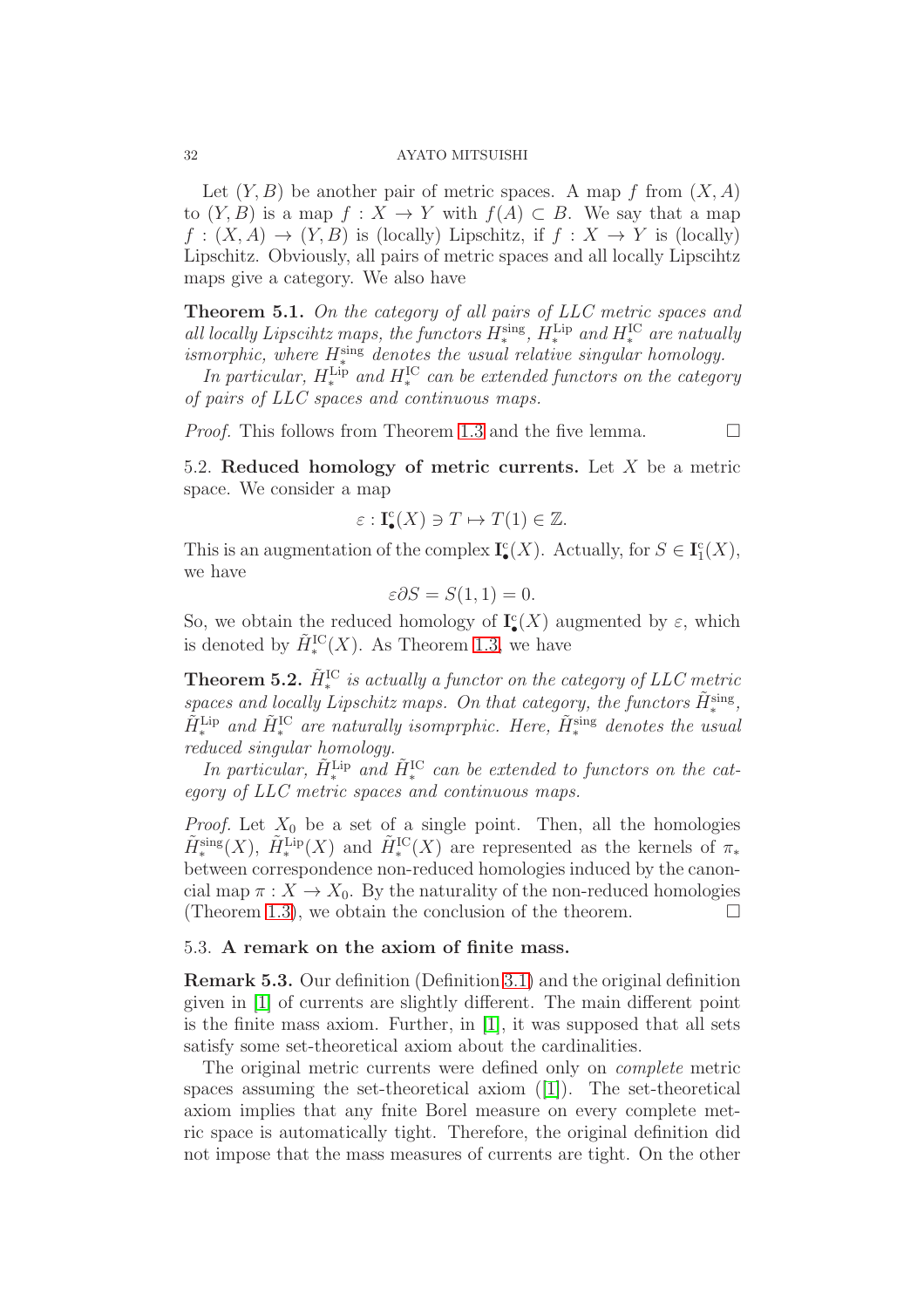hands, the LLC-condition is an open property (Proposition [2.4\)](#page-4-0). Therefore, if we employ the original definition of metric currents, then an area which is applicable to our theory is very small. For instance, if a metric space is complete and LLC, then its open set is LLC, but is not complete, in general. Further, we want to ignore an additional set-theoretical axiom.

Fortunately, as mentioned in [\[1\]](#page-37-0), if one deal with only metric currents having tight mass measures, then such currents satisfy all the same results obtained there, further, they can be defined on all metric spaces without the set-theoritical axiom. This is the reason why we used currents with tight mass measures.

5.4. Alexandrov spaces revisited. As mentioned in Subsection [2.2,](#page-6-2) any finite dimensional Alexandrov space is SLLC. The proof of it was based on the theory of gradient flows of distance functions founded by Perelman and Petrunin [\[11\]](#page-38-6), [\[13\]](#page-38-7). Actually, in [\[8\]](#page-38-4), we proved that any point x in an Alexandrov space X has a positive number  $r$  such that the distance function d from the metric sphere  $S(x, 2r)$  centered at x of radius 2r is regular on  $U(x, r) \setminus \{x\}$  and further that the absolute gradient  $|\nabla d|$  is uniformly bounded on  $U(x, r) \setminus \{x\}$ . Here,  $|\nabla d|(y) = \limsup_{z \to y} \frac{|d(z) - d(y)|}{d(z,y)}$  $\frac{z-a(y)}{d(z,y)}$ . Then, the gradient flow of d gives a strong Lipschitz contraction from  $U(x, r)$  to x. On the other hands, extremal subsets of  $X$ , introduced by Perelman and Petrunin [\[12\]](#page-38-11), have well-behavior in the gradient flows of distance functions. Indeed, extremal subsets are characterized by the property that they are preserved under the gradient flow of any distance functions (see [\[13\]](#page-38-7)). This fact and the proof of the main result in [\[8\]](#page-38-4) implies

Theorem 5.4. *Any extremal subset in an Alexandrov space is strongly locally Lipschitz contractible. In particular, the boundary of an Alexandrov space is strongly locally Lipschitz contractible.*

Due to Theorem [5.1](#page-31-1) and Theorem [5.5,](#page-32-0) we have

<span id="page-32-0"></span>Corollary 5.5. *Let* X *be a finite dimensional Alexandrov space and* E *a its subset. Suppose that* E *belongs to one of three classes of sets in the following: open subsets, discrete subsets, and extremal subsets. Then, we have natural isomorphisms*  $H_*(X, E) \cong H_*^{\text{Lip}}(X, E) \cong H_*^{\text{IC}}(X, E)$ .

5.5. An LLC space not having the homotopy type of CWcomplices. This subsection is devoted to prove

<span id="page-32-1"></span>Theorem 5.6 (cf. [\[2\]](#page-37-4), [\[15\]](#page-38-12)). *There is an LLC metric space such that it does not have the homotopy type of CW-complices.*

Indeed, a space satisfying the topological property written in Theorem [5.6](#page-32-1) was constructed by Borsuk ([\[2\]](#page-37-4)). We prove that such a space can admit an LLC metric. We also refer Chapter 6 of the book [\[15\]](#page-38-12) for the construction and recall terminologies used there.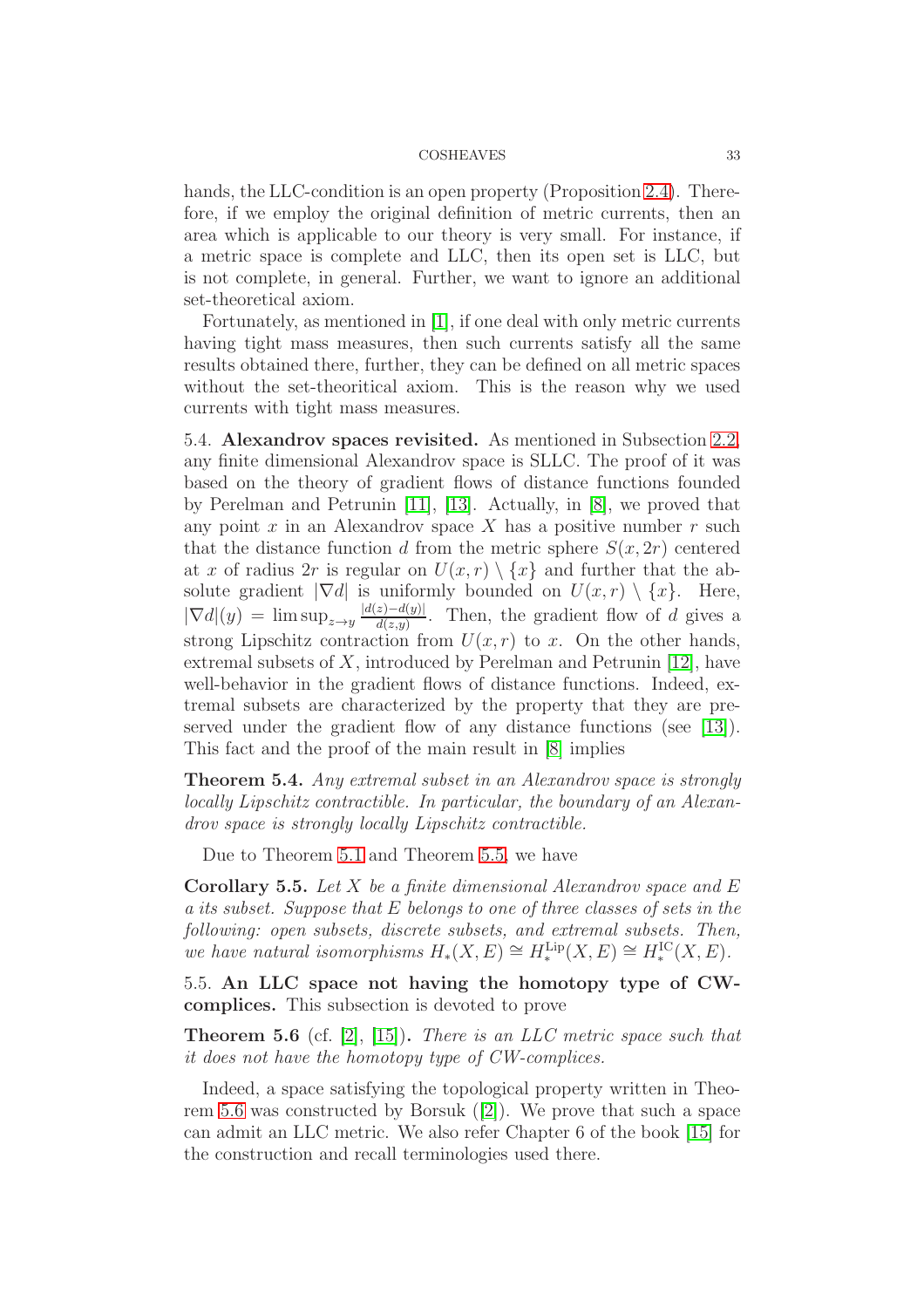A metrizable space X is called an *ANR* (*absolute neighborhood retract*) if it is a neighborhood retract of an arbitrary metrizable space that contains  $X$  as a closed subset. Here, a closed subset  $A$  of a space Y is called a neighborhood retract if there exist a neighborhood U of A and a continuous map  $r: U \to A$  such that  $r|_A = id_A$ . For an open covering V of a space X, we say that two maps  $f, g: Y \to X$ from a space Y are V-*close* if for any  $y \in Y$ , there is a  $V \in V$  such that  $f(y), g(y) \in V$ . Let U be an open covering of X such that V is a refinement of  $U$ . We say that  $V$  is an *h-refinement* of  $U$  if any two V-close continuous maps  $f, q: Y \to X$  from a metrizable space Y are  $U$ -homotopic. Here, f and g are  $U$ -homotopic if there is a continuous map  $h: X \times [0,1] \rightarrow Y$  such that  $h_0 = f, h_1 = g$  and that for any  $x \in X$ , there is a  $U \in \mathcal{U}$  such that  $h({x} \times [0,1]) \in U$ .

<span id="page-33-0"></span>**Lemma 5.7.** Let X be a metrizable space. If the open cover  $\{X\}$ *consisting of only* X *has no* h*-refinement, then* X *does not have the homotopy type of absolute neighborhood retracts. In particular,* X *does not have the homotopy type of CW-complicies.*

*Proof.* We suppose that there is an ANR Y such that X and Y are homotopic. Let  $\phi: X \to Y$  be a homotpy equivalence. By Corollary 6.3.5 in [\[15\]](#page-38-12), the cover  ${Y}$  of Y has an h-refinement U. Let us set  $\mathcal{V} = \{ \phi^{-1}(U) \mid U \in \mathcal{U} \}.$  Then,  $\mathcal{V}$  is an h-refinement of  $\{X\}$ , which contradicts to the assumption. Indeed, we take  $\mathcal V$ -close maps  $f, g$ :  $Z \to X$ . Then,  $\phi \circ f$  and  $\phi \circ g$  are *U*-close. Since *U* is an *h*-refienment of  $\{Y\}$ , there is a homotopy  $h: Z \times [0,1] \to Y$  such that  $h_0 = \phi \circ f$ and  $h_1 = \phi \circ g$ . Let  $\psi : Y \to X$  be a homotopy inverse of  $\phi$ . By using a homotopy  $\psi \circ h$  between  $\psi \circ \phi \circ f$  and  $\psi \circ \phi \circ q$ , we obtain a homotopy between  $f$  and  $g$ . This completes the proof of the first statement. Since every CW-complex is an ANR, the latter statement follows.  $\Box$ 

For a metric space U and its subset  $U_1$ , we say that  $U_1$  is a *Lipschitz deformation retract of* U if there exists a Lipschitz homotopy  $h: U \times$  $[0, 1] \rightarrow U$  such that  $h_0(x) = x$ ,  $h_1(x) \in U_1$  and  $h_1(y) = y$  for every  $x \in U$  and  $y \in U_1$ . Such a map h is called a *Lipschitz deformation retraction from*  $U$  *to*  $U_1$ . A Lipschitz contraction is a special Lipschitz deformation retraction.

<span id="page-33-1"></span>**Lemma 5.8.** Let V be a metric space and  $V_1$  and  $V_0$  its subsets. Sup*pose that*  $V_0 \subset V_1 \subset V$  *and that*  $V_0$  *is a Lipschitz deformation retract of*  $V_1$  *and*  $V_1$  *is a Lipschitz deformation retract of*  $V$ *. Then,*  $V_0$  *is a Lipschitz deformation retract of* V *.*

*Proof.* Let us take Lipschitz deformation retractions h from  $V$  to  $V_1$ and g from  $V_1$  to  $V_0$ . Then, we define a map  $k: V \times [0, 1] \rightarrow V$  by

$$
k(x,t) = \begin{cases} h(x, 2t) & \text{if } t \le 1/2, \\ g(h_1(x), 2t - 1) & \text{if } t \ge 1/2. \end{cases}
$$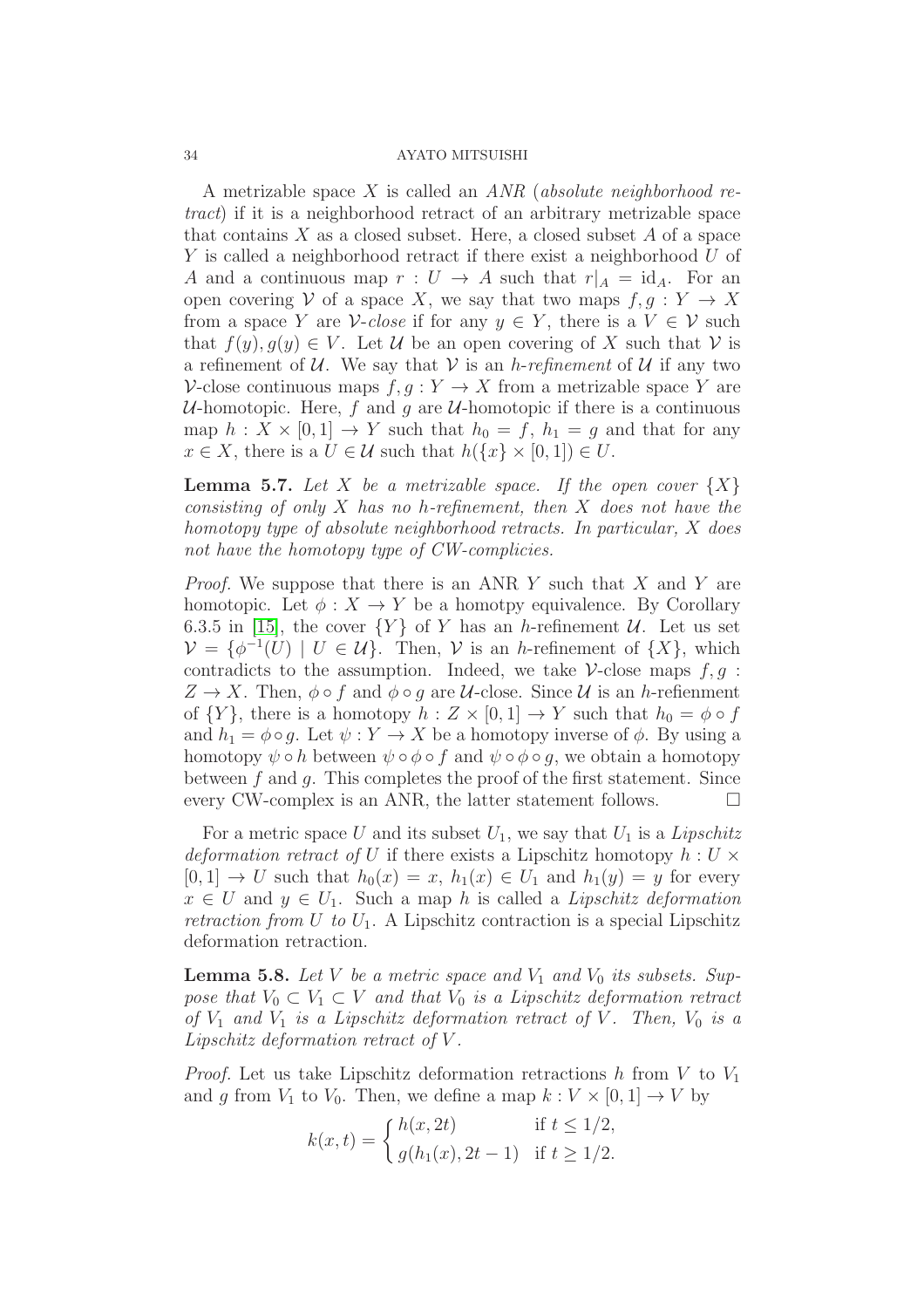This map is well-defined. Further, it is Lipschitz. Indeed, for  $x, y \in V$ and for  $t, s \in [0, 1]$ , we have

$$
d(k(x,t), k(y,t)) \le \max\{\text{Lip}(g), 1\} \max\{\text{Lip}(h), 1\} d(x, y),
$$
  

$$
d(k(x,t), k(x,s)) \le 2 \max\{\text{Lip}(h), \text{Lip}(g)\}|s-t|.
$$

By the construction, k is a deformation retraction from V to  $V_0$  in the usual sense. Therefore,  $V_0$  is a Lipschitz deformation retract of V. This completes the proof of the lemma.

*Proof of Theorem [5.6.](#page-32-1)* Let  $\ell_2$  denote the standard Hilbert space of coutably inifinite dimension. Let  $Q$  be a subset of  $\ell_2$  defined by

$$
Q = \{(x_k)_{k=0}^{\infty} \in \ell_2 \mid 0 \le x_k \le 2^{-k}\}.
$$

We consider the following spaces.

$$
X_0 = \{(x_k) \in Q \mid x_0 = 0\},
$$
  
\n
$$
C_n = \{(x_k) \in Q \mid (n+1)^{-1} \le x_0 \le n^{-1}, x_k = 0 \text{ for } k > n\},
$$
  
\n
$$
X_n = \partial C_n \text{ (the boundary } n\text{-sphere of the } (n+1)\text{-cube } C_n\},
$$

where  $n \geq 1$ . Then, we prove that  $X = \bigcup_{n=0}^{\infty} X_n$  is the desired space. By the construction, this space is homeomorphic to the space in The-orem 6.3.8 in [\[15\]](#page-38-12). Therefore, the cover  $\{X\}$  has no h-refinement. By Lemma [5.7,](#page-33-0)  $X$  does not have the homotopy type of CW-complices.

We prove that X is LLC. Since an open set  $\bigcup_{n=1}^{\infty} X_n = X \setminus X_0$  in X is a locally finite simplical complex, it is SLLC. Let  $x \in X_0$ . We denote by  $p_m: X \to \prod_{k=0}^m [0, 2^{-k}]$  the projection into the first  $(m+1)$ -coordinates. For any  $r > 0$ , there exist an  $m \geq 1$  and a convex neighborhood W of  $(x_1, \ldots, x_m)$  in  $\prod_{k=1}^m [0, 2^{-k}]$  such that  $p_m^{-1}([0, m^{-1}] \times W) \subset U(x, r) \cap X$ , where  $U(x, r)$  is the open ball in  $\ell_2$  centered at x of radius r. Indeed, for  $y \in p_m^{-1}([0, m^{-1}] \times W)$ , we have

$$
||x - y||_{\ell_2}^2 \le m^{-2} + \sum_{k=1}^m |x_k - y_k|^2 + \sum_{k > m} 4^{-k}.
$$

Hence, we can have such an  $m$  and a  $W$ . Then, we define a neighborhood  $V$  of  $x$  in  $X$  by

$$
V = \begin{cases} p_{m+1}^{-1}([0, m^{-1}] \times W \times [0, 2^{-(m+1)})) & \text{if } x_{m+1} \le 4^{-(m+1)}, \\ p_{m+1}^{-1}([0, m^{-1}] \times W \times (0, 2^{-(m+1)}]) & \text{if } x_{m+1} > 4^{-(m+1)}. \end{cases}
$$

Further, we consider the following sets.

$$
V_0 = \begin{cases} p_{m+1}^{-1}(\{0\} \times W \times \{0\}) & \text{if } x_{m+1} \le 4^{-(m+1)}, \\ p_{m+1}^{-1}(\{0\} \times W \times \{2^{-(m+1)}\}) & \text{if } x_{m+1} > 4^{-(m+1)}, \\ V_1 = \begin{cases} p_{m+1}^{-1}([0, m^{-1}] \times W \times \{0\}) & \text{if } x_{m+1} \le 4^{-(m+1)}, \\ p_{m+1}^{-1}([0, m^{-1}] \times W \times \{2^{-(m+1)}\}) & \text{if } x_{m+1} > 4^{-(m+1)}. \end{cases}
$$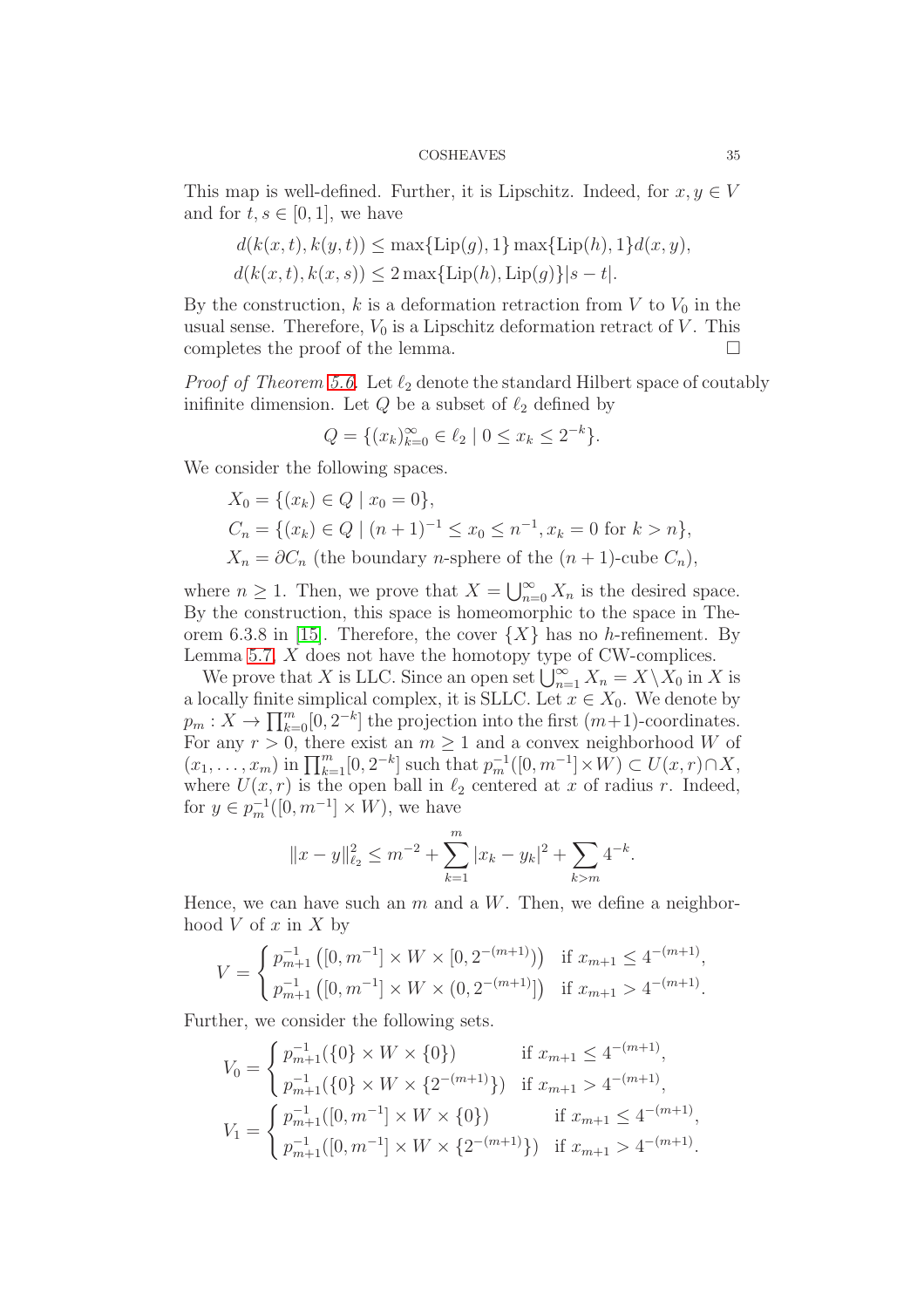Note that all the sets V,  $V_1$  and  $V_0$  are contained in  $U(x, r) \cap X$ . As written in [\[15\]](#page-38-12),  $V_1$  is a strong deformation retract of V by a deformation  $h: V \times [0,1] \to V$  sliding along the  $(m+2)$ -th coordiante, and  $V_0$  is a strong deformation retract of  $V_1$  by a deformation  $g: V_1 \times [0,1] \rightarrow V_1$ sliding along the first coordinate. From the constructions,  $h$  and  $g$  are Lipschitz homotopies. Further,  $V_0$  is Lipschitz contractible in itself. Hence,  $V$  is Lipschitz contractible in  $V$  to some point, by Lemma [5.8.](#page-33-1) Therefore, we conclude that  $X$  is WLLC. By Lemma [2.3,](#page-3-0)  $X$  is LLC. This completes the proof of Theorem [5.6.](#page-32-1)

5.6. Remark on the homology of normal currents. By Lemma [4.10,](#page-27-2) the functor  $\mathbf{N}_{\bullet}^{\mathbf{c}}: \mathsf{O}(X) \to \mathsf{C}(\mathsf{Ab})$  is known to be a flabby cosheaf on each metric space  $X$ . Hence, we may apply Theorem [4.9](#page-23-0) to this cosheaf  $\mathbf{N}_{\bullet}^{\mathsf{c}}$ . Now, we note that the space  $\mathbf{N}_{0}^{\mathsf{c}}(X)$  is identified with the space  $\mathcal{M}(X)$  of all finite signed Borel measures on X with compact support. Therefore, when X is LLC, we can guess that the homology  $H_*(\mathbf N^\mathbf c_*(X))$ coincides with the homology of some chain complex  $C_{\bullet}(X)$  such that its 0-th group  $C_0(X)$  is  $\mathcal{M}(X)$ . Further, the homology  $H_*(\mathbf{C}_\bullet(X))$  should be a topological invariant. Such a chain complex actually exists, called the measure chian complex, introduced by Thurston [\[16\]](#page-38-13). However, there is no canonical map between  $\mathbf{C}_{\bullet}(X)$  and  $\mathbf{N}_{\bullet}^{c}(X)$ . We discuss such a difficult point in another paper.

## 5.7. Localizations.

<span id="page-35-0"></span>Lemma 5.9. *Let* A• *and* B• *be chian complices of indexed by integers* and  $f : A_{\bullet} \to B_{\bullet}$  *a chain map. Suppose that*  $H_m(f) : H_m(A_{\bullet}) \to$  $H_m(B_{\bullet})$  *is surjective and*  $H_{m-1}(f)$  :  $H_{m-1}(A_{\bullet}) \rightarrow H_{m-1}(B_{\bullet})$  *is injecitve.* Then, for any  $b \in B_m$  and  $a \in A_{m-1}$  with  $\partial b = f(a)$  and  $\partial a = 0$ , there are  $\bar{a} \in A_m$  and  $\bar{b} \in B_{m+1}$  such that  $\partial \bar{b} = b + f(\bar{a})$ .

*Proof.* Let us take  $b \in B_m$  and  $a \in A_{m-1}$  with  $\partial b = f(a)$  and  $\partial a = 0$ . Since  $H_{m-1}(f)$  is injective, there is  $\bar{a} \in A_m$  such that  $\partial \bar{a} = a$ . Then, we have  $\partial(b-f(\bar{a}))=0$ . Since  $H_m(f)$  is surjective, there exist  $\bar{a}\in A_m$  and  $\bar{b} \in B_{m+1}$  such that  $\partial \bar{\bar{a}} = 0$  and  $\bar{f}(\bar{a}) + f(\bar{a}) = b + \partial \bar{b}$ . This completes the proof.  $\Box$ 

As a corollary to the proof of Theorem [4.9,](#page-23-0) we have

<span id="page-35-1"></span>Corollary 5.10. Let  $m \geq 1$  and  $\epsilon > 0$ . Let X be a metric space which is  $\tilde{H}^{\text{Lip}}_j$ -locally trivial for  $0 \le j \le m-1$ .

(1) If X is  $H_k^{\text{sing}}$  $\sum_{k}^{\text{sing}}$ -locally trivial for  $1 \leq k \leq m$ , then for  $c \in$  $S_m(X)$  with  $\partial c \in S_{m-}^{\text{Lip}}$ m−1 (X)*, there exist finitely many elements*  $c_1, \ldots, c_N \in S_m(X), \ c_1^L, \ldots, c_N^L \in S_m^{\text{Lip}}(X) \ \text{and} \ \bar{c}_1, \ldots, \bar{c}_N \in S_m^{\text{Lip}}(X)$  $S_{m+1}(X)$  *such that* 

(1-a) *there is*  $n \geq 0$  *such that*  $\sum_i c_i = \text{sd}^n(c)$  *and*  $\partial \overline{c}_i = c_i - c_i^L$ ;  $(2-a)$  im $(\bar{c}_i) \subset U(\text{im}(c), \epsilon)$  *and* diam im $(\bar{c}_i) < \epsilon$ *.*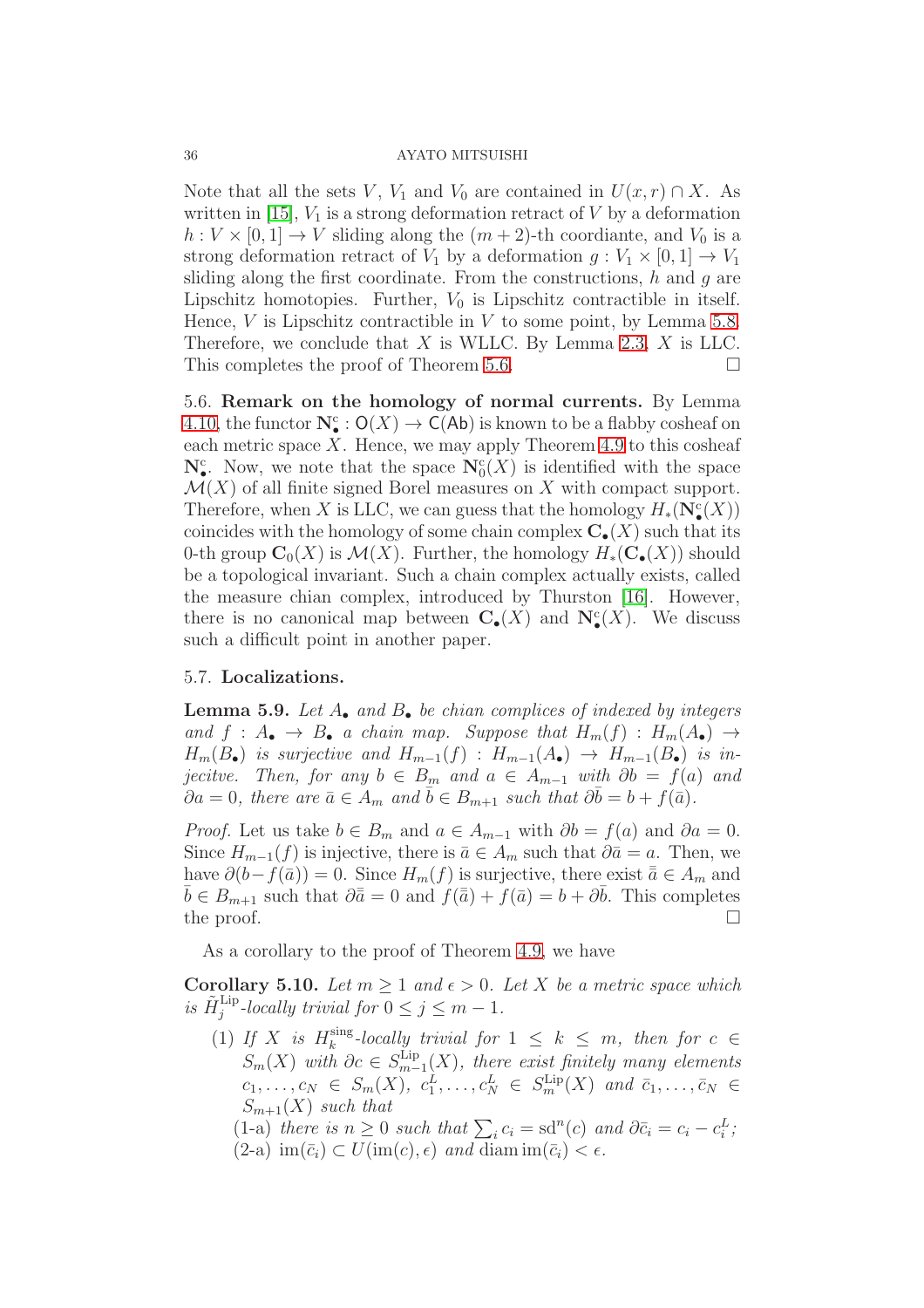(2) If X is  $H_k^{\text{IC}}$ -locally trivial for  $1 \leq k \leq m$ , then for  $T \in \mathbf{I}_m^{\text{c}}(X)$ *and for*  $c \in S_{m-}^{\text{Lip}}$  $\lim_{m-1}(X)$  *satisfying*  $\partial T = [c]$  *and*  $\partial c = 0$ *, there exist finitely many elements*  $T_1, \ldots, T_N \in \mathbf{I}_m^c(X)$ ,  $c_1^L, \ldots, c_N^L \in$  $S_m^{\text{Lip}}(X)$  and  $S_1, \ldots, S_N \in \mathbf{I}_{m+1}^c(X)$  such that  $(2-a) \sum_i T_i = T \text{ and } \partial S_i = T_i - [c_i^L];$ (2-b) *there is*  $n \geq 0$  *such that*  $\sum_i c_i^L = \text{sd}^n c$ ; (2-c) spt(S<sub>i</sub>)∪im( $c_i^L$ ) ⊂  $U(\text{spt}(T) \cup \text{im}(c), \epsilon)$  *and* diam spt(S<sub>i</sub>) < ǫ*.*

*Proof.* Let X be as in the assumption. Let us prove  $(1)$ . We suppose that X is  $H_k^{\text{sing}}$  $\sum_{k=1}^{\text{sing}}$ -locally trivial for  $1 \leq k \leq m$  and take  $c \in S_m(X)$  with  $\partial c \in S_{m-}^{\mathrm{Lip}}$ <sup>Lip</sup><sub>m−1</sub>(X). Let us take a finite open covering  $\mathcal{U} = \{U_i\}_{i=1}^N$  of im $(c)$ such that  $\text{diam}(U_i) < \epsilon/2$ . We set  $U = \bigcup_{i=1}^N U_i$ . Then, we may regard c as an element in  $c \in S_m(U)$ . Further, the same symbol c denotes the element in  $\mathfrak{S}_m(U)$  represented by c. Since  $\partial c \in \mathfrak{S}_{m-}^{\text{Lip}}$  $lim_{m-1}(U)$ , by Lemma [4.6,](#page-22-1) there are elements  $c_{k,m-k-1}^L \in \check{C}_k(\mathcal{U}, \mathfrak{S}_{m-k}^{\text{Lip}})$  $_{m-k-1}^{\text{Lip}}$  such that

$$
\varepsilon c_{0,m-1}^L = \partial c
$$
 and  $\Phi(c_{k,m-1}^L) = \partial c_{k-1,m-k}^L$ 

for  $1 \leq k \leq m-1$ . On the other hands, since  $\varepsilon : \check{C}_0(\mathcal{U}, \mathfrak{S}_m) \to \mathfrak{S}_m(U)$ is surjective, there is  $c_{0,m} \in \check{C}_0(\mathcal{U}, \mathfrak{S}_m)$  such that  $\varepsilon c_{0,m} = c$ . By the choice, we have

$$
\varepsilon(\partial c_{0,m} - c_{0,m-1}^L) = 0.
$$

Therefore, we obtain  $c_{1,m-1} \in \check{C}_1(\mathcal{U}, \mathfrak{S}_{m-1})$  satisfying

$$
\Phi c_{1,m-1} = \partial c_{0,m} - c_{0,m-1}^L.
$$

By repeating such an argument, we have a sequence of elements  $c_{k,m-k}$  $\check{C}_k(\mathcal{U}, \mathfrak{S}_{m-k})$  such that

$$
\Phi c_{k,m-k} = \partial c_{k-1,m-k+1} + (-1)^k c_{k-1,m-k}^L
$$

fro all  $1 \leq k \leq m$ . Then, since  $\mathfrak{S}_0 = \mathfrak{S}_0^{\text{Lip}}$  $_{0}^{\text{Lip}}$ , the element  $c_{m,0}$  belongs to  $\check{C}_m (\mathcal{U}, \mathfrak{S}_0^{\mathrm{Lip}}$ <sup>Lip</sup>). Further, we have  $\partial c_{m-1,1} \in \check{C}_{m-1}(\mathcal{U}, \mathfrak{S}_0^{\text{Lip}})$  $\lim_{0}$ . Since  $H_1^{\text{sing}}$  $\frac{\sin\theta}{1} \cong$  $H_1^{\mathrm{Lip}}$ <sup>Lip</sup>, by Lemma [5.9,](#page-35-0) there are elements  $c_{m-1,1}^L \in \check{C}_{m-1}(\mathcal{U}, \mathfrak{S}_1^{\text{Lip}})$  $_1^{\text{Lip}}$  and  $c_{m-1,2} \in \check{C}_{m-1}(\mathcal{U}, \mathfrak{S}_2)$  such that

$$
\partial c_{m-1,2} = c_{m-1,1} - c_{m-1,1}^L.
$$

Hence, we obtain

$$
\partial(\Phi c_{m-1,2} - c_{m-2,2}) = (-1)^{m-1} c_{m-2,1}^L - \Phi c_{m-1,1}^L
$$

which is an element of  $\check{C}_{m-2}(\mathcal{U}, \mathfrak{S}_1^{\text{Lip}})$  $_1^{\text{Lip}}$ ). By Lemma [5.9,](#page-35-0) there are elements  $c_{m-2,3} \in \check{C}_{m-2}(\mathcal{U}, \mathfrak{S}_3)$  and  $c_{m-2,2}^{\tilde{L}} \in \check{C}_{m-2}(\mathcal{U}, \mathfrak{S}_2)$  such that

$$
\partial c_{m-2,3} = \Phi c_{m-1,2} - c_{m-2,2} - c_{m-2,2}^L.
$$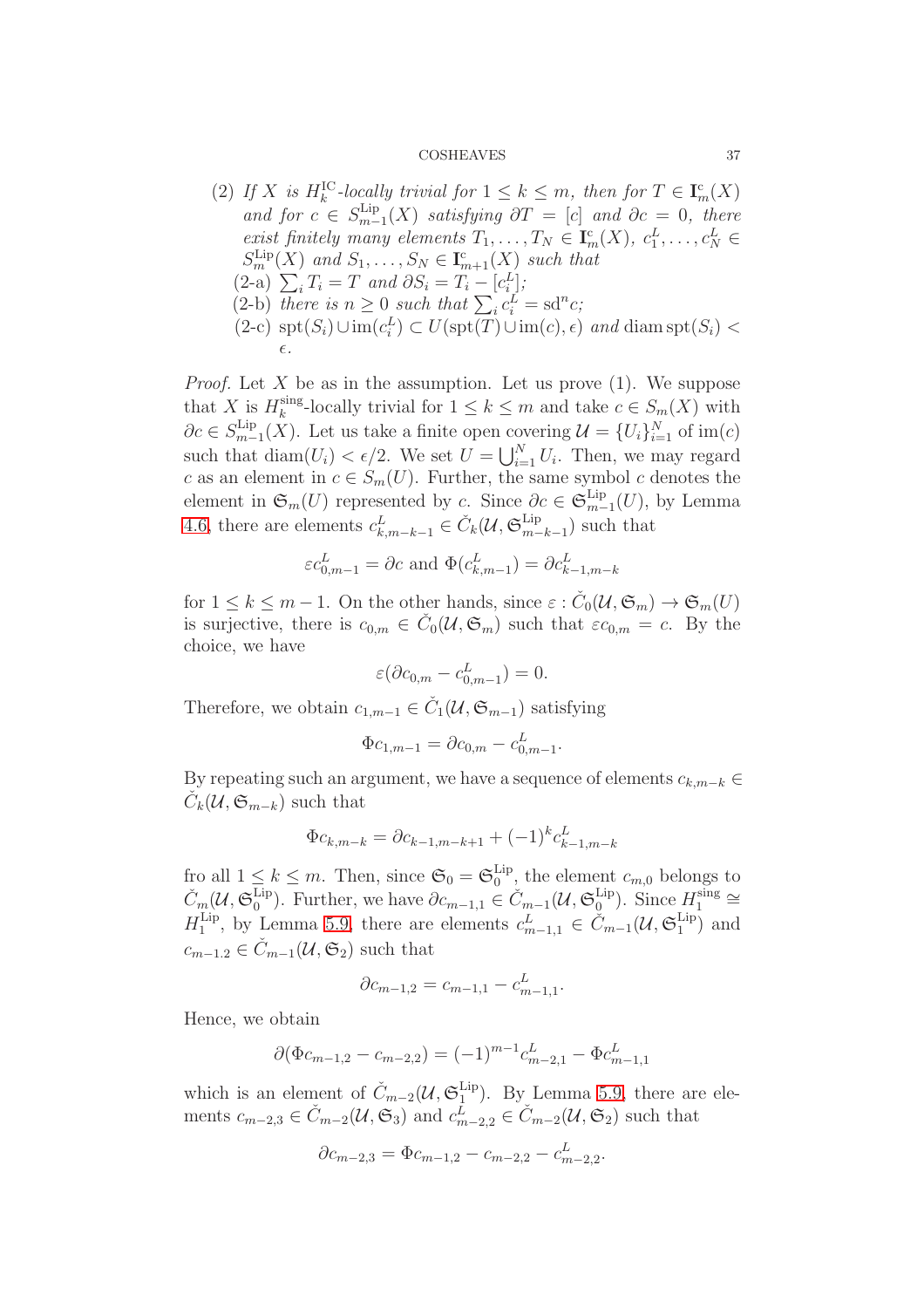By using Lemma [5.9](#page-35-0) repeatedly, we have sequences of elements  $c_{m-k,k+1} \in$  $\check{C}_{m-k}(\mathcal{U}, \mathfrak{S}_{k+1})$  and  $c_{m-k,k}^L \in \check{C}_{m-k}(\mathcal{U}, \mathfrak{S}_k^{\text{Lip}})$  $_{k}^{\text{Lip}}$ ) such that

$$
\partial c_{m-k,k+1} = \Phi c_{m-k+1,k} + (-1)^{k+1} c_{m-k,k} - c_{m-k,k}^L
$$

for  $2 \leq k \leq m$ . Let us set

<span id="page-37-5"></span>
$$
\tilde{c}_{0,m} := (-1)^{m+1} \Phi c_{1,m} + c_{0,m} \in \check{C}_0(\mathcal{U}, \mathfrak{S}_m).
$$

Then, we have

(5.1) 
$$
\begin{cases} \varepsilon \tilde{c}_{0,m} = c, \\ \partial c_{0,m+1} = (-1)^{m+1} \tilde{c}_{0,m} - c_{0,m}^L. \end{cases}
$$

Further, let us set  $\tilde{c}_{0,m} = (c_i)_{i=1}^N, (-1)^{m+1} c_{0,m+1} = (\bar{c}_i)_{i=1}^N$  and  $(-1)^{m+1} c_{0,m}^L =$  $(c_i^L)_{i=1}^N$ , where  $c_i \in \mathfrak{S}_m(U_i)$ ,  $\bar{c}_i \in \mathfrak{S}_{m+1}(U_i)$  and  $c_i^L \in \mathfrak{S}_m^{\text{Lip}}(U_i)$ . Then, the relation [\(5.1\)](#page-37-5) is translated as

$$
\sum_{i=1}^{N} c_i = c \in \mathfrak{S}_m(U),
$$
  

$$
\partial \bar{c}_i = c_i - c_i^L \in \mathfrak{S}_m(U_i)
$$

for every  $i \in \{1, ..., N\}$ . We consider representatives of  $c_i$  in  $S_m(U_i)$ ,  $c_i^L$ in  $S_m^{\text{Lip}}(U_i)$  and  $\bar{c}_i$  in  $S_{m+1}(U_i)$ . Taking subdivision of them sufficiently many times, we obtain the conclusions of the statement (1).

The statement (2) can be proved by an argument similar to the proof of (1). This completes the proof of Theorem [5.10](#page-35-1)

Remark that Corollary [5.10](#page-35-1) is a generalization of statements in [\[14\]](#page-38-1) in terms of local triviality of homology theories.

Acknowledgements. The author would like to express my appreciation to Takumi Yokota for helpful comments, discussions, and careful reading of a preliminary version of the manuscript. He is also grateful to Shouhei Honda, Yu Kitabeppu, Takashi Shioya, and Takao Yamaguchi for helpful comments and for discussions.

## **REFERENCES**

- <span id="page-37-0"></span>[1] L. Ambrosio and B. Kirchheim. Currents in metric spaces. Acta Math. 185(1), 1–80 (2000).
- <span id="page-37-4"></span><span id="page-37-1"></span>[2] K, Borsuk. Theory of shape. Monog. Mat. 59 (Polish Sci. Publ., Warsaw, 1975.
- [3] G. E. Bredon. Sheaf Theory. Second edition. Graduate Texts in Mathematics, 170. Springer-Verlag, New York, 1997. xii+502 pp. ISBN: 0-387-94905-4
- <span id="page-37-2"></span>[4] D. Burago, Yu. Burago, and S. Ivanov. A course in metric geometry. Graduate Studies in Mathematics, 33. American Mathematical Society, Providence, RI, 2001. xiv+415 pp. ISBN: 0-8218-2129-6
- <span id="page-37-3"></span>[5] Y. Burago, M. Gromov, and G. Perel'man. A. D. Aleksandrov spaces with curvatures bounded below, Uspekhi Mat. Nauk 47 (1992), no. 2(284), 3–51, 222, translation in Russian Math. Surveys 47 (1992), no. 2, 1–58.